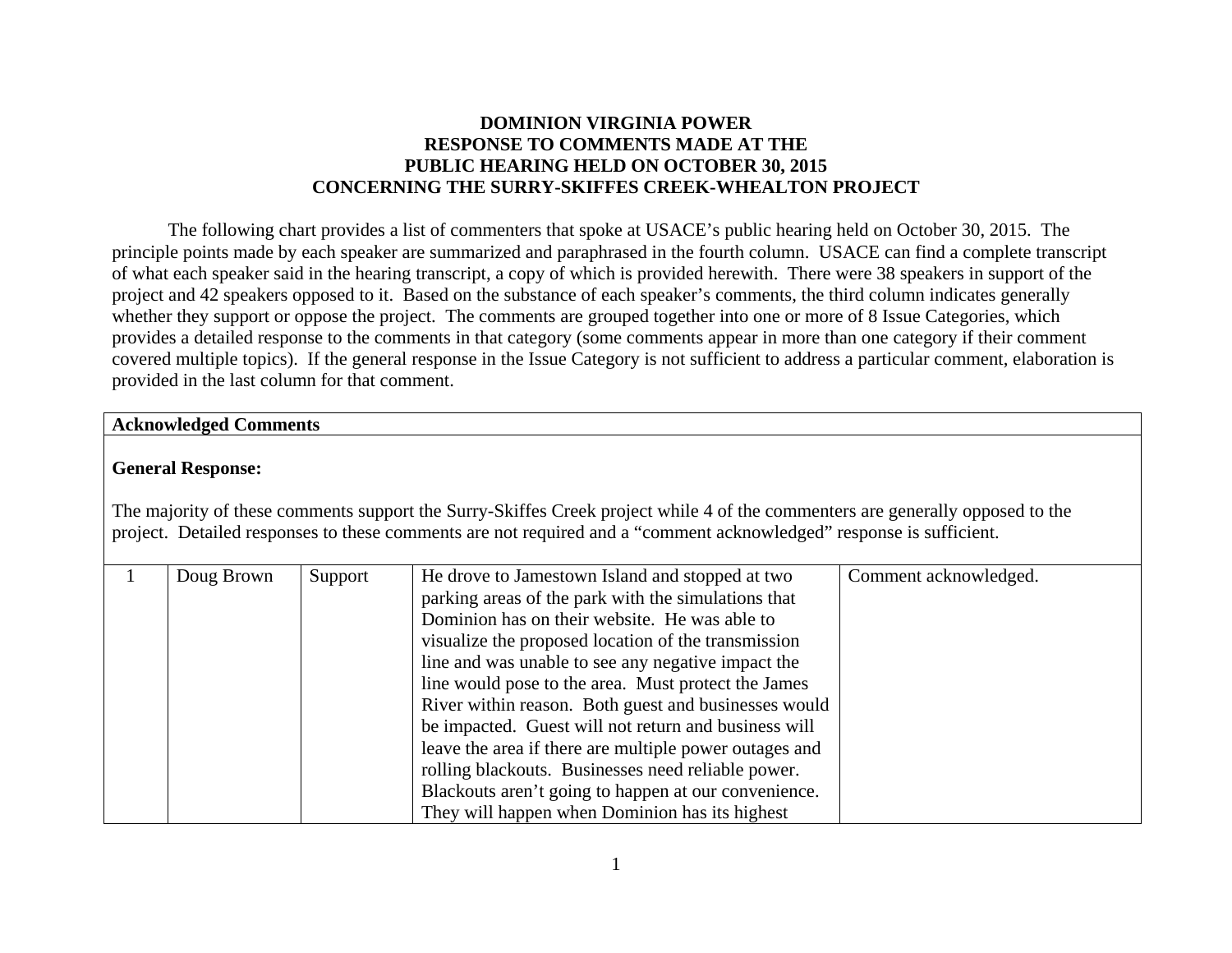|                | <b>Acknowledged Comments</b> |         |                                                         |                       |  |  |
|----------------|------------------------------|---------|---------------------------------------------------------|-----------------------|--|--|
|                |                              |         | demands. We can all agree that reliable power on the    |                       |  |  |
|                |                              |         | peninsula is one thing that would be tremendously       |                       |  |  |
|                |                              |         | impacted without this power line.                       |                       |  |  |
| 2              | <b>Robert Ware</b>           | Support | Supports the project for several reasons: SCC has       | Comment acknowledged. |  |  |
|                |                              |         | approved it, meets safety standards, needed when        |                       |  |  |
|                |                              |         | Yorktown retires, meets Federal regulations             |                       |  |  |
|                |                              |         | concerning reliability, meets EPA standards, and        |                       |  |  |
|                |                              |         | requirements for reliability, even the reliability      |                       |  |  |
|                |                              |         | standard of the North American Electric reliability     |                       |  |  |
|                |                              |         | standard.                                               |                       |  |  |
| $\overline{3}$ | <b>Dick</b>                  | Support | Has taken reliable power for granted. Amazed that the   | Comment acknowledged. |  |  |
|                | Thornsberry                  |         | power could go out dozens of times a year. Look at      |                       |  |  |
|                |                              |         | California as an example of what happened in the late   |                       |  |  |
|                |                              |         | '90s and early 2000's where the state failed to replace |                       |  |  |
|                |                              |         | their generation and faced problems. There is a fix     |                       |  |  |
|                |                              |         | before us tonight that is reliable, economical, and     |                       |  |  |
|                |                              |         | capable of being built quickly. That fix is the high    |                       |  |  |
|                |                              |         | voltage line across the James River. We are             |                       |  |  |
|                |                              |         | approaching the time where the line cannot be built in  |                       |  |  |
|                |                              |         | time to avoid some periods of blackouts. The time to    |                       |  |  |
|                |                              |         | act is now.                                             |                       |  |  |
| $\overline{4}$ | Wayne West                   | Support | Focus on reliable power and importance to defense       | Comment acknowledged. |  |  |
|                |                              |         | base. Imagine trying to operate a vital defense base    |                       |  |  |
|                |                              |         | with rolling blackouts. These defense bases must be     |                       |  |  |
|                |                              |         | ready 24/7 with no exceptions. Threat of power going    |                       |  |  |
|                |                              |         | out is unacceptable and could result in agencies and    |                       |  |  |
|                |                              |         | armed services moving elsewhere. Could be               |                       |  |  |
|                |                              |         | devastating to economy, as well as disruptive for our   |                       |  |  |
|                |                              |         | national security. Time is short. Dominion says         |                       |  |  |
|                |                              |         | under no circumstance can they operate the units at     |                       |  |  |
|                |                              |         | Yorktown beyond April 2017, and that's not even         |                       |  |  |
|                |                              |         | certain.                                                |                       |  |  |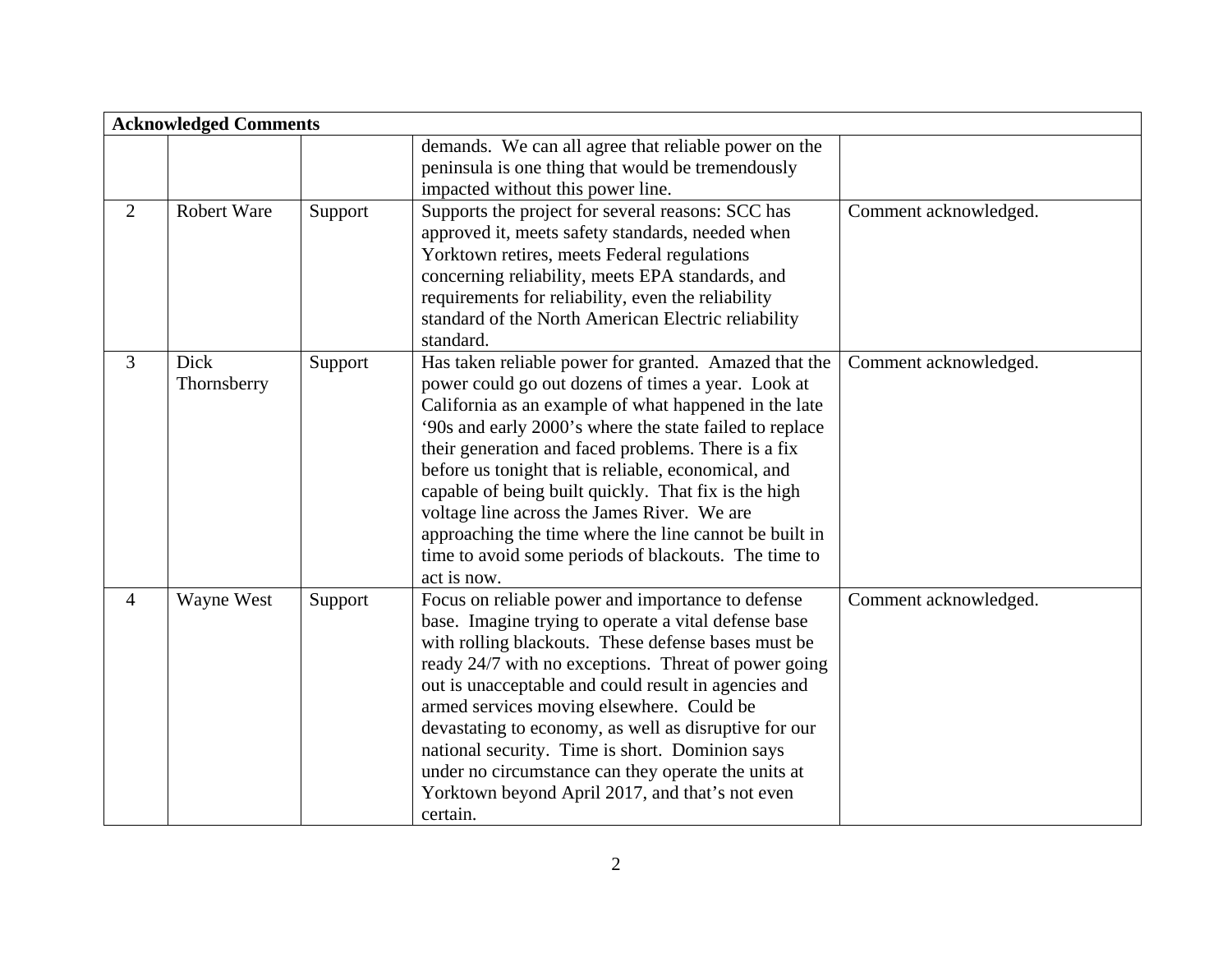|   | <b>Acknowledged Comments</b> |         |                                                          |                       |  |
|---|------------------------------|---------|----------------------------------------------------------|-----------------------|--|
| 5 | Harold                       | Support | We face a crisis on peninsula. If the line is not built  | Comment acknowledged. |  |
|   | Whitley                      |         | within the next two years, reliable electricity will     |                       |  |
|   | Bohannon, Jr.                |         | become a thing of the past. The threat is real and so is |                       |  |
|   |                              |         | the solution. Build the Surry to Skiffes Creek power     |                       |  |
|   |                              |         | line. While the plants fate may be good for the          |                       |  |
|   |                              |         | environment, it is bad for electric reliability in our   |                       |  |
|   |                              |         | communities. Even brief blackouts can damage our         |                       |  |
|   |                              |         | economy and could be a threat to national security.      |                       |  |
|   |                              |         | Will DOD keep the base here if power isn't reliably      |                       |  |
|   |                              |         | available.                                               |                       |  |
| 6 | Kevin                        | Support | Concerned about the potential economic impact of         | Comment acknowledged. |  |
|   | Sweeney,                     |         | unreliable electric service on the peninsula should the  |                       |  |
|   | interim                      |         | project not happen. Economic reality – our metro area    |                       |  |
|   | president and                |         | ranks 100 of all metro areas in country. Regional        |                       |  |
|   | CEO of the                   |         | economic development is lagging. Reliable electricity    |                       |  |
|   | Hampton                      |         | is one of and if not the most important reasons          |                       |  |
|   | Roads                        |         | companies choose locations to do business. Reliable      |                       |  |
|   | Economic                     |         | energy is a prime consideration, when a business         |                       |  |
|   | Development                  |         | evaluates localities for relocation and expansion.       |                       |  |
|   | Alliance                     |         | Companies will not come here if they don't have          |                       |  |
|   |                              |         | reliable power. Let's not give the companies a reason    |                       |  |
|   |                              |         | to relocate. Let's not give them a reason to go          |                       |  |
|   |                              |         | elsewhere.                                               |                       |  |
| 7 | <b>Bryce</b>                 | Support | Urges Colonel not to ignore silent majority including    | Comment acknowledged. |  |
|   | Hollingsworth                |         | low income and others. Cannot imagine the issues         |                       |  |
|   |                              |         | that Dominion Power would face should there be a         |                       |  |
|   |                              |         | series of rolling blackouts. The economic effect will    |                       |  |
|   |                              |         | be tremendous. The effect on national defense will be    |                       |  |
|   |                              |         | felt. And if it occurs in the winter, we will have       |                       |  |
|   |                              |         | hundreds of people in low income brackets and the        |                       |  |
|   |                              |         | elderly who will face serious health concerns.           |                       |  |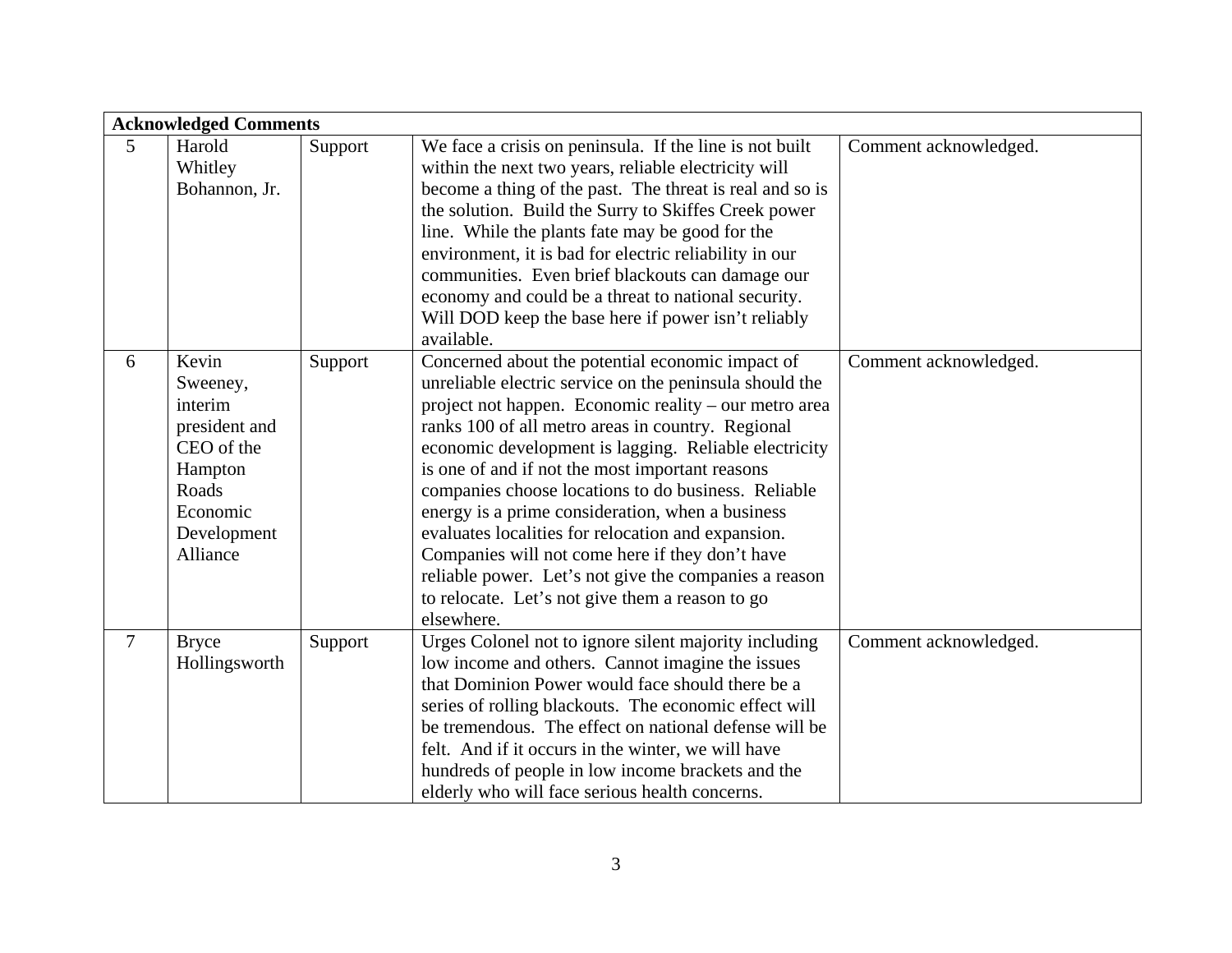|    | <b>Acknowledged Comments</b> |         |                                                         |                       |  |
|----|------------------------------|---------|---------------------------------------------------------|-----------------------|--|
| 8  | Judy Ledbetter,              | Support | There are only two solutions, one that runs over the    | Comment acknowledged. |  |
|    | Appearing on                 |         | James and the other that runs over the Chickahominy.    |                       |  |
|    | behalf of                    |         | SCC found the Chickahominy route was more               |                       |  |
|    | <b>Charles City</b>          |         | expensive route and would have the greater impact on    |                       |  |
|    | County                       |         | scenic assets, historic districts, and the environment. |                       |  |
|    |                              |         | Skiffes crossing of James should be approved. It is     |                       |  |
|    |                              |         | the responsibility of the State through the SCC to      |                       |  |
|    |                              |         | make sitting decisions. The Corps should respect the    |                       |  |
|    |                              |         | responsibilities of the States and should approve       |                       |  |
|    |                              |         | Dominion's application. She was confident based on      |                       |  |
|    |                              |         | her participation in the SCC proceedings that the       |                       |  |
|    |                              |         | negative impact on Carter's Grove and the Captain       |                       |  |
|    |                              |         | John Smith Chesapeake National Historic Trail, are      |                       |  |
|    |                              |         | unfortunate but relatively minor. Must bow in the       |                       |  |
|    |                              |         | interest of national interest in Clean air and National |                       |  |
|    |                              |         | Security.                                               |                       |  |
| 9  | Mr. John West                | Support | Has firsthand knowledge of what it take to make the     | Comment acknowledged. |  |
|    |                              |         | system work and it won't work once Yorktown is          |                       |  |
|    |                              |         | retired and nothing is done to replace the power loss.  |                       |  |
|    |                              |         | Risk of catastrophic damage must be mitigated           |                       |  |
|    |                              |         | through blackouts. When power is lost, the area will    |                       |  |
|    |                              |         | suffer a loss of safety, health, fire, home security,   |                       |  |
|    |                              |         | registration will be negatively impacted. The Surry-    |                       |  |
|    |                              |         | Skiffes Creek project is a way to solve the problem.    |                       |  |
|    |                              |         | This project is the most technologically feasible       |                       |  |
|    |                              |         | solution. Non portable line is not technologically      |                       |  |
|    |                              |         | feasible.                                               |                       |  |
| 10 | Garrett Nolan                | Support | Concerned about power grid reliability in region.       | Comment acknowledged. |  |
|    |                              |         | Approximately 1/2 electrical reserves on peninsula is   |                       |  |
|    |                              |         | reliant on one station – Yorktown. The station's two    |                       |  |
|    |                              |         | units produce a total of 300 MW to the peninsula. The   |                       |  |
|    |                              |         | 300 MW of power will be eliminated by April 2017        |                       |  |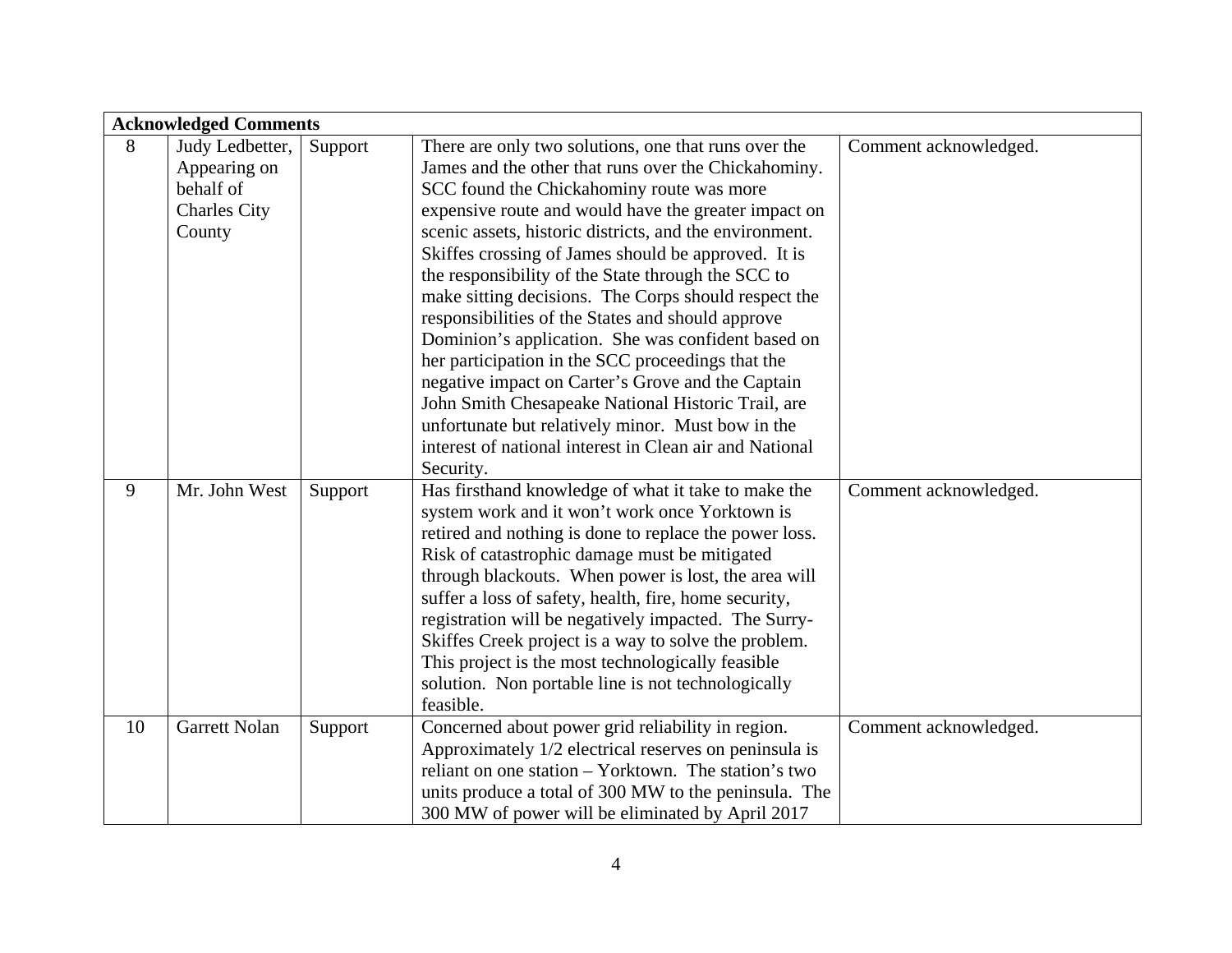|    | <b>Acknowledged Comments</b>                                                            |         |                                                                                                                                                                                                                                                                                                                                                                                                          |                       |  |  |
|----|-----------------------------------------------------------------------------------------|---------|----------------------------------------------------------------------------------------------------------------------------------------------------------------------------------------------------------------------------------------------------------------------------------------------------------------------------------------------------------------------------------------------------------|-----------------------|--|--|
|    |                                                                                         |         | according to Federal regulation. The Yorktown<br>closing will follow the recent closing of the units at<br>the Chesapeake Energy Center which provided 638<br>MW of power as a result of the same regulations.<br>Stability could be in question during times of peak<br>demand.                                                                                                                         |                       |  |  |
| 11 | Mark Paul                                                                               | Support | Economy depends on visitors. We depend on visitors.<br>What would happen if we don't have reliable power?<br>Elevators, ATMs, etc., won't work. It seems like the<br>most sensible alternative is a line across the James, the<br>Surry Power Station. The project has already been<br>approved by the SCC. The Virginia Supreme court<br>upheld it and the Court said that it's a workable<br>solution. | Comment acknowledged. |  |  |
| 12 | Roy Hallowell                                                                           | Support | Significant knowledge of system needed to operate<br>reliably. Electrically isn't a luxury. It's a necessity.<br>There are two reasons we've gotten here: growth and<br>environmental regulations.                                                                                                                                                                                                       | Comment acknowledged. |  |  |
| 13 | Andrew<br>Sullivan                                                                      | Support | The Virginia Supreme Court supported the SCC<br>decision. Supports project to ensure economic and job<br>growth in Virginia.                                                                                                                                                                                                                                                                             | Comment acknowledged. |  |  |
| 14 | Bob Orlando-<br><b>GM</b> Patrick<br>Henry Mall<br>and James City<br>County<br>resident | Support | Supports project in name of mall. A reliable power<br>source is a necessity for the mall to provide a safe,<br>comfortable and clean environment for customers.<br>Outages lead to turning away customers which leads<br>to lost sales. Sales hurting enough due to on-line<br>shopping. Don't want to give people one more reason<br>to stay home. The project proposed by Dominion is<br>reasonable.   | Comment acknowledged. |  |  |
| 15 | David<br>Ledbetter                                                                      | Support | Attended all 9 days of SCC hearing and read all<br>documents associated with case. One concern is the<br>October $1st$ 2015, preliminary alternatives conclusions                                                                                                                                                                                                                                        | Comment acknowledged. |  |  |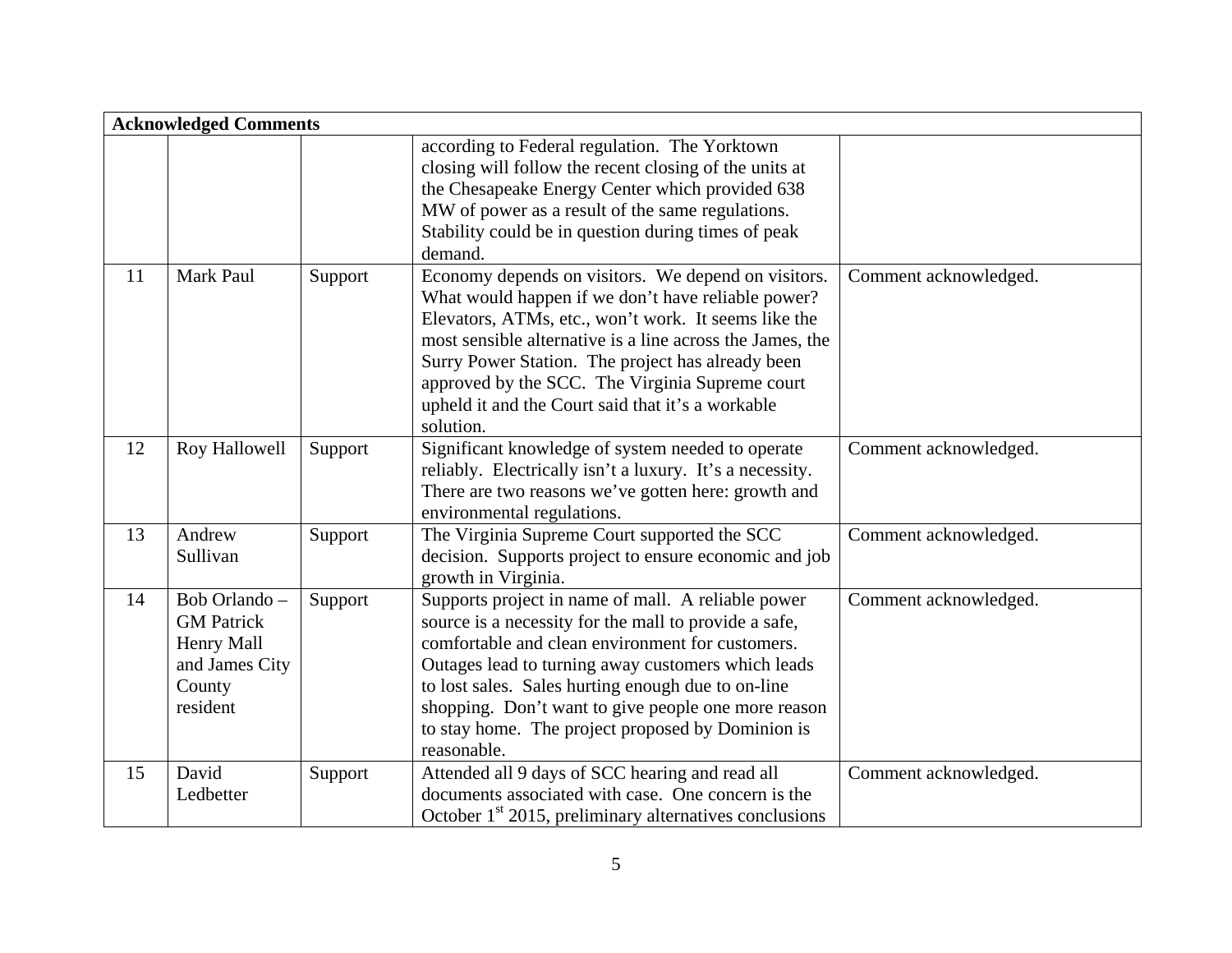| <b>Acknowledged Comments</b> |                        |         |                                                                                                                                                                                                                                                                                                                                                                                                                                                                                                                                          |                       |  |
|------------------------------|------------------------|---------|------------------------------------------------------------------------------------------------------------------------------------------------------------------------------------------------------------------------------------------------------------------------------------------------------------------------------------------------------------------------------------------------------------------------------------------------------------------------------------------------------------------------------------------|-----------------------|--|
|                              |                        |         | white paper to the Corps staff, which contains<br>incomplete and erroneous comments and statements<br>comparing Chickahominy and Skiffes. Report of your<br>staff seems to suggest there are more detrimental<br>outcomes with Skiffes than Chickahominy and this<br>isn't the case. Jan. 2013 report from Nat Park (page<br>25) list areas most of need in protection. 3 of 6 are in<br>area of Chickahominy River, two in site of the<br>alternative that is presented here as a potential feasible<br>one.                            |                       |  |
| 16                           | Joe Boggan             | Support | Lives along the Chickahominy route. Been involved<br>for years. Only one route makes sense. James route is<br>the best available route for growth, development and<br>employment, and minimizing the impact on cost and<br>natural resources and homes.                                                                                                                                                                                                                                                                                  | Comment acknowledged. |  |
| 17                           | <b>Bill Flewelling</b> | Support | SCC approved project and ruled that the transmission<br>line is critical to providing reliable service. The FCC<br>said that the proposed James River crossing is the<br>lowest, viable alternative for addressing the identified<br>NERC reliability violations and the Chickahominy<br>route is \$85 million more and is 3 miles longer and<br>would have significantly greater impacts to scenic and<br>historic districts and the environment. Approving<br>project supports Corps mission of responsible<br>environmental stewards. | Comment acknowledged. |  |
| 18                           | Valerie Adkins         | Support | Opposed to Chickahominy route because she lives<br>nearby on one acre parcel within 100 feet of the right-<br>of-way and concerned about the health effects of<br>living close to a power line, the value of her home,<br>impacts to church and church cemetery.                                                                                                                                                                                                                                                                         | Comment acknowledged. |  |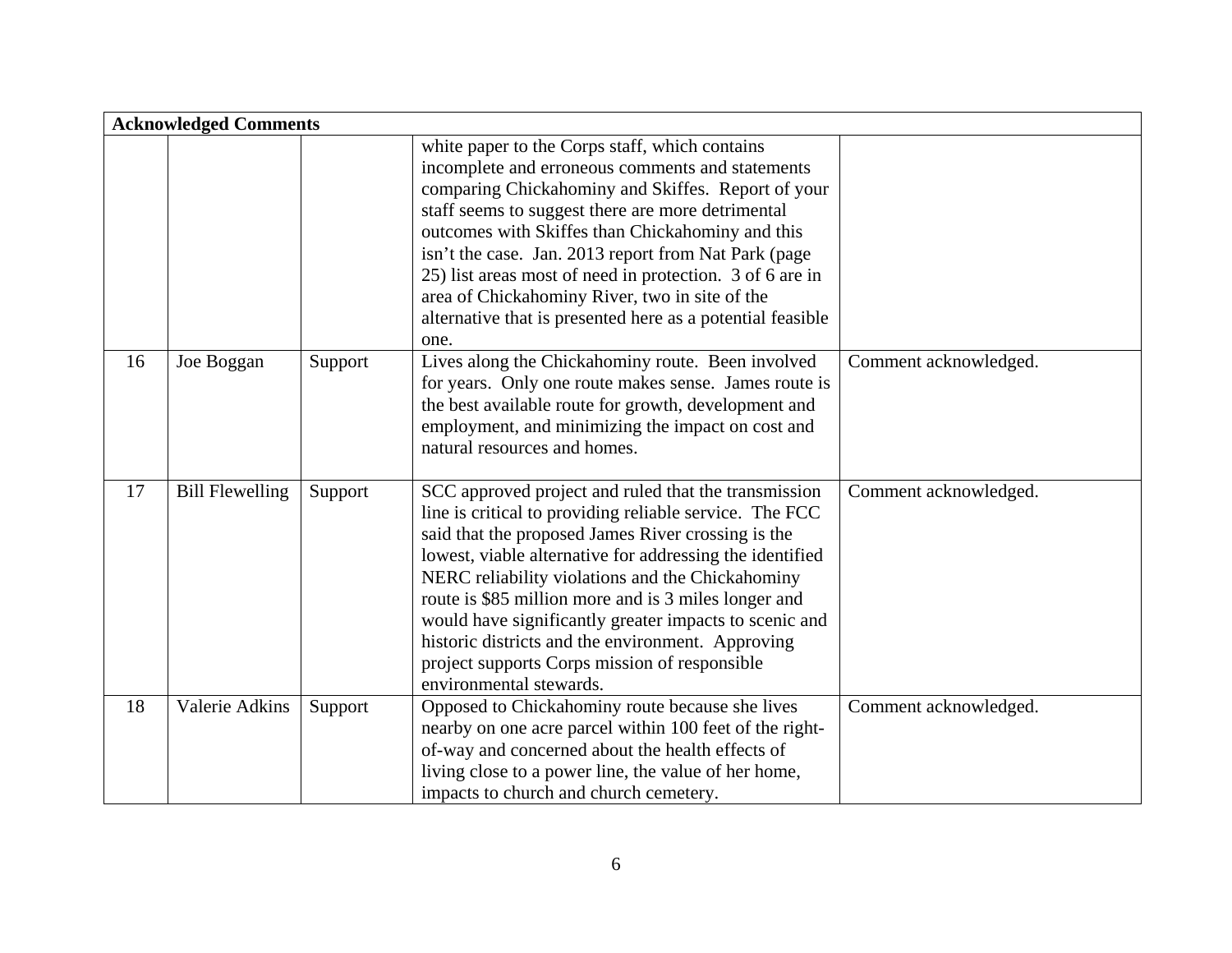|    |                     | <b>Acknowledged Comments</b> |                                                           |                       |  |  |  |
|----|---------------------|------------------------------|-----------------------------------------------------------|-----------------------|--|--|--|
| 19 | Dick Hubbard        | Support                      | Security of nation and region should not be subjected     | Comment acknowledged. |  |  |  |
|    |                     |                              | to danger of uncertain and unreliable power that may      |                       |  |  |  |
|    |                     |                              | lead to base realignment and/or closure. Military         |                       |  |  |  |
|    |                     |                              | cannot risk having unreliable power sources and need      |                       |  |  |  |
|    |                     |                              | to preserve their positive impacts on our overall         |                       |  |  |  |
|    |                     |                              | economic prosperity.                                      |                       |  |  |  |
| 20 | <b>Cork Powell</b>  | Support                      | Opposed to Chickahominy alternate line. This line         | Comment acknowledged. |  |  |  |
|    |                     |                              | would cross 3 major roads and would be within 100         |                       |  |  |  |
|    |                     |                              | feet of homes. Details impacts to the Yarmouth Creek      |                       |  |  |  |
|    |                     |                              | Watershed. There are two alternatives. James has          |                       |  |  |  |
|    |                     |                              | almost zero impact on conservation land. The second       |                       |  |  |  |
|    |                     |                              | option is within 500 feet of over 1,200 homes and will    |                       |  |  |  |
|    |                     |                              | cause damage to roughly 600 acres of woodland and         |                       |  |  |  |
|    |                     |                              | wetland areas. It impacts nine conservation lands and     |                       |  |  |  |
|    |                     |                              | clears over 400 acres of pristine forest, also has        |                       |  |  |  |
|    |                     |                              | significant historical, wildlife, and cultural areas      |                       |  |  |  |
|    |                     |                              | impacts.                                                  |                       |  |  |  |
| 21 | Gabe Morgan,        | Support                      | Core function of government to keep citizens safe.        | Comment acknowledged. |  |  |  |
|    | Sherriff,           |                              | Electricity keeps safe because everything from            |                       |  |  |  |
|    | <b>Newport News</b> |                              | stoplights and street lights to jails. Rotating blackouts |                       |  |  |  |
|    |                     |                              | very difficult for public safety agencies to manage.      |                       |  |  |  |
|    |                     |                              | Also a problem for the military. Can't live up to our     |                       |  |  |  |
|    |                     |                              | responsibility to host the military, and can't protect    |                       |  |  |  |
|    |                     |                              | our military bases if we have rolling blackouts. We       |                       |  |  |  |
|    |                     |                              | need reliable electricity.                                |                       |  |  |  |
| 22 | Lt. Col. Jack       | Support                      | Oppose Chickahominy route because of negative             | Comment acknowledged. |  |  |  |
|    | Miniclier,          |                              | impact (crosses 10 county roads) to County. Charles       |                       |  |  |  |
|    | Corps of            |                              | City County already hosts 1 Dominion 500 kV line          |                       |  |  |  |
|    | Engineers,          |                              | that runs across the James River, spoiling the view       |                       |  |  |  |
|    | retired.            |                              | from Lewis Park. The route also crosses the Virginia      |                       |  |  |  |
|    |                     |                              | Capital Trail. Let localities that create the demand for  |                       |  |  |  |
|    |                     |                              | power bear their fair share of the burden.                |                       |  |  |  |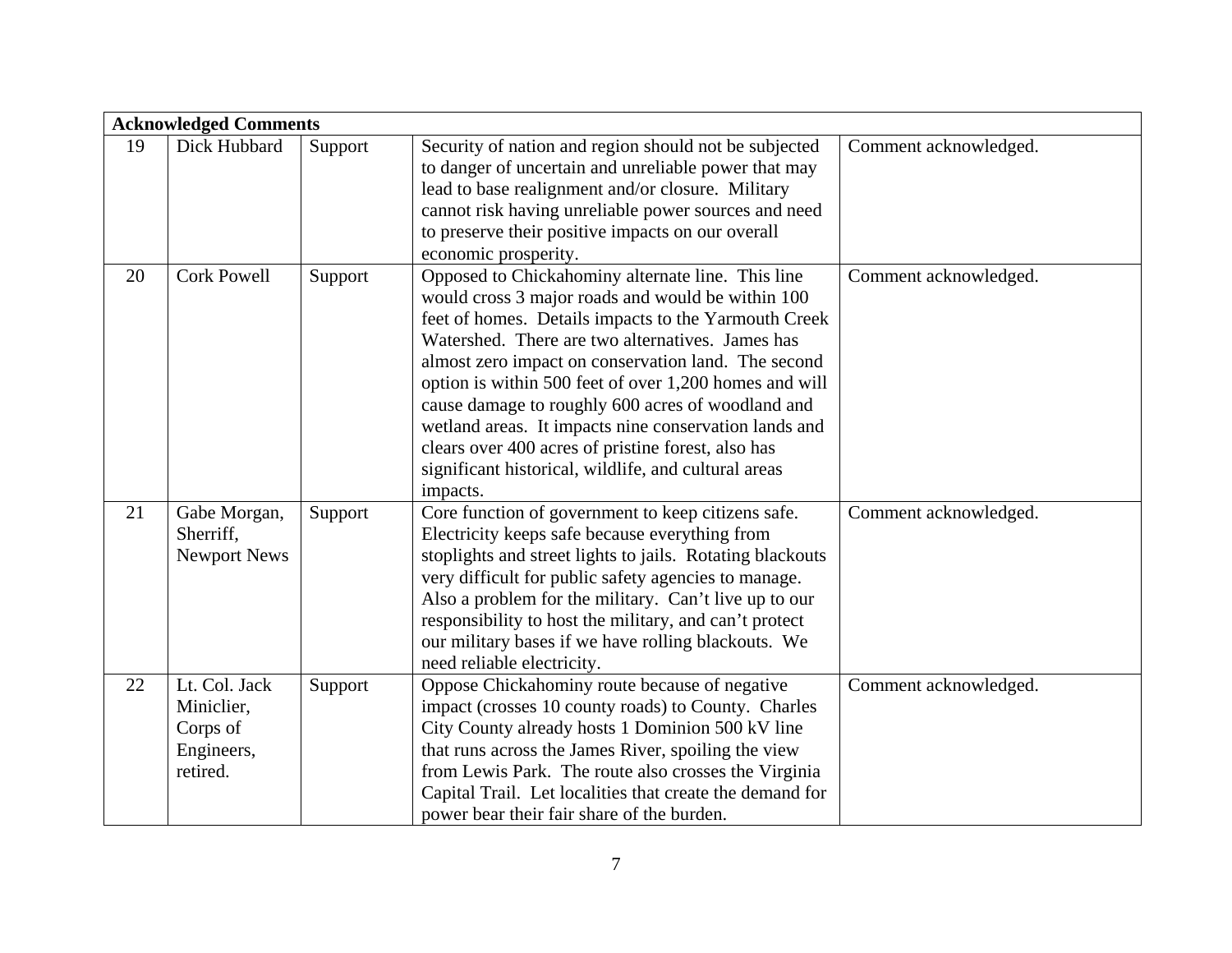|    | <b>Acknowledged Comments</b> |         |                                                           |                       |  |  |
|----|------------------------------|---------|-----------------------------------------------------------|-----------------------|--|--|
| 23 | Rob Coleman,                 | Support | Newport News is home to the most Nationally               | Comment acknowledged. |  |  |
|    | served on the                |         | important energy users, including the Joint Base          |                       |  |  |
|    | Newport News                 |         | Langley-Eustis, the Newport News shipyard, a              |                       |  |  |
|    | City Council                 |         | division of Huntington Ingalls Industries, NASA           |                       |  |  |
|    | and currently                |         | Langley, and the Jefferson Laboratory. These              |                       |  |  |
|    | serves as the                |         | institutions are economic drivers in Newport News         |                       |  |  |
|    | Vice Mayor.                  |         | area. Blackouts would result in incalculable damage       |                       |  |  |
|    |                              |         | to city and region as a business destination of choice.   |                       |  |  |
|    |                              |         | We honor the past but live in the present. We rely on     |                       |  |  |
|    |                              |         | electricity for all the modern conveniences.              |                       |  |  |
| 24 | Craig Quigley,               | Support | Grow, attract and retain Federal facilities. For all of   | Comment acknowledged. |  |  |
|    | Executive                    |         | them reliable power is an expectation and those           |                       |  |  |
|    | Director,                    |         | facilities could choose to go elsewhere. Without          |                       |  |  |
|    | Hampton                      |         | reliable power these facilities will be marked for        |                       |  |  |
|    | Roads Military               |         | extinction. And that would have a significant, adverse    |                       |  |  |
|    | and Federal                  |         | effect on the region's economy.                           |                       |  |  |
|    | Facilities                   |         |                                                           |                       |  |  |
|    | Alliance.                    |         |                                                           |                       |  |  |
| 25 | <b>Steve Stinton</b>         | Support | Based on cost, time, risk and customer impact. We're      | Comment acknowledged. |  |  |
|    |                              |         | facing analysis paralysis. If this is least impact to     |                       |  |  |
|    |                              |         | personal property, least cost, etc., this is best option. |                       |  |  |
|    |                              |         | Already compromised vita of James River with other        |                       |  |  |
|    |                              |         | projects.                                                 |                       |  |  |
| 26 | Sherri                       | Support | Cedar Grove Church member opposed Chickahominy            | Comment acknowledged. |  |  |
|    | Bowman                       |         | route due to impact on church and cemetery. My            |                       |  |  |
|    |                              |         | grandmother would roll over in her grave if she           |                       |  |  |
|    |                              |         | thought towers would tower over her.                      |                       |  |  |
| 27 | Ross A.                      | Support | Electrical supply and infrastructure needed for           | Comment acknowledged. |  |  |
|    | Mugler,                      |         | attracting and retaining businesses. The area would       |                       |  |  |
|    | Commissioner                 |         | not be able to compete globally, nationally, and in       |                       |  |  |
|    | of Revenue for               |         | Virginia without reliable electricity. Lights are         |                       |  |  |
|    | the City of                  |         | needed to stay on to keep the economy functioning.        |                       |  |  |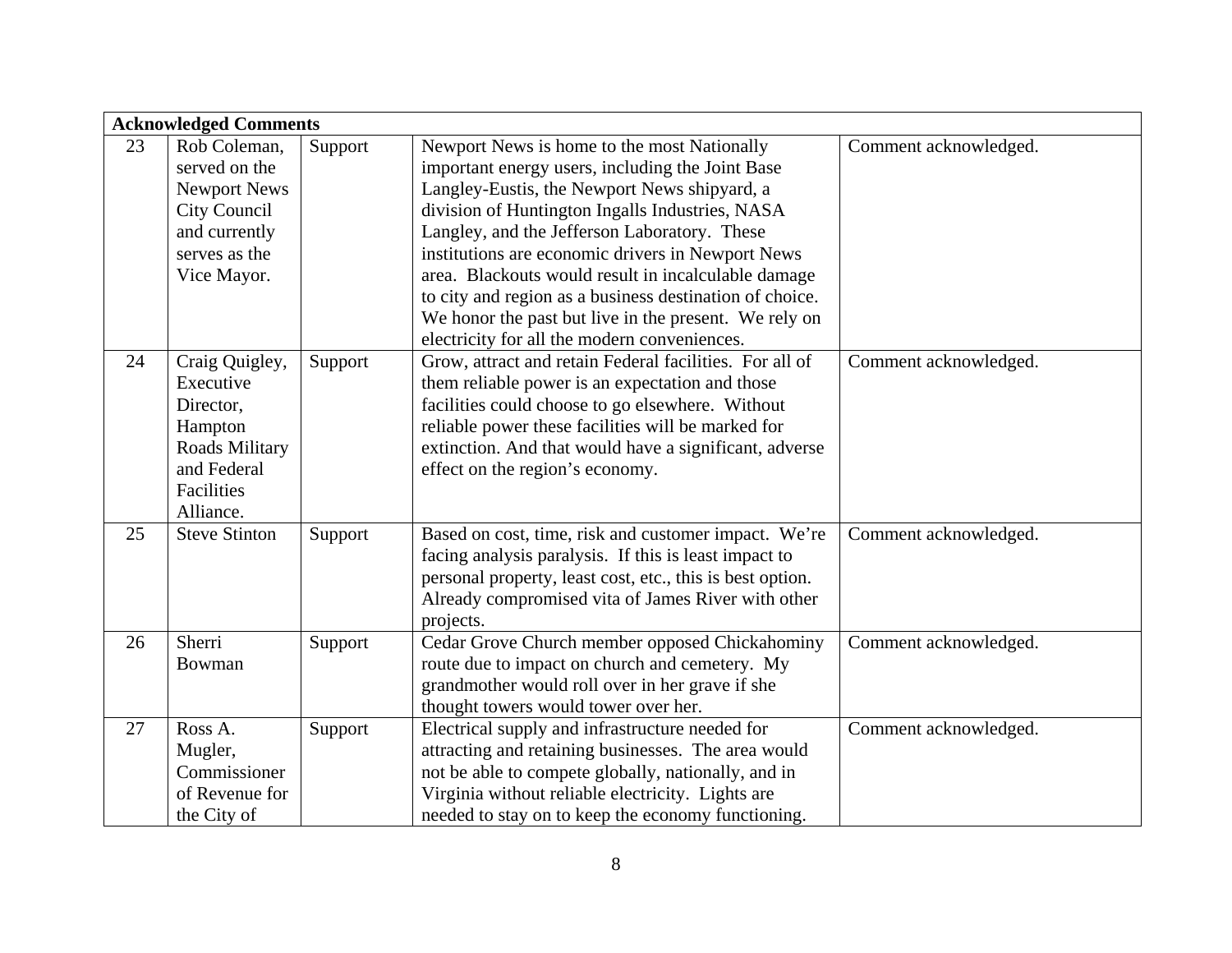|    | <b>Acknowledged Comments</b>             |         |                                                                                                                                                                     |                       |  |
|----|------------------------------------------|---------|---------------------------------------------------------------------------------------------------------------------------------------------------------------------|-----------------------|--|
|    | Hampton.                                 |         | When it is determined that a project is needed to<br>maintain the reliability and State regulators concurred,<br>we need to do all we can to complete the remaining |                       |  |
|    |                                          |         | regulatory steps. Project is needed to ensure reliability                                                                                                           |                       |  |
|    |                                          |         | Dominion is known for.                                                                                                                                              |                       |  |
| 28 | Dustin Devore,<br>Represents<br>Colonial | Support | Support Corps in primary route. Acknowledges that<br>power is important for residential, commercial, and<br>military use. Oppose the Chickahominy route. The        | Comment acknowledged. |  |
|    | Heritage                                 |         | Chickahominy route directly impacts 1500 lower and                                                                                                                  |                       |  |
|    |                                          |         | middle class homes with many children and military                                                                                                                  |                       |  |
|    |                                          |         | retirees. James impacts are indirect. Environmental                                                                                                                 |                       |  |
|    |                                          |         | impacts of Chickahominy are extreme versus the                                                                                                                      |                       |  |
|    |                                          |         | James route. Four hundred twenty acres of pristine                                                                                                                  |                       |  |
|    |                                          |         | park destroyed versus 20 acres if the James route is                                                                                                                |                       |  |
|    |                                          |         | selected. Over 100 acres of forests and wetlands                                                                                                                    |                       |  |
|    |                                          |         | destroyed if the Chickahominy route is chosen versus                                                                                                                |                       |  |
|    |                                          |         | less land 1 acre if the James route is selected.                                                                                                                    |                       |  |
| 29 | Robert Bon                               | Support | Opposed to Chick route b/c it's longer and more                                                                                                                     | Comment acknowledged. |  |
|    | Giovanni,<br><b>Board Director</b>       |         | expansive with more cultural and historical resources                                                                                                               |                       |  |
|    | of Colonial                              |         | and would result in significant environmental damage.<br>Supports James. \$180 million cost versus                                                                  |                       |  |
|    | Heritage                                 |         | Chickahominy \$265 million. NERC indicates only                                                                                                                     |                       |  |
|    |                                          |         | the route that will solve reliability issues is James.                                                                                                              |                       |  |
|    |                                          |         | Environmental impact by the proposed route is less                                                                                                                  |                       |  |
|    |                                          |         | that the Chickahominy route. Additional property,                                                                                                                   |                       |  |
|    |                                          |         | home, other direct impacts.                                                                                                                                         |                       |  |
| 30 | Rosanne                                  | Support | Ire and indignation on federal administration that has                                                                                                              | Comment acknowledged. |  |
|    | Reddin                                   |         | waged war on coal. We are being forced to make a                                                                                                                    |                       |  |
|    |                                          |         | painful decision. Federal government is fighting                                                                                                                    |                       |  |
|    |                                          |         | consumer big time. Their green alternative produce                                                                                                                  |                       |  |
|    |                                          |         | minute amounts of electricity and forces us to make                                                                                                                 |                       |  |
|    |                                          |         | these types of decisions. Also detrimental impact on                                                                                                                |                       |  |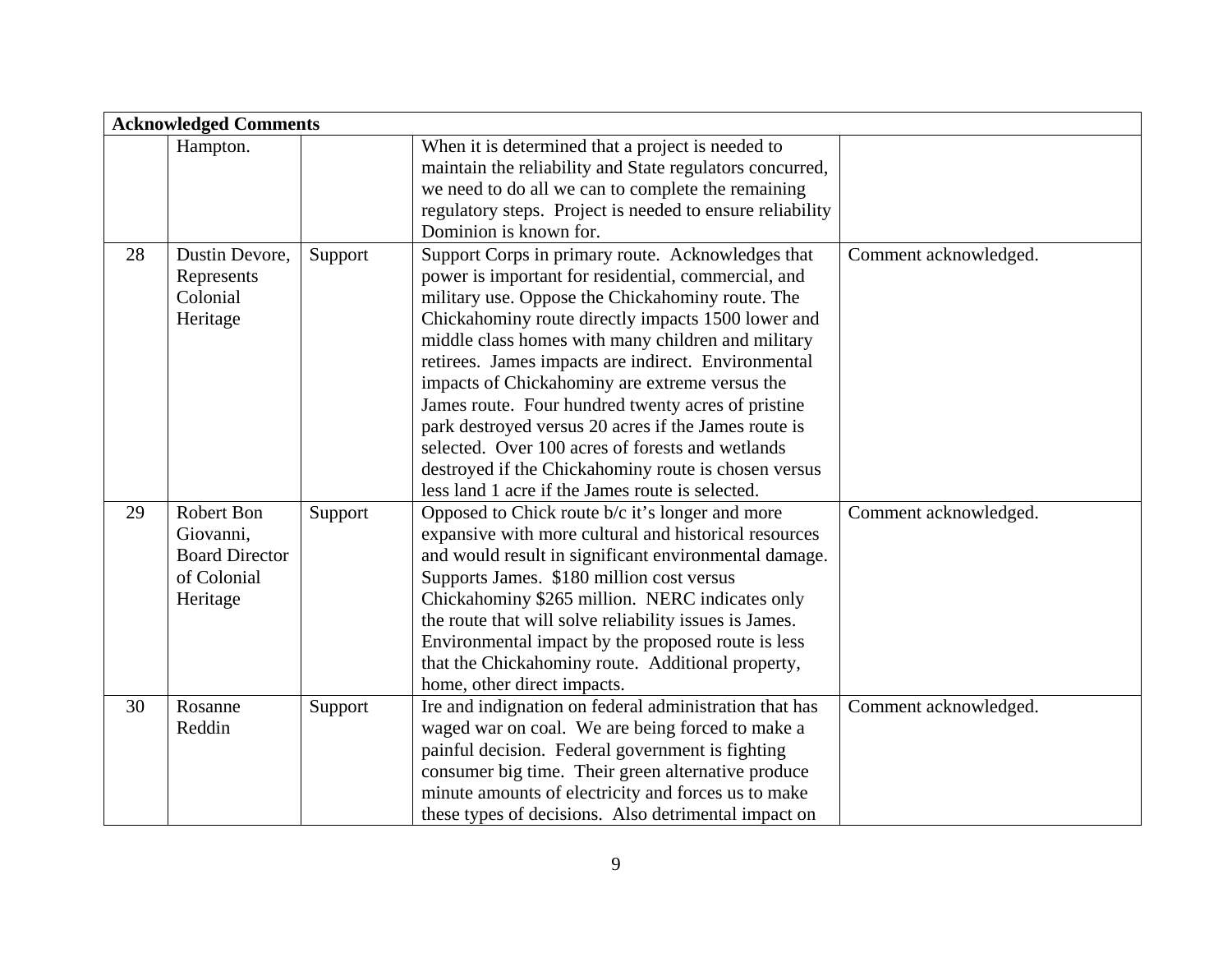|    | <b>Acknowledged Comments</b>                             |         |                                                                                                                                                                                                                                                                                                                                                                                                                                                                                                                                                                                                                                                           |                                                                                                                                                                                                                                                                                                                                                                        |  |
|----|----------------------------------------------------------|---------|-----------------------------------------------------------------------------------------------------------------------------------------------------------------------------------------------------------------------------------------------------------------------------------------------------------------------------------------------------------------------------------------------------------------------------------------------------------------------------------------------------------------------------------------------------------------------------------------------------------------------------------------------------------|------------------------------------------------------------------------------------------------------------------------------------------------------------------------------------------------------------------------------------------------------------------------------------------------------------------------------------------------------------------------|--|
|    |                                                          |         | jobs. You should lobby against eliminating fossil<br>fuels. Should upgrade Surry or preserve it until coal<br>comes back. Dominion is not the culprit. Federal<br>government is. James river line support.                                                                                                                                                                                                                                                                                                                                                                                                                                                |                                                                                                                                                                                                                                                                                                                                                                        |  |
| 31 | Natalie Joshi,<br><b>CIA Officer</b>                     | Support | Loves this country. Cape Henry is where settlers first<br>came. There are battleships there. It is not marring,<br>but shows America's strength. Concerned about river<br>- not view. Just concerned about health of river and<br>what is below river. Opposed to Chickahominy route.<br>Cares about river. Power lines are part of America<br>and are our strength.                                                                                                                                                                                                                                                                                      | Comment acknowledged. USACE<br>notes that it addresses, and will<br>address, issues related to impacts to<br>the river primarily under its Clean<br>Water Act and Rivers and Harbor Act<br>reviews prior to issuing a permit.<br>These reviews also include a public<br>interest review regarding whether<br>USACE ought to issue a permit under<br>the circumstances. |  |
| 32 | Joy Gibson                                               | Support | The propose plan meets the demand with minimum<br>impact. Support project.                                                                                                                                                                                                                                                                                                                                                                                                                                                                                                                                                                                | Comment acknowledged.                                                                                                                                                                                                                                                                                                                                                  |  |
| 33 | Anna Van<br>Buren,<br>President and<br>CEO of<br>Fanueil | Support | Hopes those children have jobs. Has 400 employees<br>in region. Representing Greater Peninsula now. Very<br>concerned about reliability concerns. Up to 80<br>blackouts per year will leave businesses facing very<br>difficult decision and the peninsula's economy would<br>be hurt. Business would have to choose to either shut<br>down when power goes or invest in expensive backup<br>generation. Unreliable power will be a deal killer for<br>almost all prospects and the new jobs they bring.<br>Businesses like mine would have to think of other<br>places to go. This option (proposed line) is the best<br>option. The time to act is now. | Comment acknowledged.                                                                                                                                                                                                                                                                                                                                                  |  |
| 34 | Arthur<br>Henderson                                      | Support | It is the most economic, cost effective, practical<br>solution to problem imposed by EPA. Project has<br>been studied for years. Tonight we are hearing we<br>need more studies. When those are done I'm sure                                                                                                                                                                                                                                                                                                                                                                                                                                             | Comment acknowledged.<br>Regarding the underground<br>alternative, see response to Issue                                                                                                                                                                                                                                                                               |  |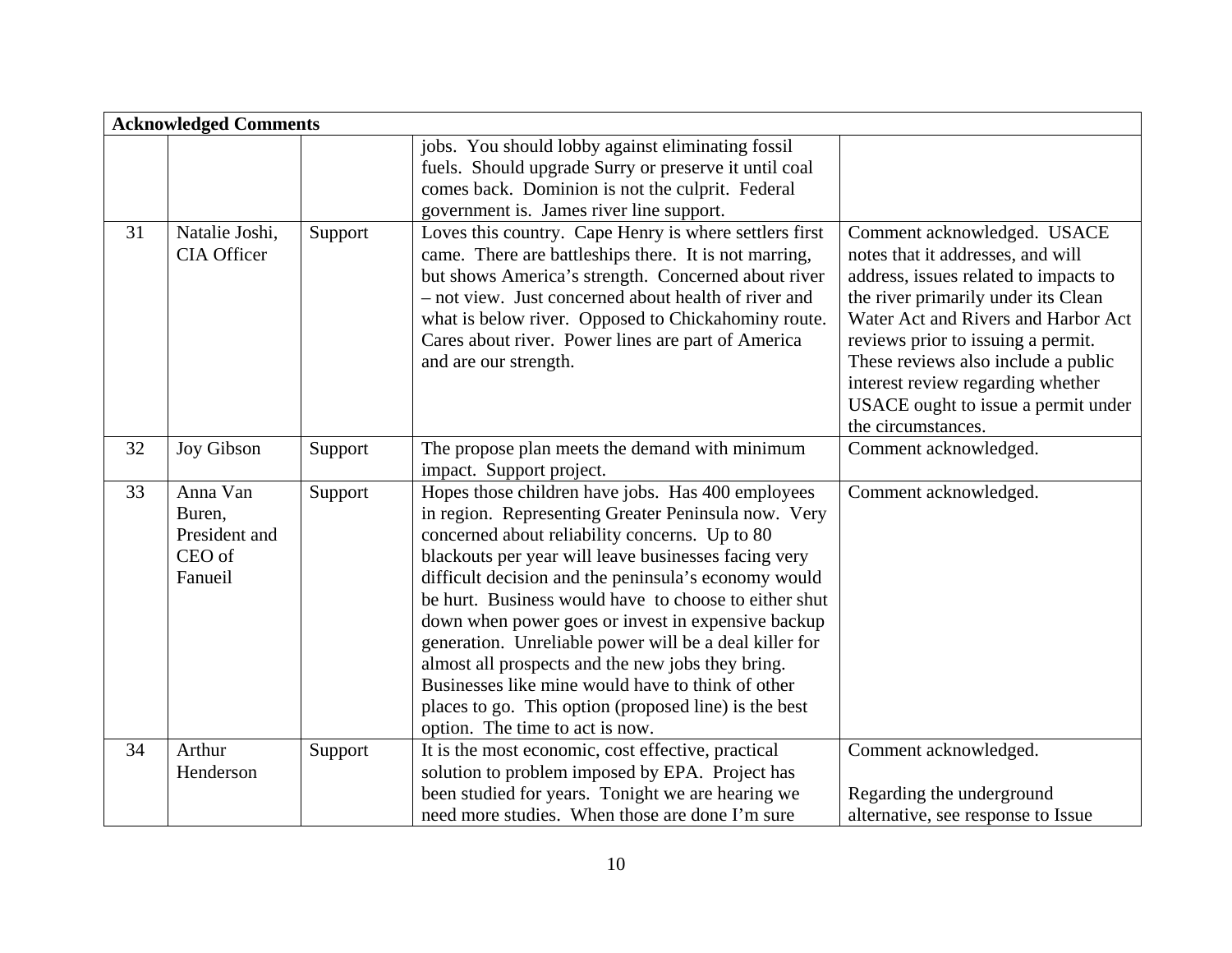|    | <b>Acknowledged Comments</b>                                        |         |                                                                                                                                                                                                                                                                                                                                                                                                                                  |                                                                                                                                                                                             |  |
|----|---------------------------------------------------------------------|---------|----------------------------------------------------------------------------------------------------------------------------------------------------------------------------------------------------------------------------------------------------------------------------------------------------------------------------------------------------------------------------------------------------------------------------------|---------------------------------------------------------------------------------------------------------------------------------------------------------------------------------------------|--|
|    |                                                                     |         | we'll need more studies. Time to act is now.<br>Underwater line is attractive if it doesn't cost<br>anymore. Any additional cash will be passed on to the<br>consumers. Refers to Kepone and if we start digging<br>the bottom of the James we will disturb the Kepone.                                                                                                                                                          | Category 3.<br>USACE notes that it addresses, and<br>will address, issues related to impacts<br>to the river primarily under its Clean<br>Water Act and Rivers and Harbor Act               |  |
| 35 | <b>Beth Tignor</b>                                                  | Support | People need the power that will not be available<br>without one of the two options before us. James line<br>is the best solution.                                                                                                                                                                                                                                                                                                | reviews prior to issuing a permit.<br>Comment acknowledged.                                                                                                                                 |  |
| 36 | <b>Joy Trull</b>                                                    | Support | Need this project without delay for reliable power.<br>Can't imagine if electricity is not a constant.                                                                                                                                                                                                                                                                                                                           | Comment acknowledged.                                                                                                                                                                       |  |
| 37 | Jim Funk                                                            | Support | Passionate about history – volunteers at museums.<br>Portion of the quality of life is a reliable electrical<br>system. Concerns about the effects that rolling<br>blackouts would have on public safety. Supports<br>James River route.                                                                                                                                                                                         | Comment acknowledged.                                                                                                                                                                       |  |
| 38 | Daniel Shaye                                                        | Support | Support reliable power for businesses, military and<br>homeowners but offended by marketing campaign by<br>Dominion. Dominion sponsored ad on Facebook<br>where public could give feedback to governor and<br>Corps. Wanted to change the text of the [feedback]<br>form but Dominion shut down ability of people to<br>make changes to that form to submit anything but<br>their own perspective. Just wanted you to know that. | Comment acknowledged. As<br>discussed at the public meeting and<br>made clear on USACE's website<br>regarding its review of the project,<br>comments may be submitted directly<br>to USACE. |  |
| 39 | James Horn,<br>President,<br>Jamestown<br>Rediscovery<br>Foundation | Oppose  | Testified before SCC. Disapprove some of the SCC<br>findings. Wrote book about Jamestown. Precious<br>place should be preserved.                                                                                                                                                                                                                                                                                                 | Comment acknowledged.                                                                                                                                                                       |  |
| 40 | Conor<br>Sokolowsky                                                 | Oppose  | Many senior citizens here are very short sighted and<br>more concerned with the power outages and not                                                                                                                                                                                                                                                                                                                            | Comment acknowledged.                                                                                                                                                                       |  |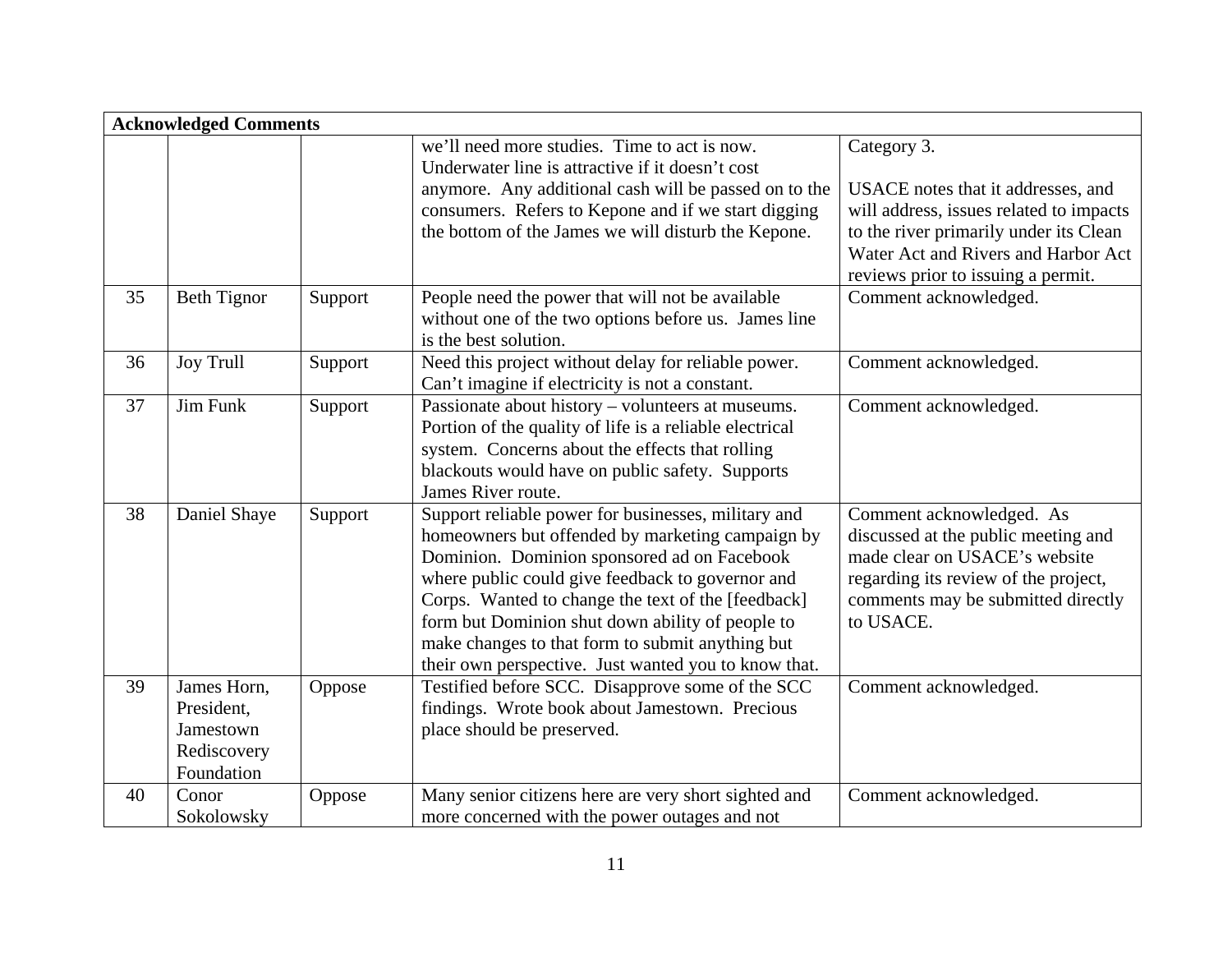|    | <b>Acknowledged Comments</b> |        |                                                                                                                                                                                                                                                                                                                                                                                                                                                                                                                      |                       |  |  |
|----|------------------------------|--------|----------------------------------------------------------------------------------------------------------------------------------------------------------------------------------------------------------------------------------------------------------------------------------------------------------------------------------------------------------------------------------------------------------------------------------------------------------------------------------------------------------------------|-----------------------|--|--|
|    |                              |        | thinking about the impacts of this project on future<br>generations. Why should I stay here if there are more<br>beautiful places to live? How can business strive if<br>there is no one to work. Many parents are too busy or<br>tired on Friday to attend this meeting. We've been<br>taught that it is our duty to protect Jamestown this<br>power line undermines this. My 9 year old sister says<br>she would give up all her money to protect the view.                                                        |                       |  |  |
| 41 | Stan Bolding                 | Oppose | 40 years ago did peak load analysis for Dominion.<br>1992 bought farm in Shenandoah with easement.<br>Dominion constructed a power line across the right-of-<br>way and did not notify him. Then they refused to clean<br>it up. Cost me \$50,000 of remedial work. They were<br>arrogant and they lied. Began litigation process and<br>doctor said can't travel to Shenandoah to participate in<br>trail. How does Dominion justify \$50 million aircraft<br>in corporate fleet and where do ratepayers factor in? | Comment acknowledged. |  |  |
| 42 | Daniel<br>Schmidt            | Oppose | Speaking for kids not excited about lines across<br>James. Standing before Goliath. The underdogs in<br>this fight are not yet born. You should watch Ken<br>Burns: National Parks America's Best Idea. Direct<br>quote You are the owner of some of best land in<br>$\mu$ nation – they belong to you – put it in your will that<br>children may have it too.                                                                                                                                                       | Comment acknowledged. |  |  |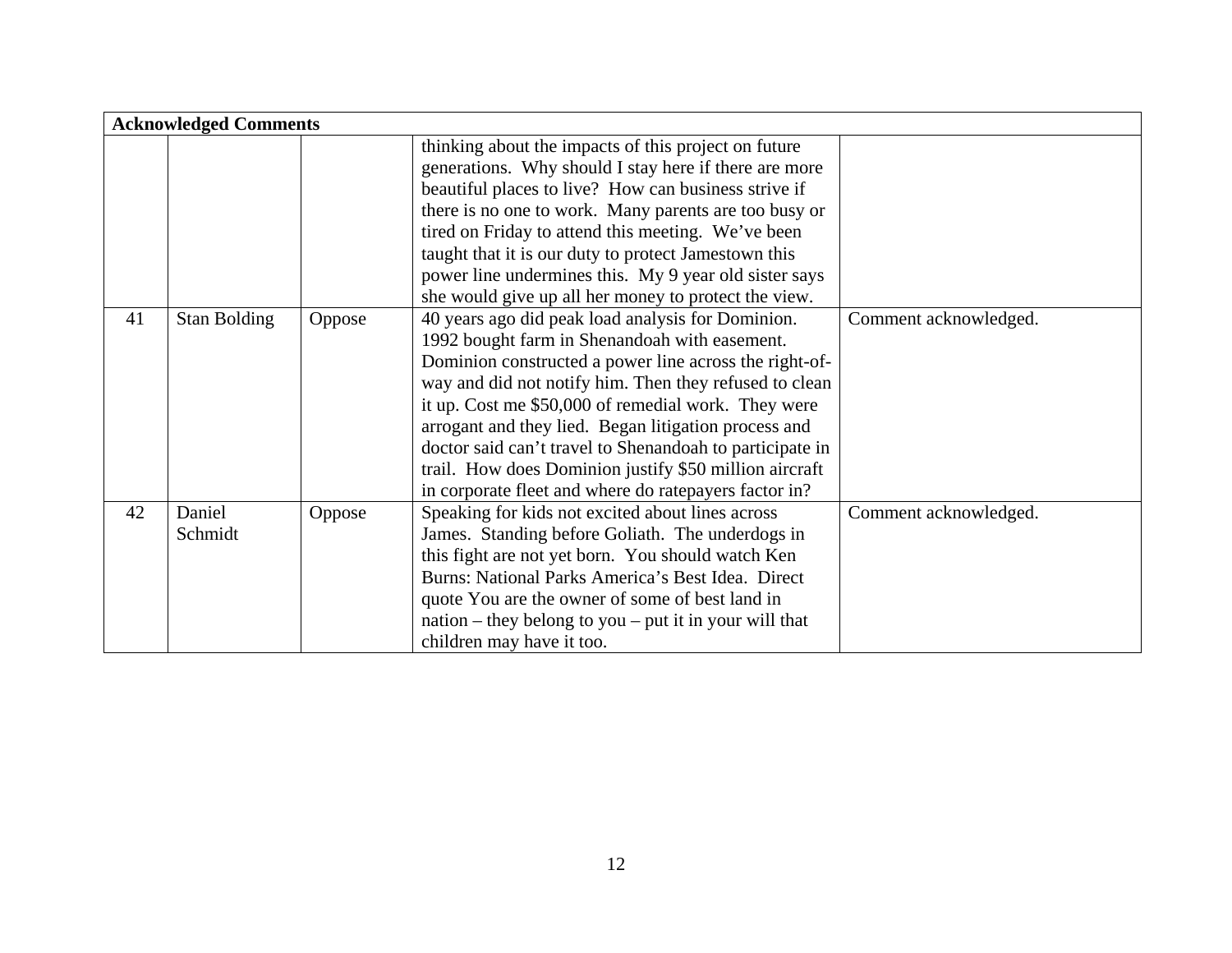#### **Issue Category 1 – EIS Requested/Needed**

# **General Response:**

The USACE, the lead agency for this matter, makes the final determination on whether they require an Environmental Impact Statement ("EIS") based on an evaluation of all of the resources that may be impacted by the project, the significance of those impacts and whether impacts may be mitigated. Under the Corps' regulations, most permits require an Environmental Assessment ("EA") and not an EIS. *See* 33 CFR § 230.7(a). The Corps may decide, based on its experience with similar projects and the facts and circumstances, that proceeding first with an EA is appropriate here. *See* Letter from S. Miller, Dominion, to L. Rhodes, USACE, Attachment 1, Response to Comment O (July 2, 2015), explaining the EIS decision process in further detail.

An EIS is required only when a major federal action will significantly affect the quality of the human environment. Under the National Environmental Policy Act ("NEPA"), a determination of significance must be based not only on context, but also on the intensity of an impact, which, under CEQ regulations, evaluates impacts based on matters of degree. 40 C.F.R. § 1508.27(a)-(b). When evaluating impacts to historic properties under NEPA, the permitting federal agency typically classifies the quality of the impacts based on whether there is a direct or indirect physical impact to historic properties, and the extent to which the visual impacts affect the characteristics or diminish the elements of integrity that render the properties historic. This typically is done by categorizing impacts as, for example, negligible, minor, moderate, or major. These categories often are linked to or correlated with the agencies' National Historic Preservation Act ("NHPA") § 106 evaluation of whether there are adverse impacts under 36 C.F.R. § 800.5. That evaluation focuses on the extent to which impacts diminish the integrity of the historic property. *See* 36 C.F.R. § 800.5(a)'s 7 integrity factors of location, design, setting, materials, workmanship, feeling, or association. The Cultural Resources Effects Assessment's ("CREA") evaluation of impacts under 36 C.F.R. § 800.5, the facts surrounding the location of the transmission line and towers, and other record evidence, provide USACE with the information necessary to make significance conclusions regarding visual impacts under NEPA.

The Corps has jurisdiction based on the Project's proposed impacts to navigable waters, including those defined as waters of the United States. The limit of its authority over the Project under the RHA and CWA is the areas in which navigable waters are proposed to be impacted. Here, that involves permanently impacting 2,712 square feet (0.06 acres) of river bottom and 281 square feet (0.01 acres) of non-tidal wetlands, and converting 0.56 acres of palustrine forested wetlands to scrub shrub non-tidal wetlands.

The Corps' scope of analysis under NEPA is governed by the level of federal involvement and control in a project. 33 C.F.R. pt. 325 App. B.7.b(1); 40 C.F.R. § 1508.25. Here, there is minimal federal involvement in and control over the Project. The impacts to jurisdictional waters triggering the need for the RHA and CWA permits are, as noted above, minimal and limited. There is no other federal agency involvement or control with respect to the Project. Thus, the scope of the NEPA review is limited to (a) the impacts of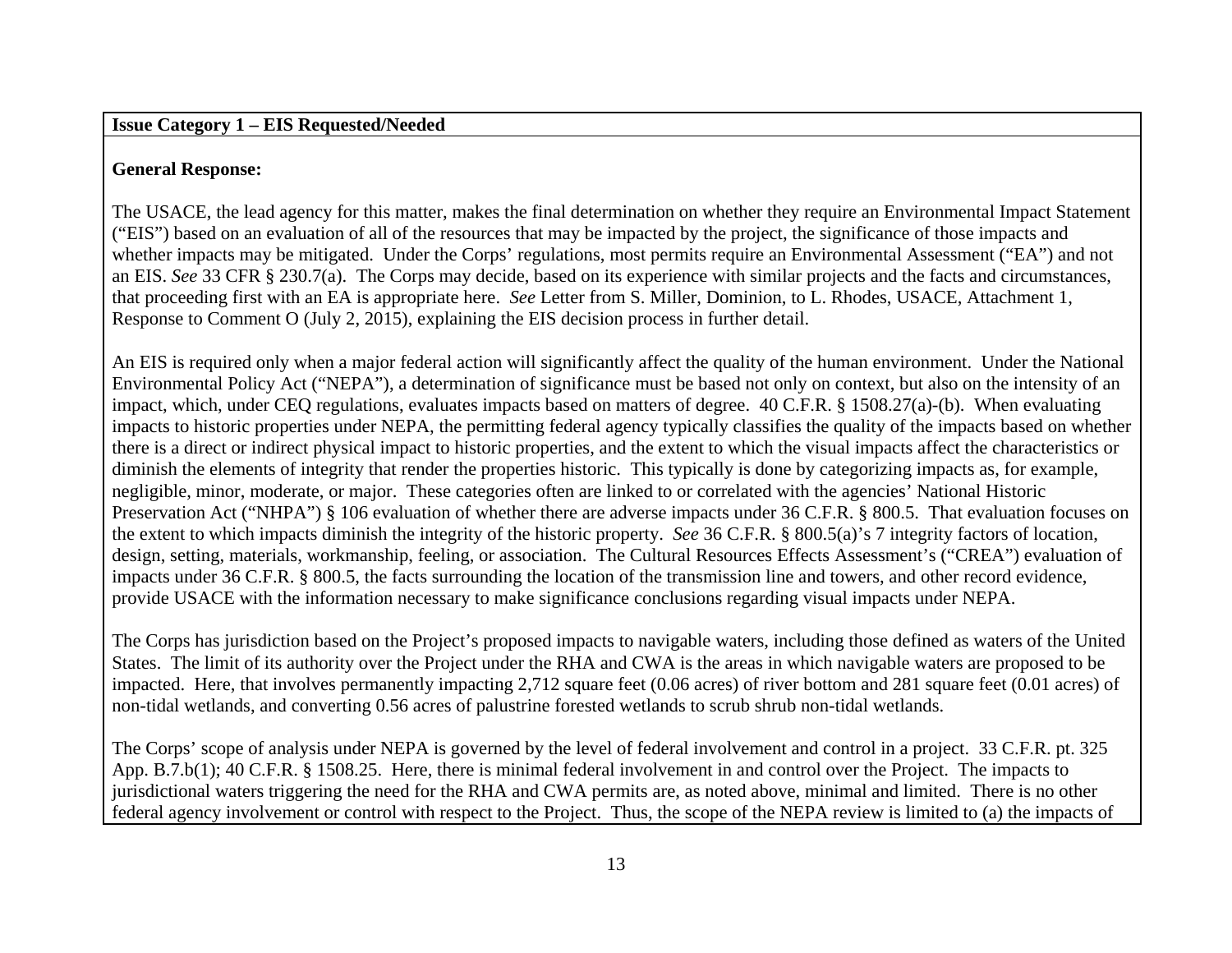the specific activity requiring the Corps permit and (b) those portions of the larger project over which USACE has "sufficient [f]ederal control and responsibility." 33 C.F.R. pt. 325 App. B.7.b(1). Here, with the exception of the river crossing, the origin, destination, and route of Dominion's transmission lines are not within the control and responsibility of the Corps. It is Dominion's sources of electricity, placement of substations, destination of electricity, existing utility lines and corridors, and other siting constraints that determines potential transmission routes in uplands, not the authorized activity. Thus, beyond the impacts to the river bottom, the conversion of 0.56 acres palustrine forested wetlands to scrub shrub non-tidal wetlands is driven by the need to remove trees from the line route, the location of which is controlled by the existing right of way and Virginia State Corporation Commission decisions, not the authorized activity. Similarly, the permanent impacts to 0.01 acres of non-tidal wetlands is related to the removal and replacement of existing line towers in long-established utility lines and corridors. The Corps' degree of control is small in light of the Project's overall size. There is no federal funding for the Project. In light of the foregoing, among other things in record, the Corps does not have sufficient control and responsibility over any other portion of the Project except the parts for which the permits are needed. *Id.* App B.7.b(3). Thus, the scope of the Corps' NEPA review is limited to impacts from permanently impacting 2,712 square feet (0.06 acres) of river bottom and the placement of the towers in the river, permanently impacting 281 square feet (0.01 acres) of non-tidal wetlands, and converting 0.56 acres of palustrine forested wetlands to scrub shrub non-tidal wetlands.

USACE regulations direct it to proceed with an EA when issuing a permit for an activity such as the Project. 33 C.F.R. § 230.7. In this case there has been a thorough review of alternatives to the project as documented by the Corps. The Corps issued a preliminary white paper summarizing its analysis which is firmly supported by the record. The need for the project has been clearly demonstrated by requisite computer models. Only the proposed Surry – Skiffes Creek crossing and the Chickahominy route will meet the project purpose and needs. Dominion has provided an updated analysis showing the continued need after the latest PJM load forecasts and PJM has confirmed the continuing need and that the proposed James River Crossing is the best alternative to meet that need. An EIS will not improve upon that alternatives analysis.

Effects from the project have also been carefully identified, evaluated and documented. These effects include those on identified historic properties on which the Corps and the State Historic Preservation Officer concur. Mitigation is being offered to address these impacts. In addition, the Corps has consulted with the National Marine Fisheries Service and the United States Fish and Wildlife Service and other agencies to develop permit conditions to avoid or minimize impacts on the environment. Because alternatives have been carefully vetted, and direct, indirect and cumulative impacts have been identified, evaluated, and documented; an EIS would offer no additional information necessary for the Corps decision making process required by law. Thus an EIS is unnecessary.

Relevant court opinions are consistent with USACE's approach to use an EA. In a case challenging a USACE permit for a barge marina in a rural stretch of the Mississippi River, facts similar to Dominion's Project, the court addressed whether an EA was sufficient or whether an EIS should be required based on potential visual impacts from the barge project. *River Rd. Alliance v. Army Corps of*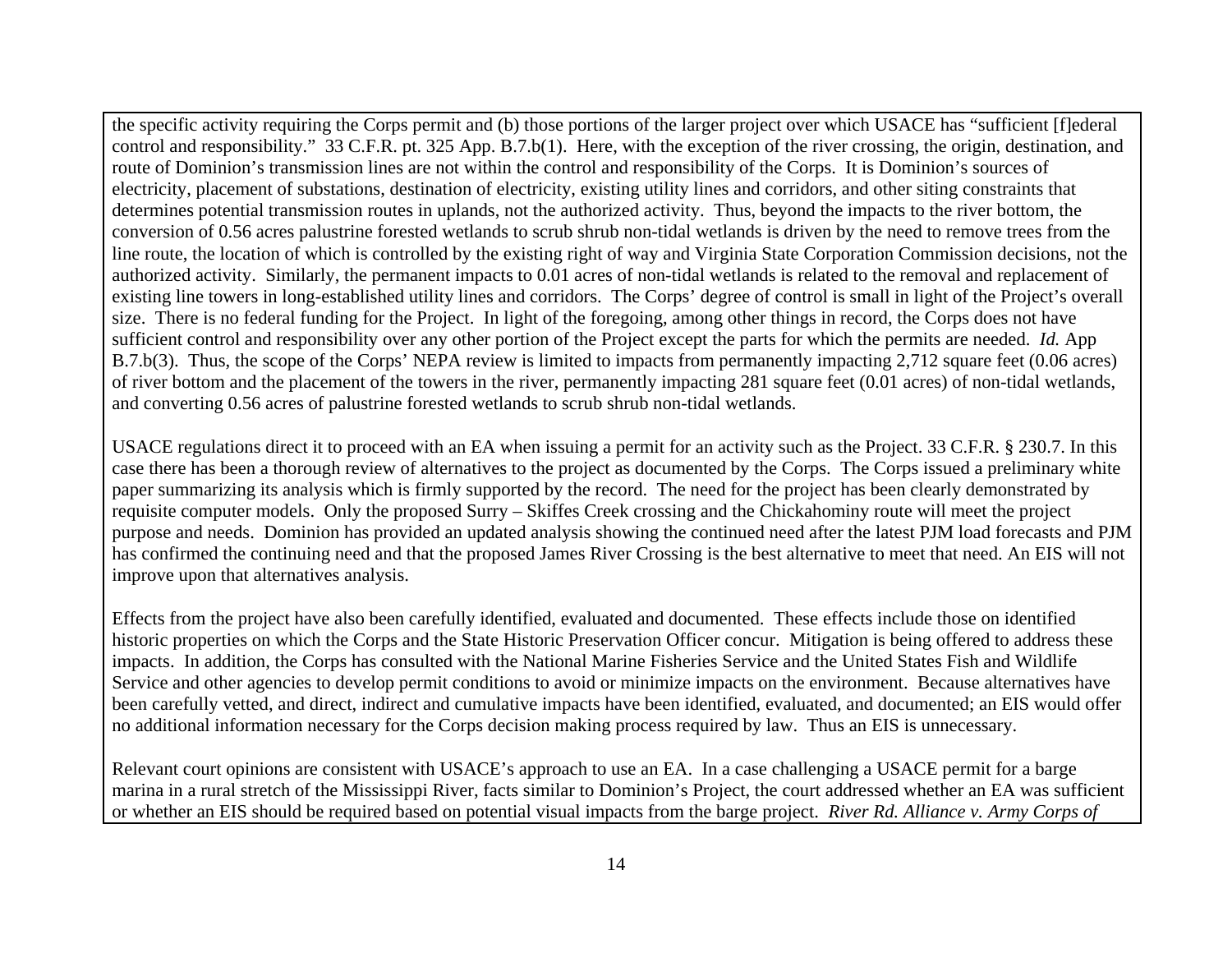*Engineers*, 784 F 2d 445, 449 (7th Cir. 1985). The court articulated the standard of review for that kind of decision: "the nature of that judgment dictates that it will only be overturned if it is an abuse of discretion." *Id.* Under that standard of review, the court then articulated the issue:

> that the issue for us *is not* whether National Marine Services Barge fleeting facility [is] an unfortunate eyesore, marring one of the remaining spots of unspoiled beauty on the Mississippi River in the general vicinity of St Louis; it is that. … [The issue] *is* whether the Corps exceeded the bounds of its decisionmaking authority in concluding that the fleeting facility would not have so significant an impact on the environment as to require [an EIS].

*Id.* at 450 (emphasis added).

The court explained how the EA process had evolved to allow sufficient consideration of all environmental consequences. Noting that earlier cases suggesting the fixing of the standard for "significant" at the lower end of a scale that runs from "not trivial to momentous" was the:

> product of a time when environmental impact statements were less formidable than they have grown to be, when federal agencies were less sensitive than they mostly are today to environmental concerns, and, perhaps most important, when environmental assessments involved a less elaborate procedure for determining whether there was so significant an environmental impact as to warrant the preparation of an environmental impact statement. . . . [T]oday, for good or ill, environmental assessments are thorough enough to permit a higher threshold for requiring environmental impact statements.

*Id.* at 450-451.

The court went on to explain the role of visual impacts and public opposition in making this determination, and rejected both as the basis for mandating an EIS:

> Aesthetic impacts alone will rarely compel the preparation of an environmental impact statement . . . . The necessary judgments are inherently subjective and normally can be made as reliably on the basis of an environmental assessment as on the basis of a much lengthier and costlier environmental impact statement. The fact that there was public opposition to the [barge project] cannot tip the balance. *See e.g., Town of Orangetown v Gorsuch,* 718 F.2d 28, 39 (2d Cir. 1983). That would be the environmental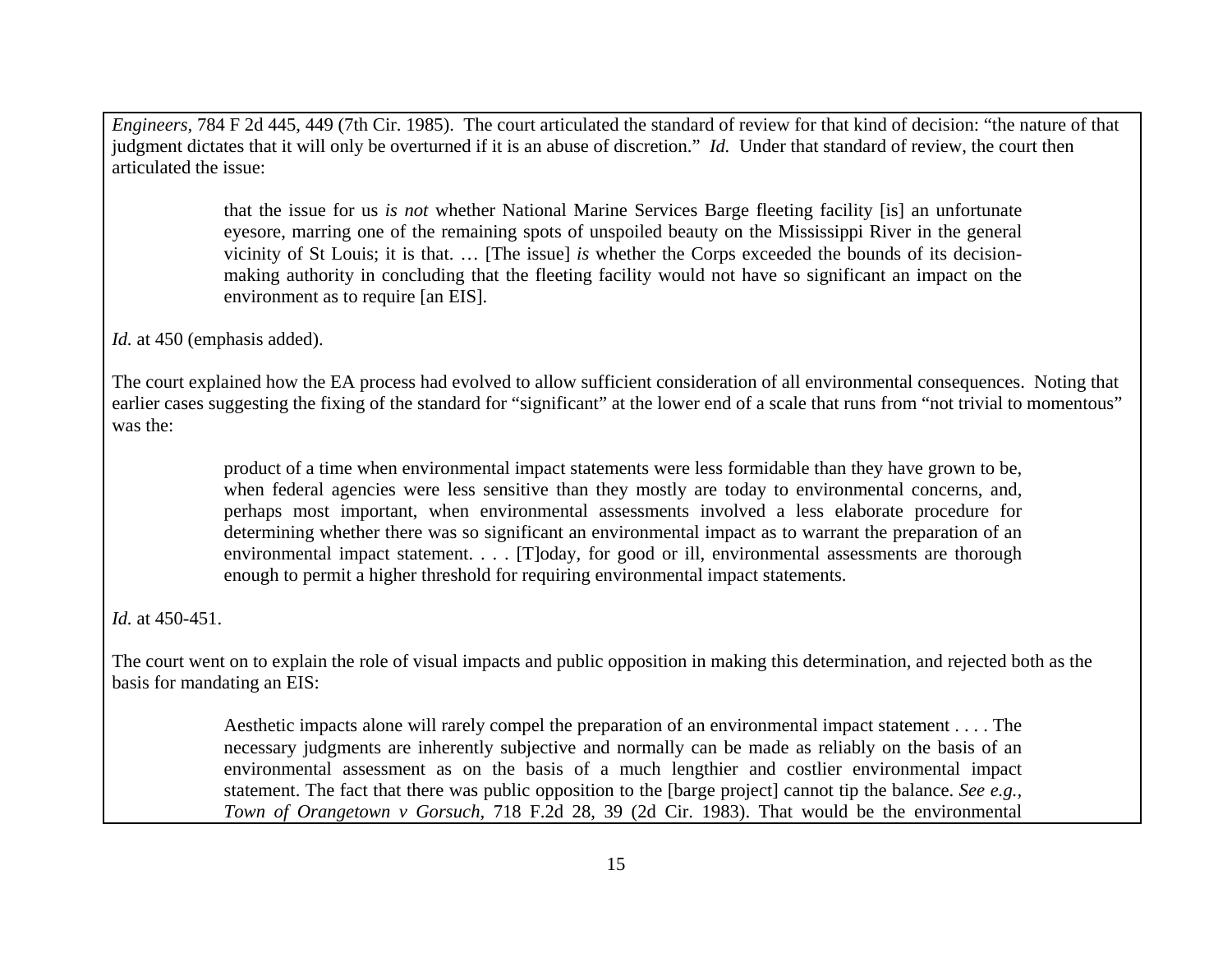<span id="page-15-0"></span>counterpart to the "heckler's veto" of First Amendment law.

*Id.* at  $451^{1}$  $451^{1}$  $451^{1}$ 

Thus, as *River Road Alliance* makes clear, the decision whether to conduct an EA or EIS remains in the sole, and sound discretion of USACE. If pursuant to an EA an agency determines that no significant environmental impacts will occur, it may issue a finding of no significant impact ("FONSI") and an EIS is not required. 40 C.F.R. §§ 1501.4(e), 1508.13. In evaluating whether a FONSI is appropriate, an agency may consider the mitigation that an applicant will undertake and determine that the federal action, as mitigated, does not rise to the level of significance. The Corps NEPA regulations expressly provide that section 404 permits "normally require only an EA." 33 C.F.R. § 230.7(a).

|                | Elizabeth      | Oppose | Need to protect both the James River and    | See response to Issue Category 1. The            |
|----------------|----------------|--------|---------------------------------------------|--------------------------------------------------|
|                | Kostelny,      |        | Chickahominy. VDOT abandoned plans          | expenditures to protect the majority of land in  |
|                | Preservation   |        | for bridge. Property owners dedicated       | the project area have and will serve to limit if |
|                | Virginia CEO   |        | protective easements along the riverfront.  | not avoid cumulative impacts.                    |
|                |                |        | Ensured future generations can enjoy        |                                                  |
|                |                |        | history. Have been stewards of              |                                                  |
|                |                |        | Jamestown. \$56 million of Federal, State,  |                                                  |
|                |                |        | local, and private funds were invested in   |                                                  |
|                |                |        | new facilities, interpretive with youth and |                                                  |
|                |                |        | research. Should conduct environmental      |                                                  |
|                |                |        | impact statement to fully evaluate          |                                                  |
|                |                |        | alternatives that protect the James River.  |                                                  |
| $\overline{2}$ | Mike           | Oppose | Risk to history. A four-mile transmission   | See response to Issue Categories 1 and 2.        |
|                | Caldwell,      |        | line across the James River with 17 towers  | Environmental assessment has resulted in hard    |
|                | Regional       |        | in view of Jamestown, Carter's Grove,       | look at historical and other impacts. EIS        |
|                | Director,      |        | Captain John Smith Chesapeake National      | would serve no further purpose.                  |
|                | National       |        | Historic Trail should not be constructed.   |                                                  |
|                | Parks Service, |        | Permanently marring the landscape of a      |                                                  |
|                | NE region.     |        | national treasure comes at an enormous      |                                                  |
|                |                |        | cost, and creates an unacceptable result.   |                                                  |

<sup>&</sup>lt;sup>1</sup> In addition, mere opposition to a project or its impacts does not create controversy for purposes of NEPA so as to suggest a significant impact. North Carolina v. FAA, 957 F.2d 1125, 1133–34 (4th Cir. 1992); Clement v. LaHood, 2010 WL 1779701, at \*7-8 (E.D. Va. 2010).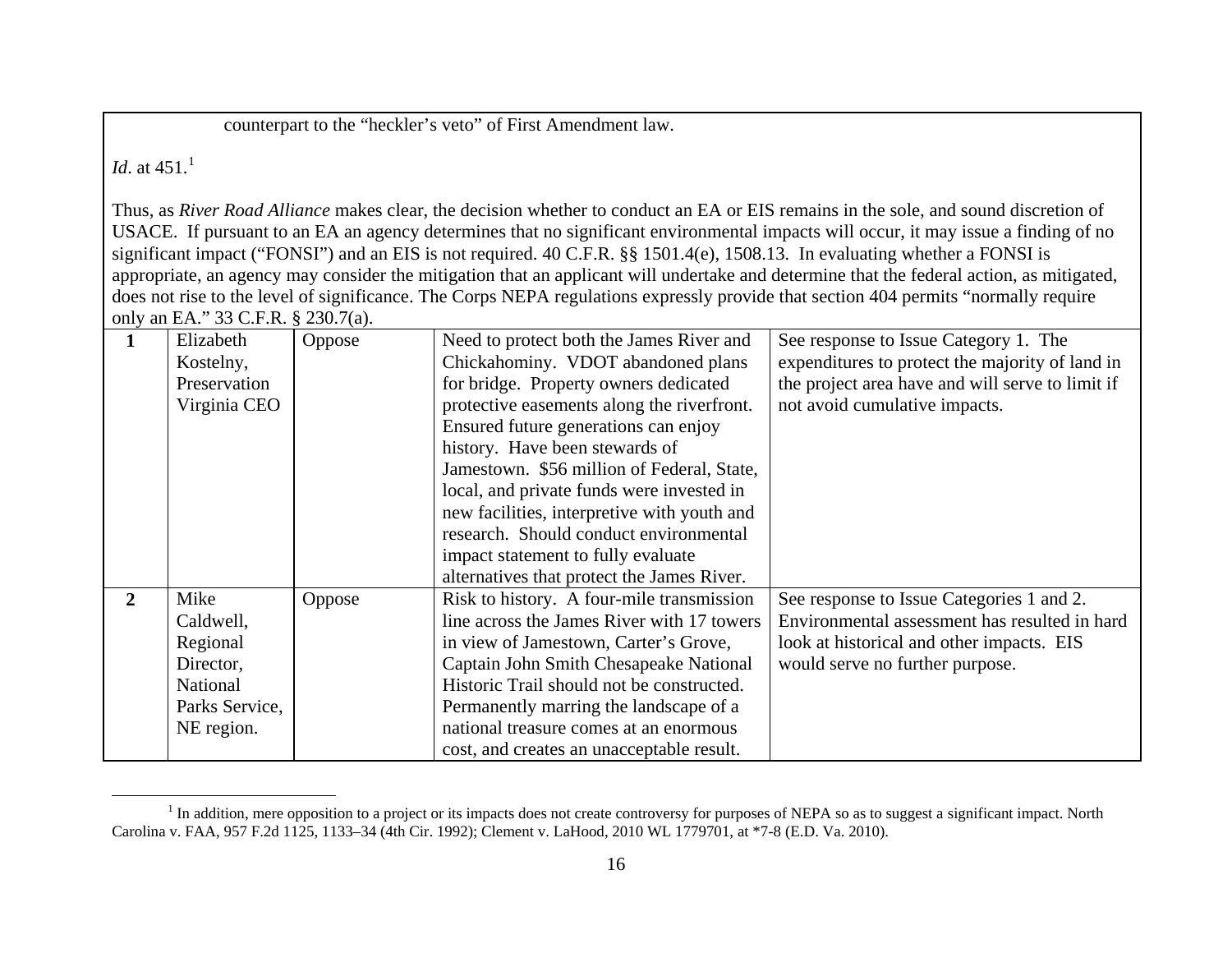|                |                |        | Urge use of environmental impact                  |                                           |
|----------------|----------------|--------|---------------------------------------------------|-------------------------------------------|
|                |                |        | statement to ensure protecting our                |                                           |
|                |                |        | heritage.                                         |                                           |
| $\overline{3}$ | Regan          | Oppose | Highlights historical resources, parks, etc.      | See response to Issue Categories 1 and 2. |
|                | Gifford,       |        | The segment of the James was named                |                                           |
|                | Chesapeake     |        | America's Founding River by the 110 <sup>th</sup> |                                           |
|                | Conservancy    |        | session of the U.S. House of                      |                                           |
|                |                |        | Representatives and the portion of the            |                                           |
|                |                |        | James Smith Trail has been deemed                 |                                           |
|                |                |        | eligible for listing on the National              |                                           |
|                |                |        | Register of Historic Places. Jamestown,           |                                           |
|                |                |        | Colonial National Historic Parkway, and           |                                           |
|                |                |        | Carter's Grove are also found here. The           |                                           |
|                |                |        | towers would diminish the integrity of            |                                           |
|                |                |        | these resources and mar the view shed of          |                                           |
|                |                |        | John Smith Trail. These structures will be        |                                           |
|                |                |        | visible from each of these sites. Suggests        |                                           |
|                |                |        | environmental impact statement.                   |                                           |
| 4              | Justin Serefin | Oppose | Concerned about the potential negative            | See response to Issue Categories 1 and 5. |
|                |                |        | effects of this alternative. Quotes               |                                           |
|                |                |        | Governor $-413,000$ visitors in 2014, a 7.2       |                                           |
|                |                |        | percent increase over 2013. In September          |                                           |
|                |                |        | the Governor announced that tourism               |                                           |
|                |                |        | revenue topped \$22.4 billion. In 2014,           |                                           |
|                |                |        | tourism supported 217,000 jobs, which             |                                           |
|                |                |        | makes the travel industry the $5th$ largest       |                                           |
|                |                |        | private employer in VA. The tourist               |                                           |
|                |                |        | industry also provided \$1.5 billion in state     |                                           |
|                |                |        | and local revenue. Supports finding an            |                                           |
|                |                |        | alternative for reliable power. Both James        |                                           |
|                |                |        | and Chickahominy are unacceptable.                |                                           |
|                |                |        | Suggests undertaking environmental                |                                           |
|                |                |        | impact statement to assess all options.           |                                           |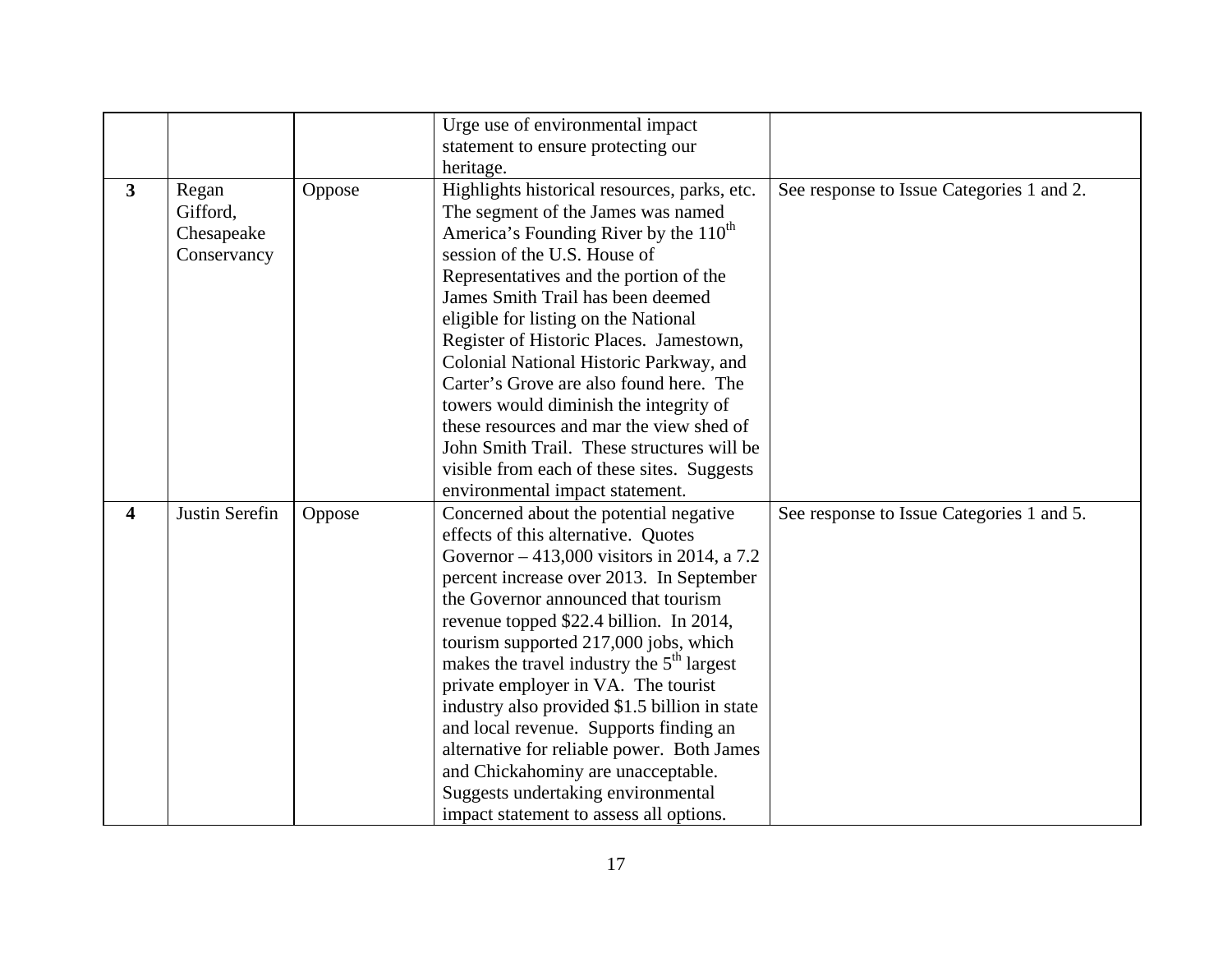| 5              | Robert<br>Nieweg,<br><b>National Trust</b><br>for Historic<br>Preservation.               | Oppose | Opposes the Chickahominy and James<br>river routes. Concerned about the<br>permanent harm of the James River route<br>on historic resources. Concerned about<br>the Federal review process. Dominion<br>concluded that 17 towers will have<br>minimal impact on historical place. The<br>scare tactics of rolling blackouts and                                                                                                              | See response to Issue Categories 1 and 6.     |
|----------------|-------------------------------------------------------------------------------------------|--------|----------------------------------------------------------------------------------------------------------------------------------------------------------------------------------------------------------------------------------------------------------------------------------------------------------------------------------------------------------------------------------------------------------------------------------------------|-----------------------------------------------|
|                |                                                                                           |        | putting Chickahominy neighbors against<br>James neighbors is not helpful to the<br>decision making. Asks for EIS.                                                                                                                                                                                                                                                                                                                            |                                               |
| 6              | Mark<br>Perreault,<br>President of<br>Citizens for<br>Fort Monroe<br><b>National Park</b> | Oppose | Fort Monroe Park National Monument -<br>key asset is view (wild and unbroken)<br>nearby except for the Thimble Shoal light<br>and the many ships entering the Hampton<br>Roads Harbor. That's why so many visit.<br>Park will become giant tourism engine<br>and will diversify the economy of region.<br>We need to attract more businesses in the<br>future. Request EIS to be performed very<br>critically of data submitted by Dominion. | See response to Issue Categories 1 and 2.     |
| $\overline{7}$ | Leighton<br>Powell,<br>Scenic<br>Virginia                                                 | Oppose | Oppose James citing because of<br>irreparable damage it will inflict under the<br>designated Virginia scenic river. Also<br>oppose the Chickahominy route. The<br>proposed project is sited within the<br>boundaries of a historic scenic river.<br>Colonial Parkway was designated a<br>national scenic byway and an all-<br>American road. Wants EIS.                                                                                      | See response to Issue Categories 1 and 2.     |
| 8              | Pam Goddard,<br>National<br>Parks                                                         | Oppose | Concerned about impacts to parks and<br>ability of people to enjoy them. Can't<br>believe Dominion can't find better                                                                                                                                                                                                                                                                                                                         | See response to Issue Categories 1, 2, and 3. |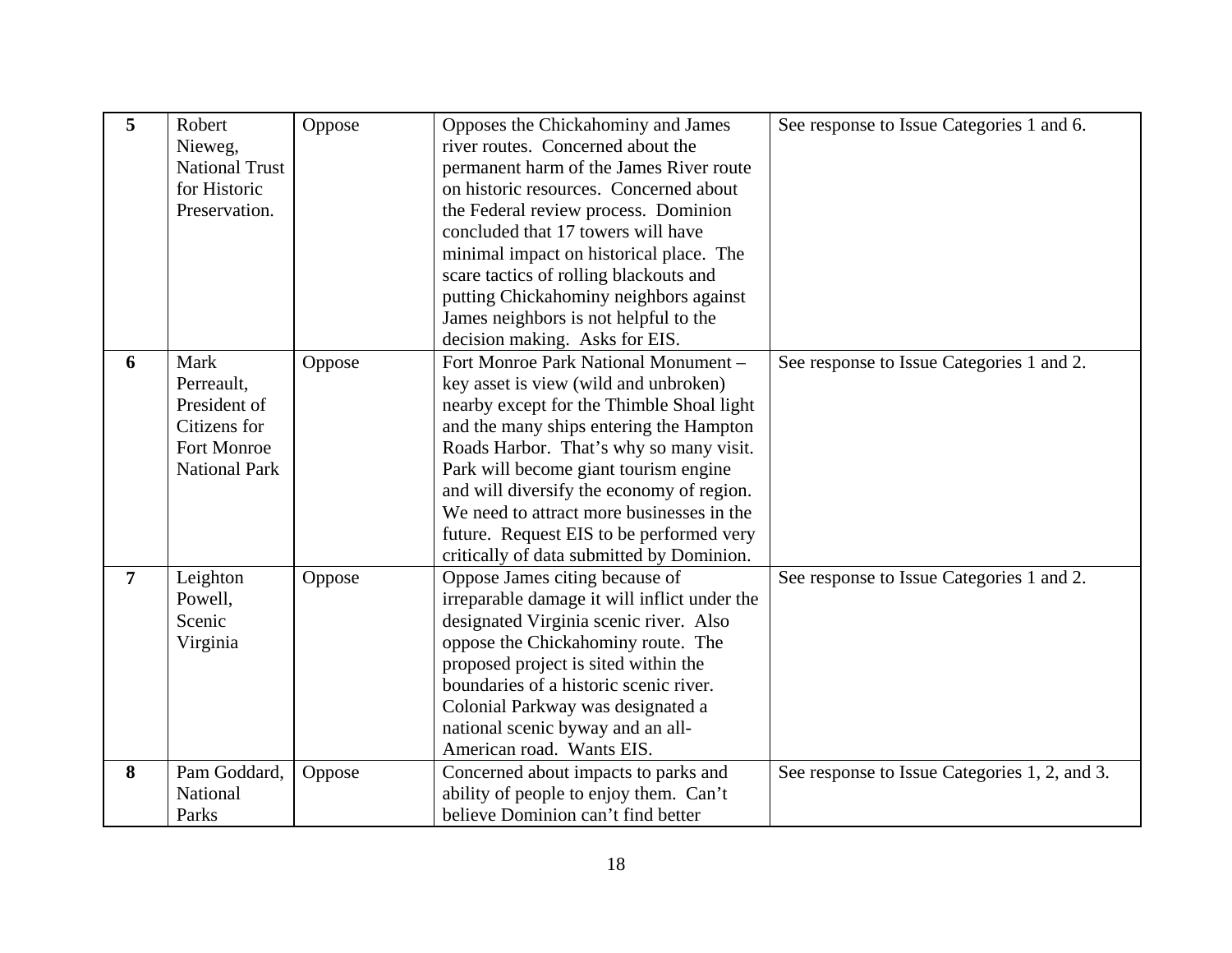|                  | Conservation          |        |                                              |                                                  |
|------------------|-----------------------|--------|----------------------------------------------|--------------------------------------------------|
|                  |                       |        | solution to the energy needs. Wants EIS.     |                                                  |
|                  | Association           |        | Find a route that will not damage national   |                                                  |
|                  |                       |        | and historic resources, both at Jamestown    |                                                  |
|                  |                       |        | and Chickahominy.                            |                                                  |
| $\boldsymbol{9}$ | Jim Zinn,             | Oppose | Encourages Corps to trust but verify.        | See response to Issue Category 1.                |
|                  | Save the              |        | Dominion has told all audiences that the     |                                                  |
|                  | <b>James</b>          |        | EPA regulations will cause it to close       | Regarding the comment encouraging study of       |
|                  | Alliance              |        | Yorktown. The commentator accepts it         | the power needs, Dominion must meet the          |
|                  |                       |        | with the understanding that rules can        | reliability standards set forth by NERC. Power   |
|                  |                       |        | change. The plan for the proposed line is    | flow modeling is necessary to determine          |
|                  |                       |        | Dominion's own computer modeling.            | whether a particular alternative can meet the    |
|                  |                       |        | Encourage EIS, and use outside               | required reliability factors. This modeling has  |
|                  |                       |        | consultants to figure out what the power     | been complete, see "Surry-Skiffes Creek-         |
|                  |                       |        | needs are.                                   | Whealton Modeling and Alternatives Analysis      |
|                  |                       |        |                                              | Review," and the project is necessary to meet    |
|                  |                       |        |                                              | the reliability standards.                       |
| 10               | Victoria              | Oppose | Wants to enter into record a panorama        | See response to Issue Categories 1, 2, 3, and 7. |
|                  | Gussman               |        | photo into record of beautifully             |                                                  |
|                  |                       |        | unobstructed view of John Smith Trail        |                                                  |
|                  |                       |        | where the power line is supposed to cross.   |                                                  |
|                  |                       |        | The proposal to cross the James causes an    |                                                  |
|                  |                       |        | irreversible impact. EIS is warranted and    |                                                  |
|                  |                       |        | the Corps needs to perform an                |                                                  |
|                  |                       |        | independent analysis of alternatives,        |                                                  |
|                  |                       |        | including phasing the expansion of the       |                                                  |
|                  |                       |        | electrical, increase in electrical capacity, |                                                  |
|                  |                       |        | to allow for smaller solutions to be         |                                                  |
|                  |                       |        |                                              |                                                  |
|                  |                       |        | constructed initially, underwater.           |                                                  |
| 11               | Sharee                | Oppose | An alternate route must be identified.       | See response to Issue Categories 1, 2, and 3.    |
|                  | Williamson,           |        | Need a different solution to meet the        |                                                  |
|                  | <b>National Trust</b> |        | power needs and preserve landscape           |                                                  |
|                  | Preservation          |        | around Jamestown and John Smith Trail.       |                                                  |
|                  |                       |        | Chickahominy route is also unacceptable.     |                                                  |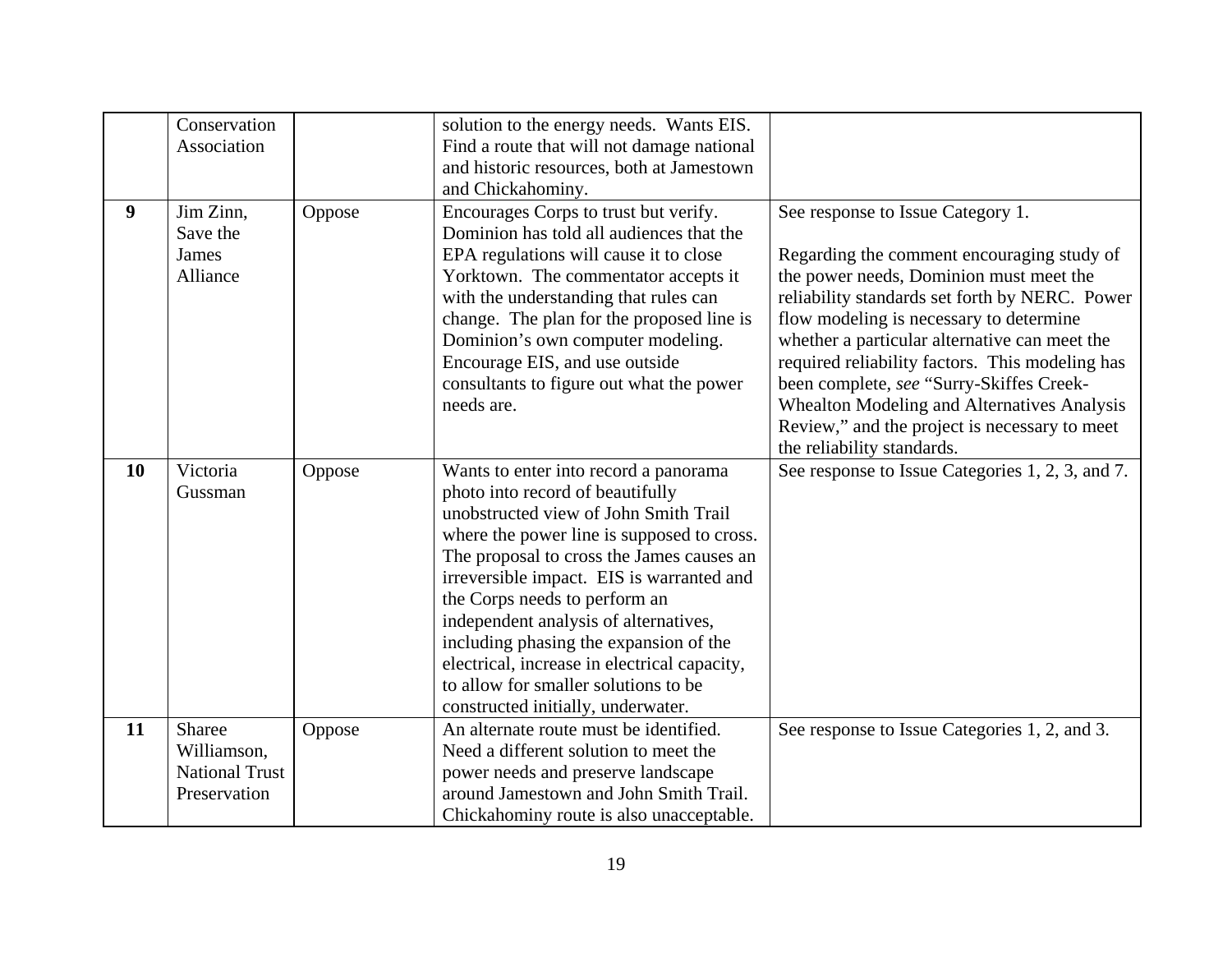|    |             |        | A technical solution can be found. The       |                                                  |
|----|-------------|--------|----------------------------------------------|--------------------------------------------------|
|    |             |        |                                              |                                                  |
|    |             |        | proposed line would change the               |                                                  |
|    |             |        | experience of visitors to the area. Hikers   |                                                  |
|    |             |        | on the John Smith Trail would have to        |                                                  |
|    |             |        | pass under the lines and travelers along     |                                                  |
|    |             |        | the Colonial Parkway would be greeted by     |                                                  |
|    |             |        | a view of transmission towers with           |                                                  |
|    |             |        | blinking lights. The impacts would be        |                                                  |
|    |             |        | permanent. Federal law allows for            |                                                  |
|    |             |        | environmental impact study to find           |                                                  |
|    |             |        | solution, the preparation of an EIS.         |                                                  |
|    |             |        | Dominion should get started immediately      |                                                  |
|    |             |        | and find a solution.                         |                                                  |
| 12 | Ed Chappell | Oppose | Opposes both the James and                   | See response to Issue Categories 1 and 3.        |
|    |             |        | Chickahominy routes. There are               |                                                  |
|    |             |        | reasonable alternatives to both these        |                                                  |
|    |             |        |                                              |                                                  |
|    |             |        | routes. Shareholder of Dominion. Wants       |                                                  |
|    |             |        | Dominion to think outside the box.           |                                                  |
|    |             |        | Requests EIS.                                |                                                  |
| 13 | Jamie       | Oppose | Encouraged Dominion for years to seek        | See response to Issue Categories 1, 2, 3, and 4. |
|    | Brunkow,    |        | other alternatives to these two routes. The  |                                                  |
|    | James River |        | proposed line would have vast impacts to     |                                                  |
|    | Association |        | these resources. Will permanently scar       |                                                  |
|    |             |        | the most historical section of the most      |                                                  |
|    |             |        | historic river in the country. Dominion      |                                                  |
|    |             |        | has a responsibility to protect the resource |                                                  |
|    |             |        | for generations to come. The Corps           |                                                  |
|    |             |        | should ensure that the viewscape,            |                                                  |
|    |             |        | endangered species, and historical sites     |                                                  |
|    |             |        | are not sacrificed for the sake of a new     |                                                  |
|    |             |        |                                              |                                                  |
|    |             |        | power plant. Encourages the Corps to         |                                                  |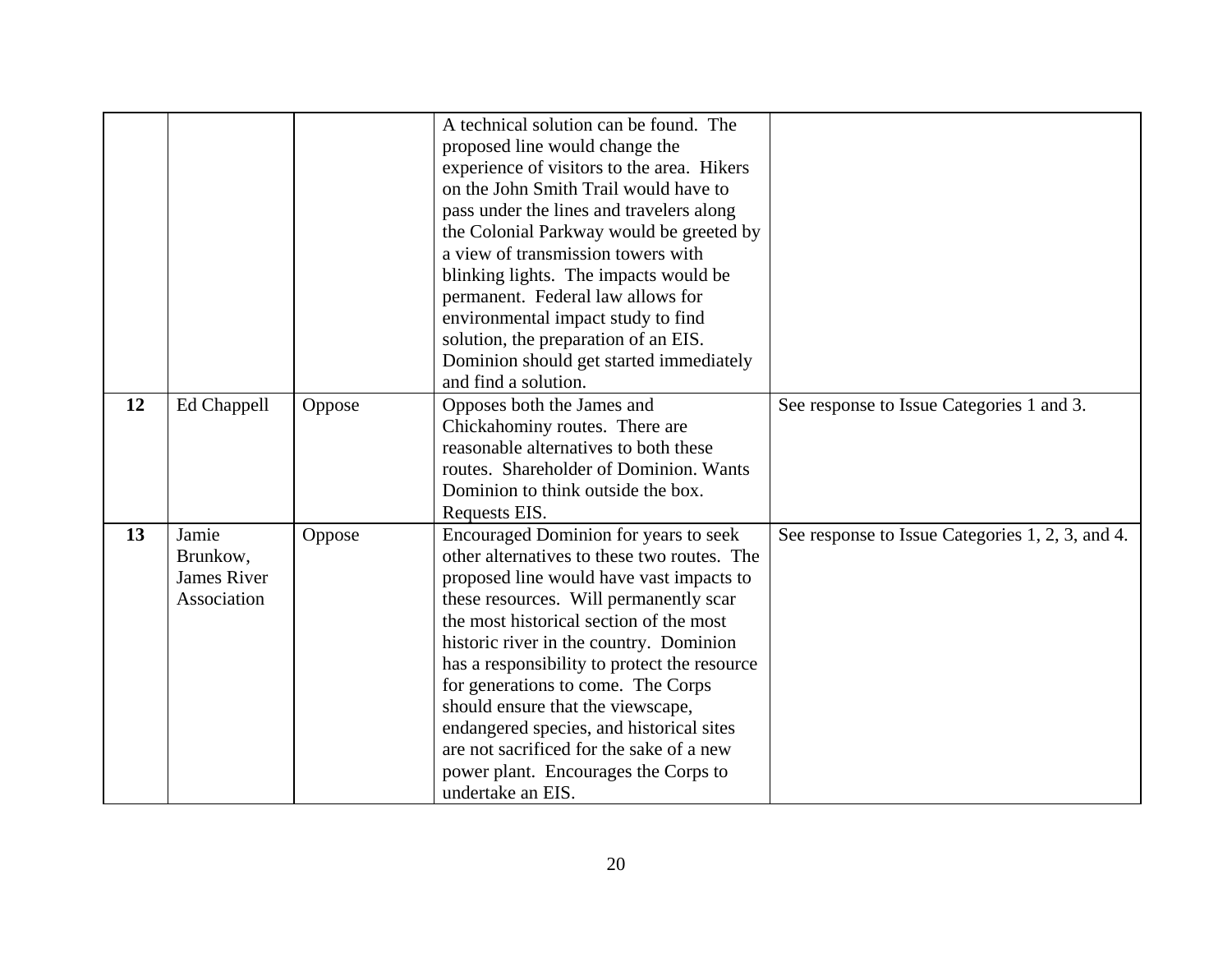| 14 | David<br>Trichler                          | Oppose | Wants $EIS - not being able to cross the$<br>line is a fumble. We have to push a little<br>further for a better idea.                                                                                                                                                                                                                                                                                                                                                                                                | See response to Issue Category 1.                                                                                                                                                                                                                                                                                                                                                                                                                                                                                                                                                                                 |
|----|--------------------------------------------|--------|----------------------------------------------------------------------------------------------------------------------------------------------------------------------------------------------------------------------------------------------------------------------------------------------------------------------------------------------------------------------------------------------------------------------------------------------------------------------------------------------------------------------|-------------------------------------------------------------------------------------------------------------------------------------------------------------------------------------------------------------------------------------------------------------------------------------------------------------------------------------------------------------------------------------------------------------------------------------------------------------------------------------------------------------------------------------------------------------------------------------------------------------------|
| 15 | Gabriel<br>Morey                           | Oppose | Tourists visit Colonial Williamsburg,<br>Yorktown, and Jamestown for the history.<br>Not just the history anymore, tourist ride<br>their bikes, paddle, fish, kayak and see<br>eagles on river. We're all favor of reliable<br>power. Economy in this area is built on<br>tourism. Line will drive stake throughout<br>the heart of our tourist economy and<br>future generations would not be able to<br>access these valued natural and historic<br>resources. Wants EIS and consideration<br>of all alternatives. | See response to Issue Categories 1 and 5.                                                                                                                                                                                                                                                                                                                                                                                                                                                                                                                                                                         |
| 16 | James<br>Reinburg,<br>Atlantic<br>Heritage | Oppose | Please don't mess up our stuff.<br>Jamestown is important to the South, the<br>Country, the world. Project is fueled by<br>lack of imagination, planning or patience,<br>or creativity. Here we are having to<br>defend this place. Please do right thing by<br>carrying out EIS. Ask for another hearing<br>on South Side of James in Surry County<br>to get a more diverse opinion, a rural<br>opinion.                                                                                                            | See response to Issue Category 1.<br>Regarding an additional public hearing, based<br>on the comments received following the<br>numerous public notices, and numerous<br>consulting party meetings (which also are open<br>to the public), and those received at the public<br>meeting on October 30, 2015, USACE<br>believes that an addition public hearing is not<br>warranted. USACE is not aware that members<br>of the public on the south side of the James<br>River have had difficulty participating in this<br>permitting process, and the commenter has not<br>provided any information suggesting it. |
| 17 | Victoria<br>Wertman                        | Oppose | Asks for EIS for independent verification.<br>Dominion has so much money. They can<br>run ads. They don't have to be blackouts.<br>Closing Yorktown is a business decision.                                                                                                                                                                                                                                                                                                                                          | See response to Issue Categories 1, 3 and 6.                                                                                                                                                                                                                                                                                                                                                                                                                                                                                                                                                                      |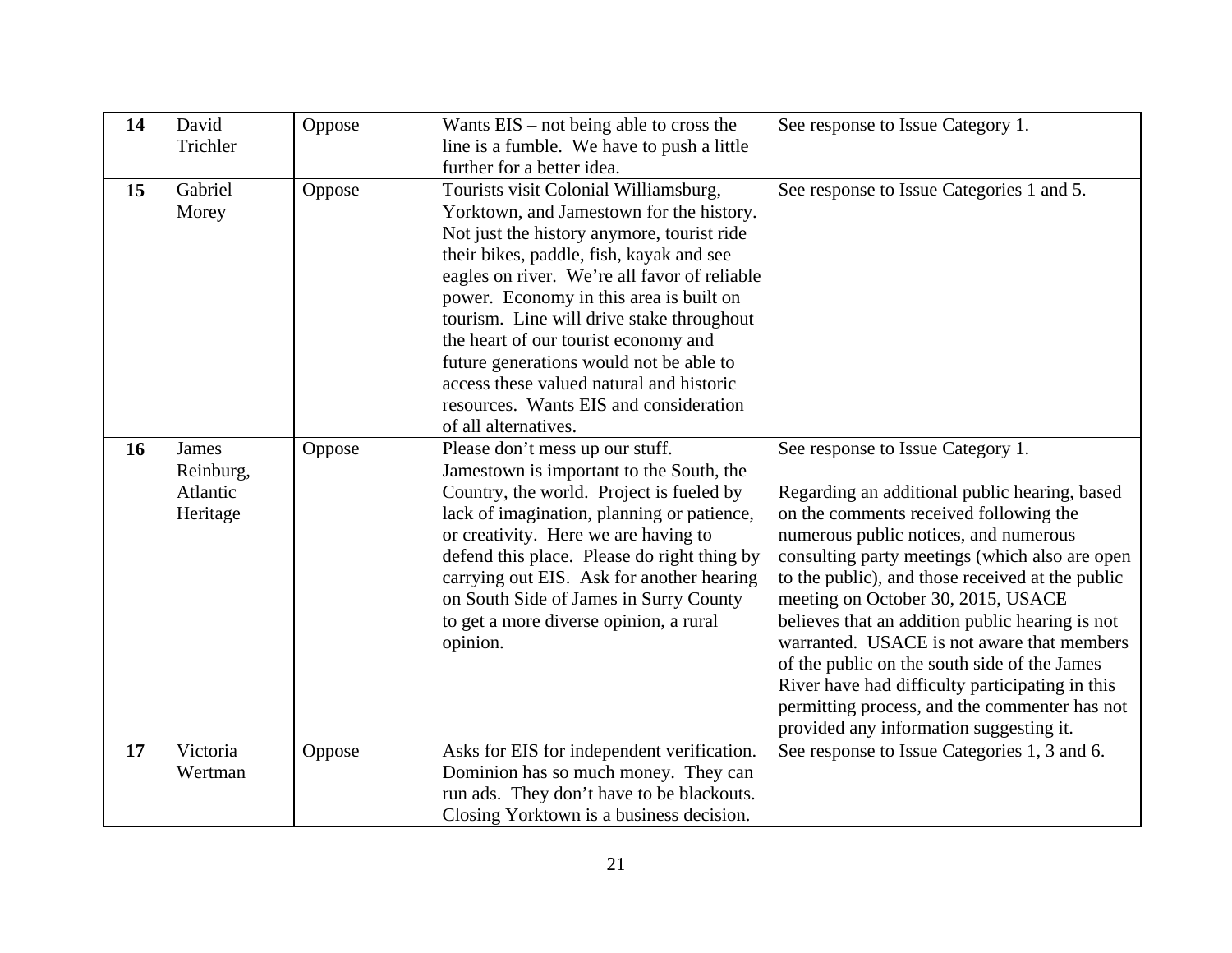| $\overline{\phantom{0}}$<br>OU1<br>. .<br>. .<br>$\ldots$<br>,,,<br>-<br>. |  |
|----------------------------------------------------------------------------|--|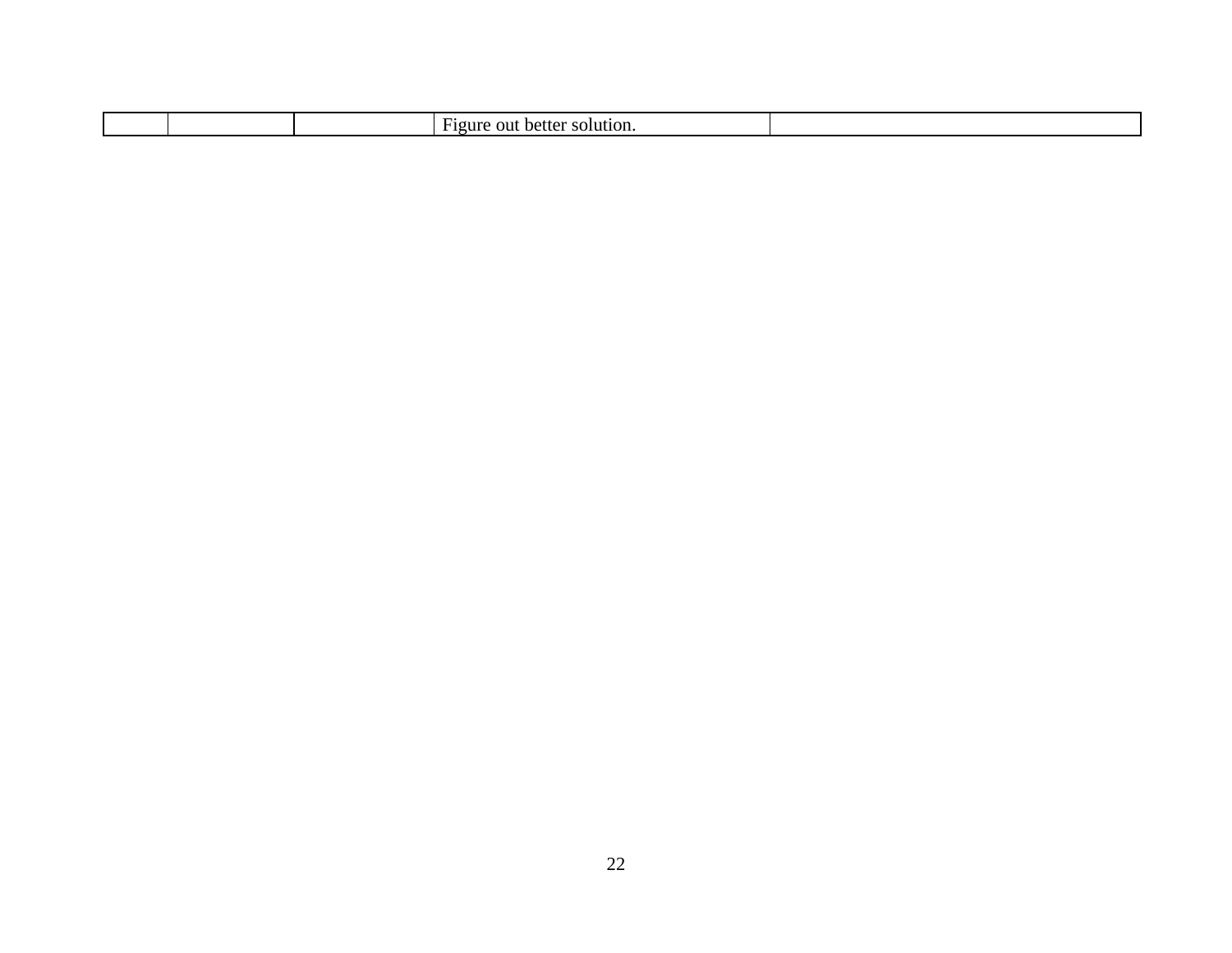#### **Issue Category 2 – Visual Impacts**

# **General Response:**

As summarized in the lists of historic properties in the Area of Potential Effect, most of those properties will not be adversely affected by the Project. Of the properties that will be adversely affected, those adverse effects are the result of visual impacts. Those effects are evaluated in the Cultural Resources Effects Assessment, Surry-Skiffes Creek-Whealton Transmission Line Project, Surry, James City, and York Counties, Cities of Newport News and Hampton, Virginia ( the "CREA"), and simulations of the impacts to historic properties are provided in the Surry Interactive Simulation available on the Corps website ("Visual Effects Assessment"). Thus, the visual impacts to these resources have been considered and documented. Photographs of similar transmission lines near the James river Bridge show the simulations to be representative and accurate. In response to comments, an additional view shed analysis was conducted in an expanded Area of Potential Impact, which is an addendum to the Visual Effects Assessment. These reviews show that, generally, the impacts to the view sheds are minimal or non-existent.

While it is not known exactly what the commenter believes "damage" to the views means, Dominion assumes it means an adverse effect. As set forth in the Visual Effects Assessment, the Corps agrees with the comments that the proposed project would have an adverse visual effect on Jamestown Island, Colonial Parkway, and Carter's Grove. The Corps also concluded that there will be an adverse visual effect on Hog Island Wildlife Management Area, the Eligible Historic District (including the Captain John Smith Chesapeake National Historic Trail as a contributing element of the district), the Battle of Yorktown, and Fort Crafford. The Corps's analysis is thorough and based on comprehensive view shed simulations, and consultation with the Virginia State Historic Preservation Officer, the Advisory Council on Historic Preservation, other consulting parties, and the public. A generalized claim of damage does not provide the Corps any reason to change its conclusions. For properties for which there is an unavoidable adverse effect determination, the Corps currently is consulting with the consulting parties on ways to mitigate for those effects. *See* Letter from S. Miller, Dominion, to L. Rhodes, USACE , Attachment 1, Response to Comments F, G (July 2, 2015).

| Mike Caldwell,     | Oppose | Risk to history. A four-mile transmission line    | See response to Issue Categories 1 and |
|--------------------|--------|---------------------------------------------------|----------------------------------------|
| Regional           |        | across the James River with 17 towers in view of  |                                        |
| Director, National |        | Jamestown, Carter's Grove, Captain John Smith     |                                        |
| Parks Service, NE  |        | Chesapeake National Historic Trail should not be  |                                        |
| region.            |        | constructed. Permanently marring the landscape    |                                        |
|                    |        | of a national treasure comes at an enormous cost, |                                        |
|                    |        | and creates an unacceptable result. Urge use of   |                                        |
|                    |        | environmental impact statement to ensure          |                                        |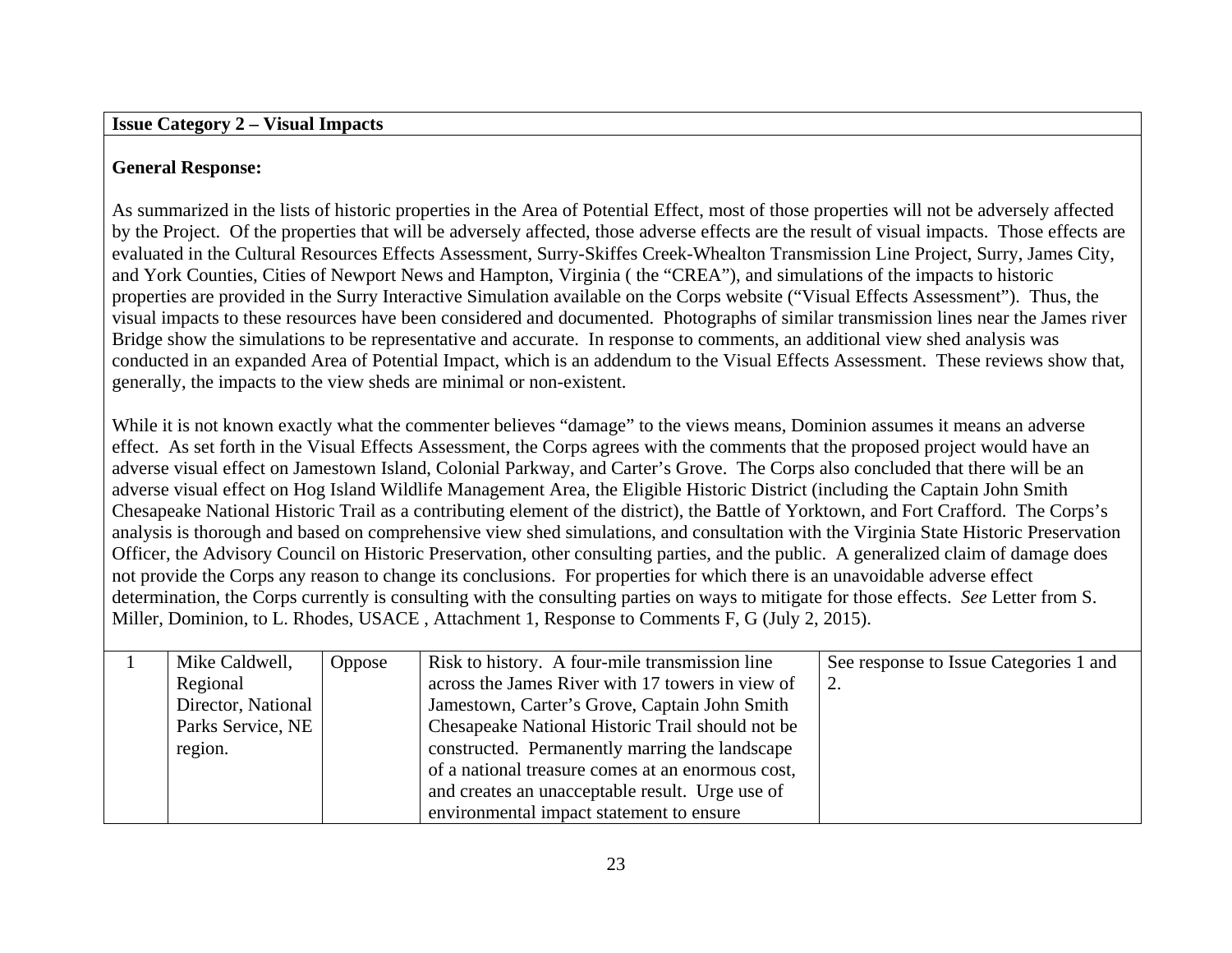|                | <b>Issue Category 2 – Visual Impacts</b>                                                      |        |                                                                                                                                                                                                                                                                                                                                                                                                                                                                                                                                                                                                                                            |                                                                                                                                                                                                                                                         |  |  |
|----------------|-----------------------------------------------------------------------------------------------|--------|--------------------------------------------------------------------------------------------------------------------------------------------------------------------------------------------------------------------------------------------------------------------------------------------------------------------------------------------------------------------------------------------------------------------------------------------------------------------------------------------------------------------------------------------------------------------------------------------------------------------------------------------|---------------------------------------------------------------------------------------------------------------------------------------------------------------------------------------------------------------------------------------------------------|--|--|
|                |                                                                                               |        | protecting our heritage.                                                                                                                                                                                                                                                                                                                                                                                                                                                                                                                                                                                                                   |                                                                                                                                                                                                                                                         |  |  |
| $\overline{2}$ | Dr. William<br>Kelso –<br>archeologist                                                        | Oppose | Construction ignores and will directly and<br>indirectly damage the national and international<br>historical value of river near Jamestown. Will<br>sever landscape visually. Value of uninterrupted<br>visual landscape. We're dependent on electricity<br>but it does not mean that the impact to the<br>landscape needs not to be done indiscriminately,<br>especially where it would seriously impact one of<br>the few sacred, historical landscapes in the<br>country.                                                                                                                                                               | See response to Issue Category 2.<br>See CREA (September 15, 2015).                                                                                                                                                                                     |  |  |
| $\overline{3}$ | Regan Gifford,<br>Chesapeake<br>Conservancy                                                   | Oppose | Highlights historical resources, parks, etc. The<br>segment of the James was named America's<br>Founding River by the $110^{th}$ session of the U.S.<br>House of Representatives and the portion of the<br>John Smith Trail has been deemed eligible for<br>listing on the National Register of Historic Places.<br>Jamestown, Colonial National Historic Parkway,<br>and Carter's Grove are also found here. The<br>towers would diminish the integrity of these<br>resources and mar the view shed of the John Smith<br>Trail. These structures will be visible from each<br>of these sites. Suggests environmental impact<br>statement. | See response to Issue Categories 1 and<br>2.<br>See CREA regarding review of potential<br>historical and viewshed impacts.                                                                                                                              |  |  |
| $\overline{4}$ | Mark Perreault,<br>President of<br><b>Citizens for Fort</b><br><b>Monroe National</b><br>Park | Oppose | Fort Monroe Park National Monument - key asset<br>is view (wild and unbroken) nearby except for the<br>Thimble Shoal light and the many ships entering<br>the Hampton Roads Harbor. That's why so many<br>visit. Park will become giant tourism engine and<br>will diversity economy of region. We need to<br>attract more businesses in the future. Request EIS<br>to be performed very critically of data submitted                                                                                                                                                                                                                      | See response to Issue Categories 1 and<br>2.<br>Fort Monroe National Monument is<br>located well outside of the Indirect APE,<br>and thus, was not identified as a<br>property, historic or otherwise, that<br>would be directly or indirectly impacted |  |  |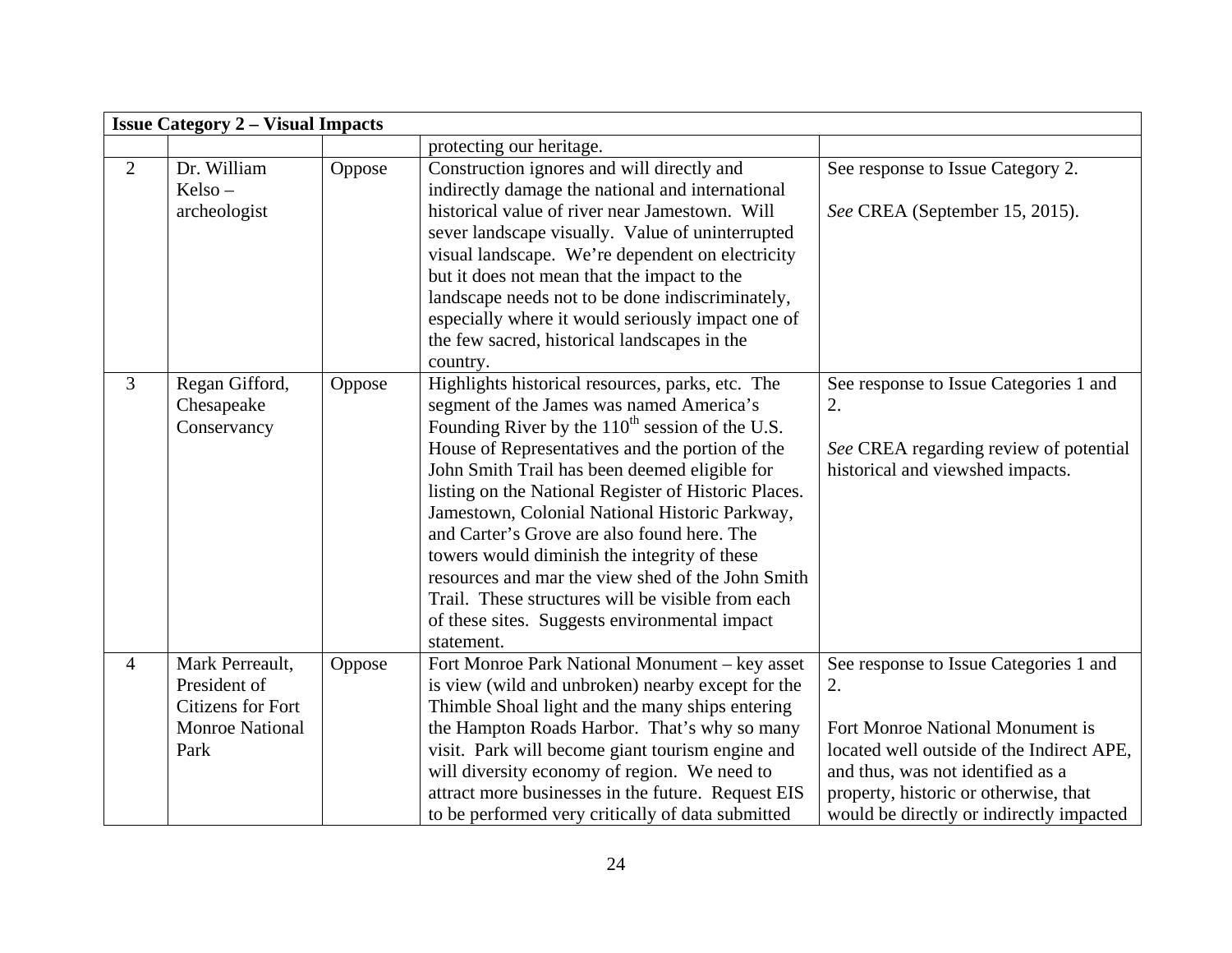|                | <b>Issue Category 2 - Visual Impacts</b>                             |        |                                                                                                                                                                                                                                                                                                                                                  |                                                                                                                                                                                                                                                                                                                     |  |  |
|----------------|----------------------------------------------------------------------|--------|--------------------------------------------------------------------------------------------------------------------------------------------------------------------------------------------------------------------------------------------------------------------------------------------------------------------------------------------------|---------------------------------------------------------------------------------------------------------------------------------------------------------------------------------------------------------------------------------------------------------------------------------------------------------------------|--|--|
|                |                                                                      |        | by Dominion.                                                                                                                                                                                                                                                                                                                                     | by the project in any way. Based solely<br>on the commenter's comments, if<br>anything, a loss or delay of reliable<br>electricity to, or rolling blackouts in, the<br>NHRLA would result in less tourism to<br>the Fort, which could reduce its role as a<br>"giant tourism engine", as the<br>commenter suggests. |  |  |
| 5              | Leighton Powell,<br>Scenic Virginia                                  | Oppose | Oppose James citing because of irreparable<br>damage it will inflict under the designated Virginia<br>scenic river. Also oppose the Chickahominy<br>route. The proposed project is sited within the<br>boundaries of a historic scenic river. Colonial<br>Parkway was designated a national scenic byway<br>and an all-American road. Wants EIS. | See response to Issue Categories 1 and<br>2.                                                                                                                                                                                                                                                                        |  |  |
| 6              | Pam Goddard,<br><b>National Parks</b><br>Conservation<br>Association | Oppose | Concerned about impacts to parks and ability of<br>people to enjoy them. Can't believe Dominion<br>can't find better solution to the energy needs.<br>Wants EIS. Find a route that will not damage<br>national and historic resources, both at Jamestown<br>and Chickahominy.                                                                    | See response to Issue Categories 1, 2,<br>and 3.                                                                                                                                                                                                                                                                    |  |  |
| $\overline{7}$ | <b>Gary Cusack</b>                                                   | Oppose | Opposed to Chickahominy and overhead James<br>line. They would be an eye sore. Would like to<br>see the proposed line constructed under the James.<br>Also encourages conversion of Yorktown to<br>natural gas.                                                                                                                                  | See response to Issue Categories 2 and<br>3.                                                                                                                                                                                                                                                                        |  |  |
| 8              | Peter Armour                                                         | Oppose | Fatal flaw in Dominion's application - error in<br>above versus underground cost calculation. They<br>assume no mitigation costs and that ruining view<br>is free. Dominion should either propose an option<br>that does not harm a public asset or a form that is<br>unavoidable. One that provides mitigation to                               | See response to Issue Categories 2 and<br>3.<br>The underground alternative is not<br>technically feasible for a 500 kV line.                                                                                                                                                                                       |  |  |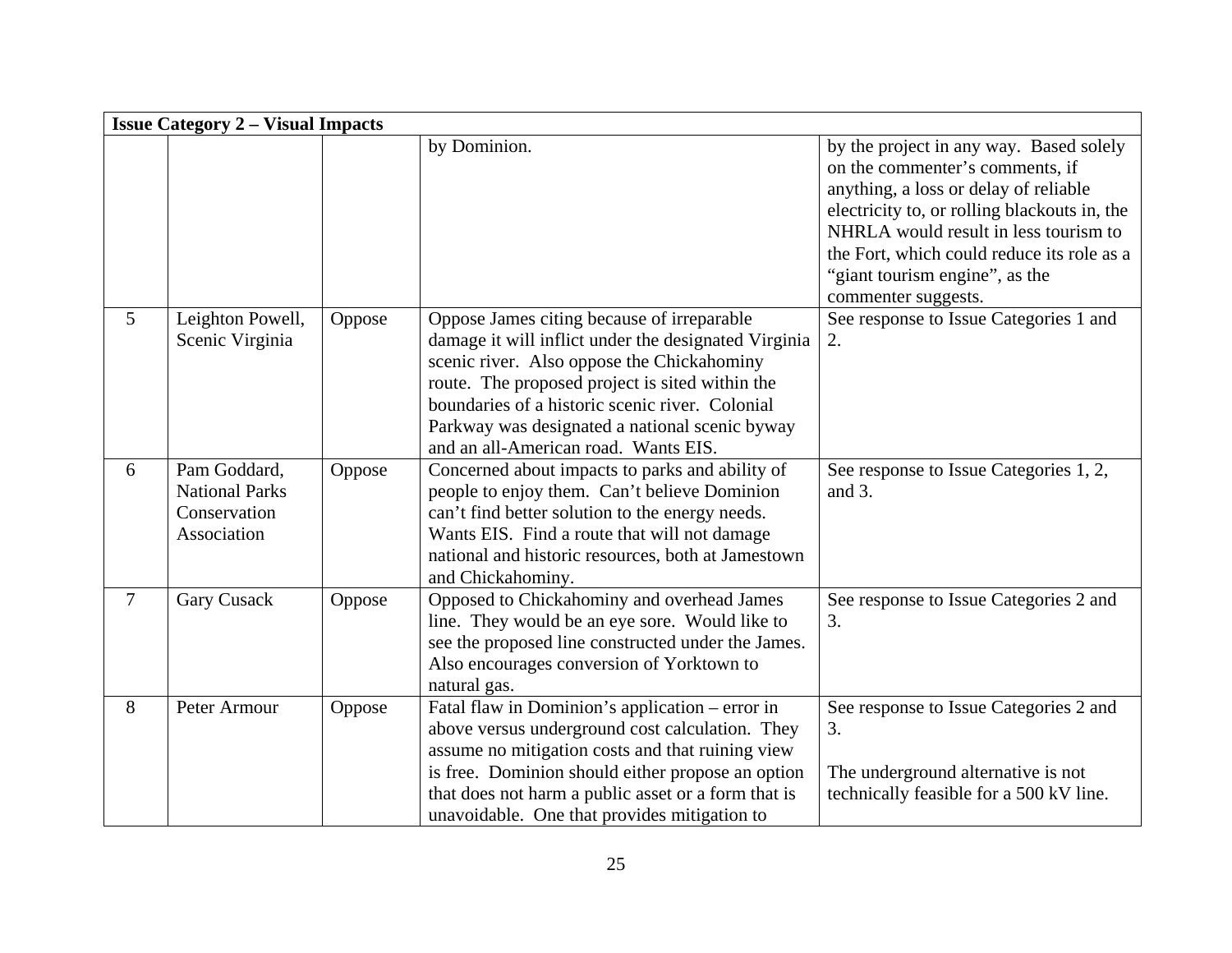|    | <b>Issue Category 2 – Visual Impacts</b>                       |        |                                                                                                                                                                                                                                                                                                                                                                                                                                                                                                                                                                                                                                                                                                                                  |                                                                                                                                                                                                                                                                                                                                                   |  |  |
|----|----------------------------------------------------------------|--------|----------------------------------------------------------------------------------------------------------------------------------------------------------------------------------------------------------------------------------------------------------------------------------------------------------------------------------------------------------------------------------------------------------------------------------------------------------------------------------------------------------------------------------------------------------------------------------------------------------------------------------------------------------------------------------------------------------------------------------|---------------------------------------------------------------------------------------------------------------------------------------------------------------------------------------------------------------------------------------------------------------------------------------------------------------------------------------------------|--|--|
|    |                                                                |        | offset or minimize the visual harm to the river.<br>Dominion could have radically more aesthetic<br>towers or figure out a way to use existing bridges.<br>What is the burden of the highest cost underwater<br>option? \$3.00 per person (customer) per year is<br>not too much burden.                                                                                                                                                                                                                                                                                                                                                                                                                                         |                                                                                                                                                                                                                                                                                                                                                   |  |  |
| 9  | Victoria Gussman                                               | Oppose | Wants to enter into record a panorama photo into<br>record of beautifully unobstructed view of John<br>Smith Trail where the power line is supposed to<br>cross. The proposal to cross the James causes an<br>irreversible impact.                                                                                                                                                                                                                                                                                                                                                                                                                                                                                               | See response to Issue Categories 1, 2, 3,<br>and $7$ .                                                                                                                                                                                                                                                                                            |  |  |
| 10 | Sharee<br>Williamson,<br><b>National Trust</b><br>Preservation | Oppose | An alternate route must be identified. Need a<br>different solution to meet the power needs and<br>preserve landscape around Jamestown and James<br>Smith trial. Chickahominy route is also<br>unacceptable. A technical solution can be found.<br>The proposed line would change the experience of<br>visitors to the area. Hikers on the John Smith Trail<br>would have to pass under the lines and travelers<br>along the Colonial Parkway would be greeted by a<br>view of transmission towers with blinking lights.<br>The impacts would be permanent. Federal law<br>allows for environmental impact study to find<br>solution, the preparation of an EIS. Dominion<br>should get started immediately and find a solution. | See response to Issue Categories 1, 2<br>and 3.<br>See also CREA regarding potential<br>impacts nearby historic properties,<br>which includes the Colonial National<br>Historic Park.<br>USACE began its review of potential<br>impacts to the landscape and historic<br>properties in the area and potential<br>alternatives over two years ago. |  |  |
| 11 | Jamie Brunkow,<br><b>James River</b><br>Association            | Oppose | Encouraged Dominion for years to seek other<br>alternatives to these two routes. The proposed line<br>would have vast impacts to these resources. Will<br>permanently scar the most historical section of the<br>most historic river in the country. Dominion has a<br>responsibility to protect the resource for<br>generations to come. The Corps should ensure                                                                                                                                                                                                                                                                                                                                                                | See response to Issue Categories 1, 2, 3,<br>and 4.<br>See also CREA regarding potential<br>impacts nearby historic properties,<br>which includes the Colonial National<br>Historic Park.                                                                                                                                                         |  |  |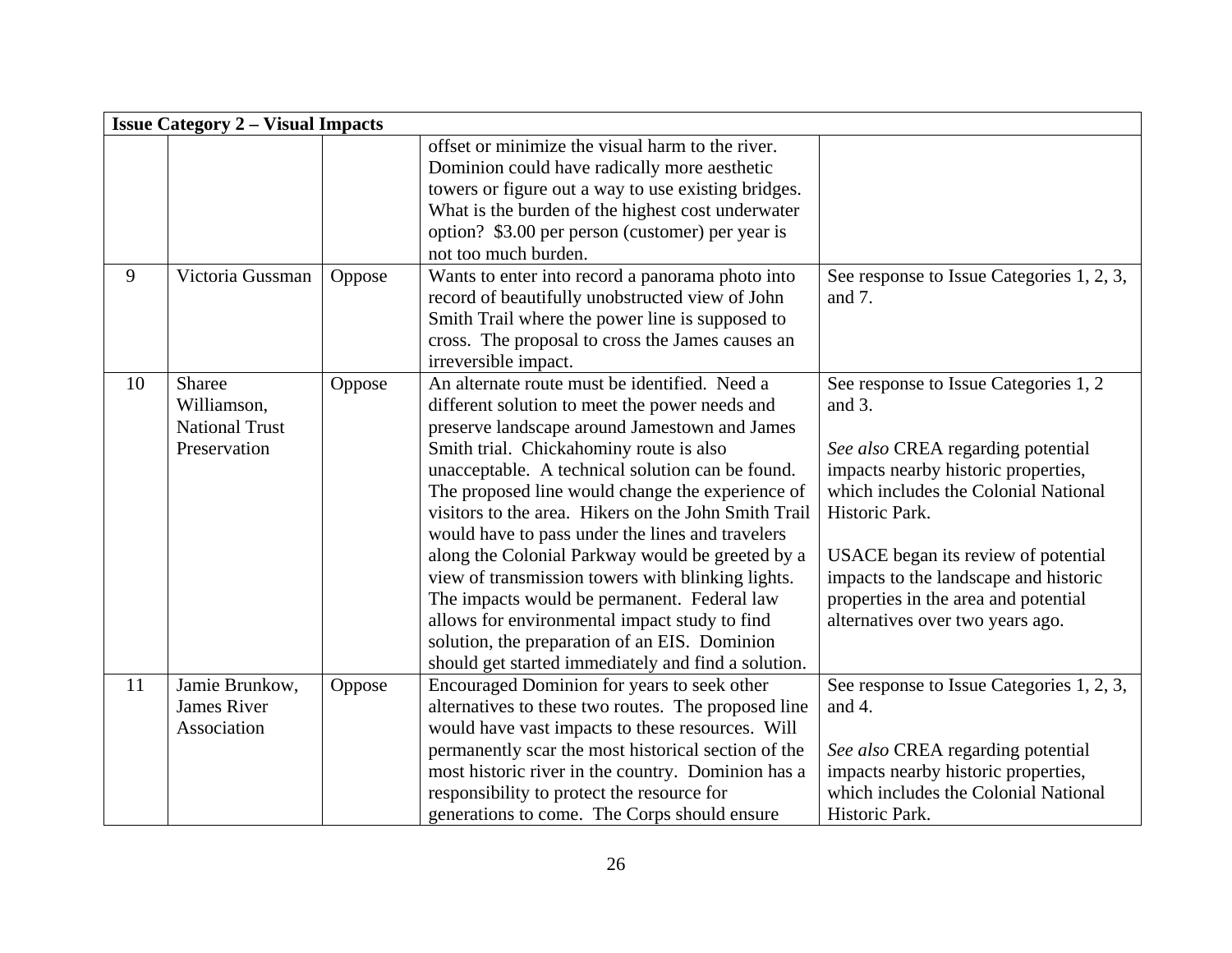|    | <b>Issue Category 2 – Visual Impacts</b> |        |                                                                                                                                                                                                                                                                                                                                                                                                        |                                                                                                                                                                                                                                                                                                        |
|----|------------------------------------------|--------|--------------------------------------------------------------------------------------------------------------------------------------------------------------------------------------------------------------------------------------------------------------------------------------------------------------------------------------------------------------------------------------------------------|--------------------------------------------------------------------------------------------------------------------------------------------------------------------------------------------------------------------------------------------------------------------------------------------------------|
|    |                                          |        | that the viewscape, endangered species, and<br>historical sites are not sacrificed for the sake of a<br>new power plant. Encourages the Corps to<br>undertake an EIS.                                                                                                                                                                                                                                  |                                                                                                                                                                                                                                                                                                        |
| 12 | Sonja Filipczak                          | Oppose | New to area from New Jersey must consider<br>degree of service that already exists, uniqueness of<br>resources (hard to do), threat of future<br>disturbances. James River is a unique resource.<br>Implore you to reconsider. This plan is convenient<br>for Dominion Power. Should Dominion's<br>customer's simple pleasures in life be stripped<br>away for a plan that is convenient for Dominion. | See response to Issue Categories 2 and<br>7.<br>USACE notes that it currently is in the<br>process of reviewing all information<br>related to potential project impacts, both<br>positive and negative, and had not made<br>any final decisions. Therefore, it has no<br>decision it could reconsider. |
| 13 | Alex Kappel                              | Oppose | Loves James River and goes almost every day to<br>enjoy the vista. It's a magical thing to imagine<br>this is the same exact view the settlers saw.<br>Concerned about environmental impact. If more<br>people my age were here, you would hear very<br>different story. Urges the Corps to find an<br>innovation with a more respectful solution and do<br>not put the lines up.                      | See response to Issue Categories 2 and<br>3.                                                                                                                                                                                                                                                           |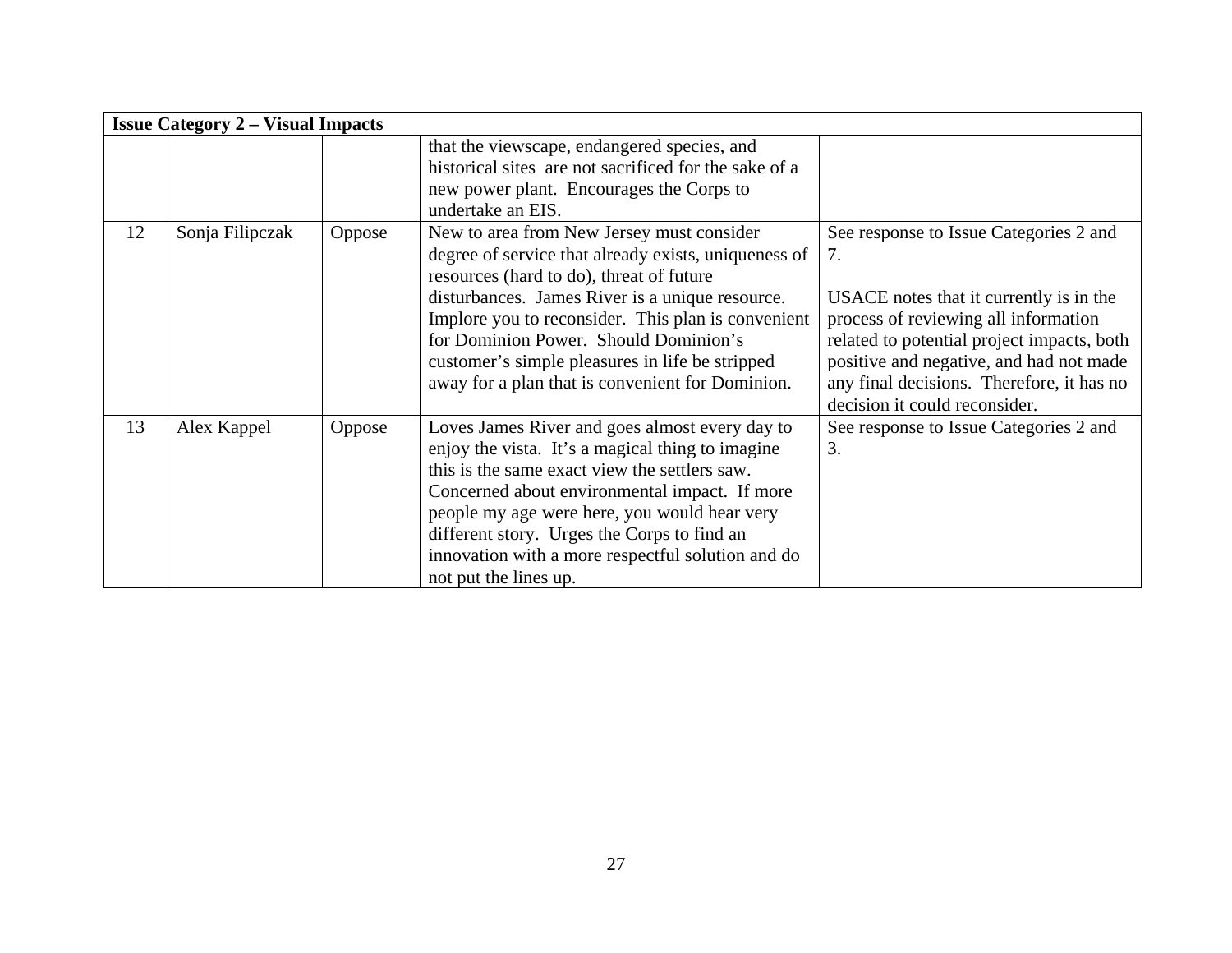## **General Response:**

The Alternatives to the Project were summarized in the Corps White Paper (Oct. 1, 2015), Stantec's Alternatives Analysis (received by the Corps Nov. 7, 2014 and additional materials provided Dec. 19, 2014, and Jan. 8, 2015, December 15, 2015, February 1, 2016, and February 10, 2016), and Revised Table 3.1 (received by the Corps Jan. 15, 2015). The Chickahominy – Skiffes Creek 500 kV alternative met the Project's purpose and need, however, the environmental impacts (including impacts to aquatic resources) associated with this alternative were significantly greater than those for the proposed Surry – Skiffes Creek route. The other alternatives to the Project were determined not to meet the Project's need or purpose. *See* Alternatives Analysis (November 6, 2014), Revised Alternatives Analysis (January 1, 2015), including revised Table 3.1, and USACE Preliminary Alternatives Conclusions White Paper (October 1, 2015). Need for the Project has been established through power flow models, which were also used to evaluate the alternatives.

With regards to burying the transmission lines, that alternative presents reliability and operational concerns. Other issues concerning this alternative include routing and siting constraints, land acquisition requirements, cost, increased environmental and cultural impacts and time constraints. Corps White Paper (Oct. 1, 2015), Stantec's Alternative Analysis (received by the Corps Nov. 7, 2014 and additional materials provided Dec. 19, 2014 and Jan. 8, 2015, December 15, 2015, February 1, 2016, and February 10, 2016), Revised Table 3.1 (received by the Corps Jan. 15, 2015), and Letter from S. Miller, Dominion, to L. Rhodes, USACE, Attachment 1, Response to Comment B (July 2, 2015).

Regarding increasing the capacity of the existing lines that currently serve the Peninsula, neither of these alternatives met the project's purpose or need. Dominion considered rebuilding the 214/263 230 kV James River Bridge Crossing, building of a new 15.4 mile long transmission line along new or expanded right-of-way ("ROW") between the Chuckatuck and Whealton Substations (Chuckatuck – Newport News 230 kV Line), constructing a new 500 kV line, adjacent to the US Highway 17 James River Bridge from Surry to Whealton (Surry – Whealton 500 kV Line), and constructing a new overhead 500 kV line along the existing Lanexa corridor (Chickahominy – Lanexa 500 kV). It was determined that the 214/263 230 kV James River Bridge Crossing, the Chuckatuck – Newport News 230 kV Line and the Chickahominy – Lanexa 500 kV resulted in NERC violations. The Surry – Whealton 500 kV Line would eliminate the ability to construct an additional 500 kV line from Surry at any point in the future which is irresponsible and not a practicable alternative. *See* Corps White Paper (Oct. 1, 2015), Stantec's Alternatives Analysis (received by the Corps Nov. 7, 2014 and additional materials provided Dec. 19, 2014 and Jan. 8, 2015), Revised Table 3.1 (received by the Corps Jan. 15, 2015); and Letter from S. Miller, Dominion, to L. Rhodes, USACE, Attachment 1, Response to Comment C (July 2, 2015).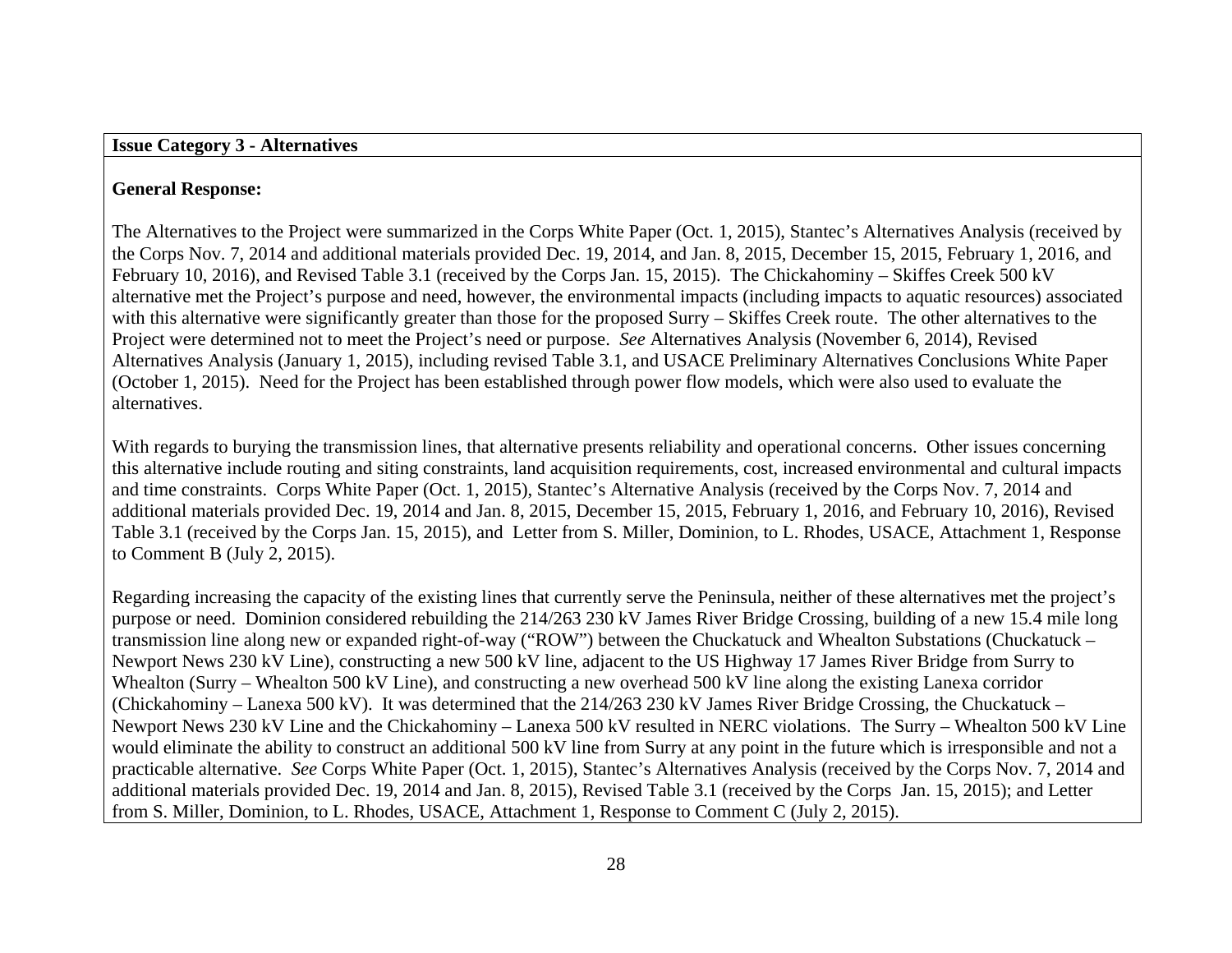#### **Issue Category 3 - Alternatives**

Regarding comments suggesting the Yorktown Units generate energy using natural gas, the Corps White Paper (Oct. 1, 2015), Stantec's Alternative Analysis (received by the Corps Nov. 7, 2014 and additional materials provided Dec. 19, 2014 Jan. 8, 2015, December 15, 2015, February 1, 2016, and February 10, 2016), Revised Table 3.1 (received by the Corps Jan. 15, 2015), and Letter from S. Miller, Dominion, to L. Rhodes, USACE , Attachment 1, Response to Comment E (July 2, 2015), explained that there is currently not a sufficient gas supply to support year-round operation of gas-fired generation at Yorktown and significant expansion of the regional gas supply would be required. Currently, the region does not have adequate infrastructure to support this expansion and there is no certainty when this infrastructure may be in place. Dominion considered retrofitting the Yorktown Units. However, upgrades to the Units to become compliant with Mercury Air Toxic Standards (MATS) was estimated to cost over \$1 billion. Furthermore, additional projects will be needed before 2019 to avoid NERC violations. *See* Corps White Paper (Oct. 1, 2015), Stantec's Alternative Analysis (received by the Corps Nov. 7, 2014 and additional materials provided Dec. 19, 2014 and Jan. 8, 2015, December 15, 2015, February 1, 2016, and February 10, 2016),

Regarding running the line under the James River Bridge, the Corps White Paper, Revised Alternatives Analysis and the revised Table 3.1 evaluated this alternative and concluded that this alternative does not meet the Project's purpose or need due to the significant cost, electrical violations likely to occur and inability to construct the transmission plus generation alternative within the required timeframe. *See* Letter from S. Miller, Dominion, to L. Rhodes, USACE, Attachment 1, Response to Comment C (July 2, 2015).

New Generation options throughout the area were also considered. For example, Dominion considered combined-cycle, combustion turbine, coal generation, biomass, wind and solar. Standalone generation needed to comply with NERC was estimated around \$1.3 billion. It was also found that standalone generation would also face siting, permitting and construction timeline constraints. *See* Corps White Paper (Oct. 1, 2015), Stantec's Alternative Analysis (received by the Corps Nov. 7, 2014 and additional materials provided Dec. 19, 2014 and Jan. 8, 2015, December 15, 2015, February 1, 2016, and February 10, 2016),

Several combinations of retrofitting, repowering and retirement combined with transmission construction were also evaluated. None of these resolved NERC violations. Corps White Paper (Oct. 1, 2015), Stantec's Alternative Analysis (received by the Corps Nov. 7, 2014 and additional materials provided Dec. 19, 2014 and Jan. 8, 2015), and Revised Table 3.1 (received by the Corps Jan. 15, 2015).

The Corps White Paper also addressed reconfiguring the existing network with High Tension Low Sag ("HTLS") conductors and found that the use of HTLS conductors would require the majority of 230kV-115kV systems in the NHRLA to be upgraded. Use of HTLS conductors on the Surry-Skiffes Creek-Whealton 500 kV Overhead (Dominion's Preferred Alternative) pose no reduction in the number of towers needed to cross the James River.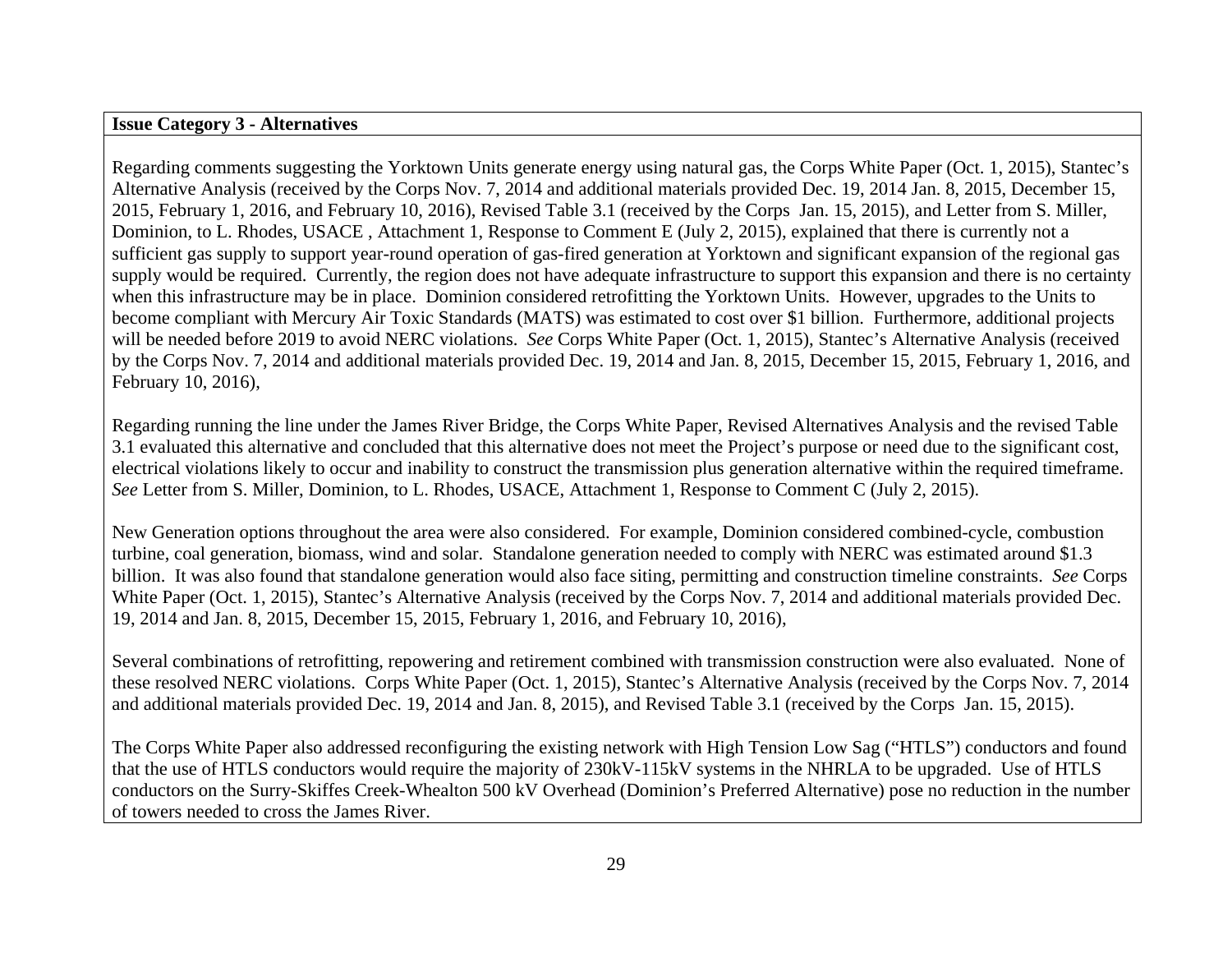# **Issue Category 3 - Alternatives**

Demand Side Management ("DSM") was also considered. However, DSM is already included in transmission planning and additional amounts cannot be assumed to be available to address NERC reliability. *See* Corps White Paper (Oct. 1, 2015), Stantec's Alternative Analysis (received by the Corps Nov. 7, 2014 and additional materials provided Dec. 19, 2014, Jan. 8, 2015, December 15, 2015, February 1, 2016, and February 10, 2016).

|                | Robin Church                    | Oppose | Wants underground DC direct        | See Response to Issue Category 3.                                |
|----------------|---------------------------------|--------|------------------------------------|------------------------------------------------------------------|
|                |                                 |        | line like in Long Island what      |                                                                  |
|                |                                 |        | goes into New York Harbor at       | The cost of the proposed project is                              |
|                |                                 |        | 500 kV. Provides 20% power         | approximately \$178.7 million,                                   |
|                |                                 |        | Long Island since 2007.            | whereas the estimated cost of the 500<br>kV underwater (HVDC) is |
|                |                                 |        | Requests cost difference from      | approximately \$700 million - \$1                                |
|                |                                 |        | 500 kV AC overhead versus          | billion. See revised Table 3.1                                   |
|                |                                 |        | 500 kV DC underwater.              | (received by the Corps January 15,                               |
|                |                                 |        |                                    | $2015$ ).                                                        |
| 2              | Joy Oaks, National Parks        | Oppose | We can do better than this.        | See Response to Issue Category 3.                                |
|                | <b>Conservation Association</b> |        | Dominion won't unless you          |                                                                  |
|                |                                 |        | make them do better. Corps         |                                                                  |
|                |                                 |        | responsibility is to require a     |                                                                  |
|                |                                 |        | more thorough analysis of the      |                                                                  |
|                |                                 |        | options and preserve the           |                                                                  |
|                |                                 |        | historic resources for future      |                                                                  |
|                |                                 |        | generations. The options on the    |                                                                  |
|                |                                 |        | table are two horrible options.    |                                                                  |
|                |                                 |        | Devastating transmission lines     |                                                                  |
|                |                                 |        | and blackouts. What about          |                                                                  |
|                |                                 |        | bringing up the existing four      |                                                                  |
|                |                                 |        | power lines that currently serve   |                                                                  |
|                |                                 |        | the peninsula.                     |                                                                  |
| $\overline{3}$ | Mr. Jack Gary - President       | Oppose | This area is archeology ground     | See Response to Issue Categories 3                               |
|                | of the Council of Virginia      |        | zero. Mitigating the effects on    | and 7.                                                           |
|                | Archeologists                   |        | historical resources, particularly |                                                                  |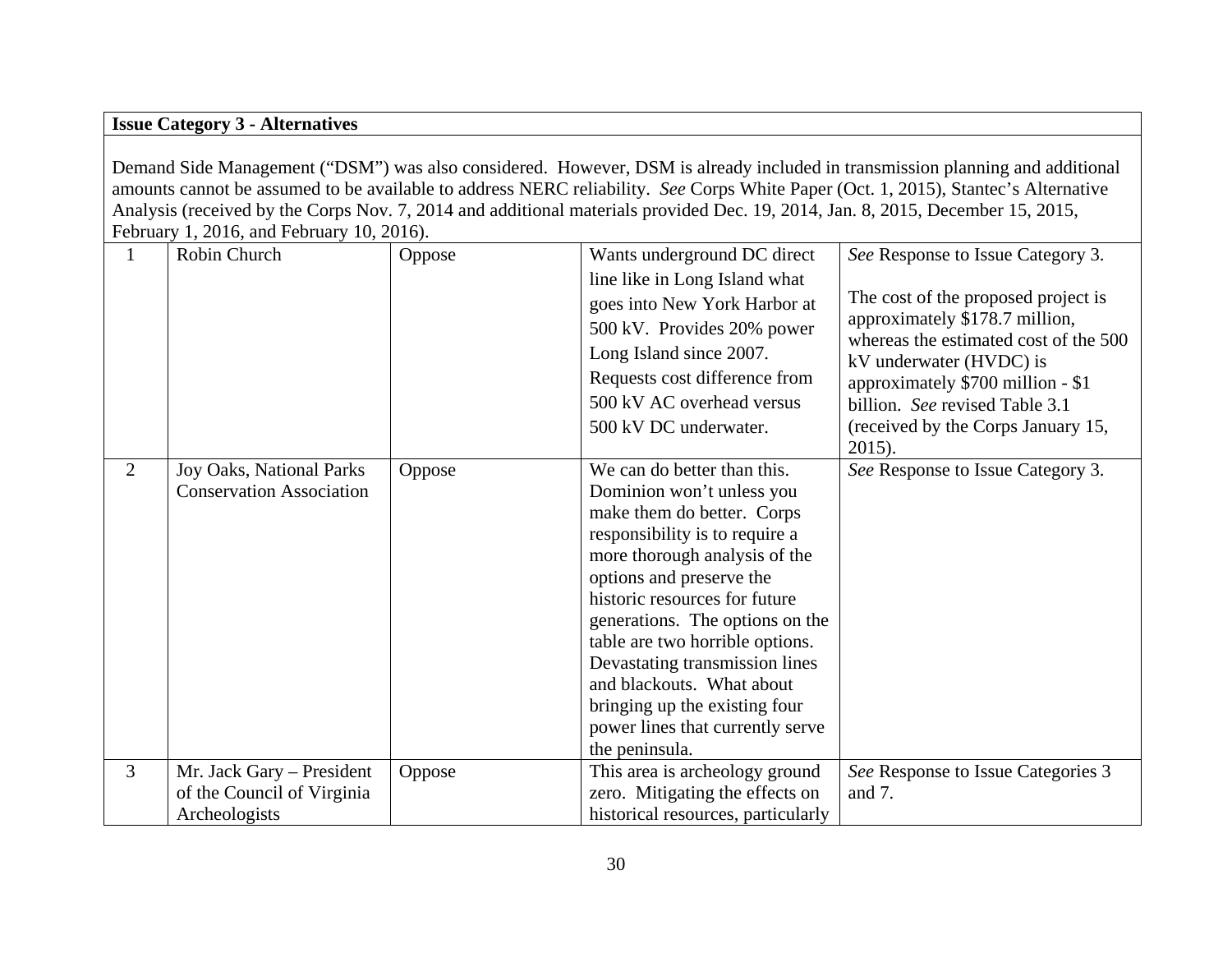|   | <b>Issue Category 3 - Alternatives</b> |        |                                        |                                      |
|---|----------------------------------------|--------|----------------------------------------|--------------------------------------|
|   |                                        |        | the effect on the view shed            |                                      |
|   |                                        |        | along the proposed project route       |                                      |
|   |                                        |        | is difficult, if not impossible.       |                                      |
|   |                                        |        | Would like to see studies done         |                                      |
|   |                                        |        | to determine the adverse effects       |                                      |
|   |                                        |        | on historic resources along the        |                                      |
|   |                                        |        | alternative routes. Urges the          |                                      |
|   |                                        |        | Corps and Dominion to choose           |                                      |
|   |                                        |        | options that will do the least         |                                      |
|   |                                        |        | damage. Will need more                 |                                      |
|   |                                        |        | studies to determine the options       |                                      |
|   |                                        |        | that do the least damage.              |                                      |
| 4 | Bruce Goodson, former                  | Oppose | The reason we are in this              | See Response to Issue Categories 3   |
|   | chairman of the James City             |        | situation is Dominion's                | and 6.                               |
|   | County Board of                        |        | decision not to retool Yorktown        |                                      |
|   | Supervisors                            |        | power station to the current air       |                                      |
|   |                                        |        | quality standards. The                 |                                      |
|   |                                        |        | proposed line is the most cost         |                                      |
|   |                                        |        | effective but will not protect the     |                                      |
|   |                                        |        | historic integrity of the James.       |                                      |
|   |                                        |        | Demand that Dominion bring             |                                      |
|   |                                        |        | you a project that provides the        |                                      |
|   |                                        |        | energy needs of the peninsula          |                                      |
|   |                                        |        | without the negative impacts of        |                                      |
|   |                                        |        | this project. Similar to decision      |                                      |
|   |                                        |        | to reject plans to replace the         |                                      |
|   |                                        |        | Jamestown Scotland Ferry with          |                                      |
|   |                                        |        | a high rise bridge.                    |                                      |
| 5 | William Fox                            | Oppose | House Resolution $16, 110^{\text{th}}$ | See Response to Issue Category 3.    |
|   |                                        |        | Congress (2207) deemed the             | The Hudson River Project is a Direct |
|   |                                        |        | James River America's                  | <b>Current Line, not Alternating</b> |
|   |                                        |        | founding river. Many groups            | Current. DC alternative was          |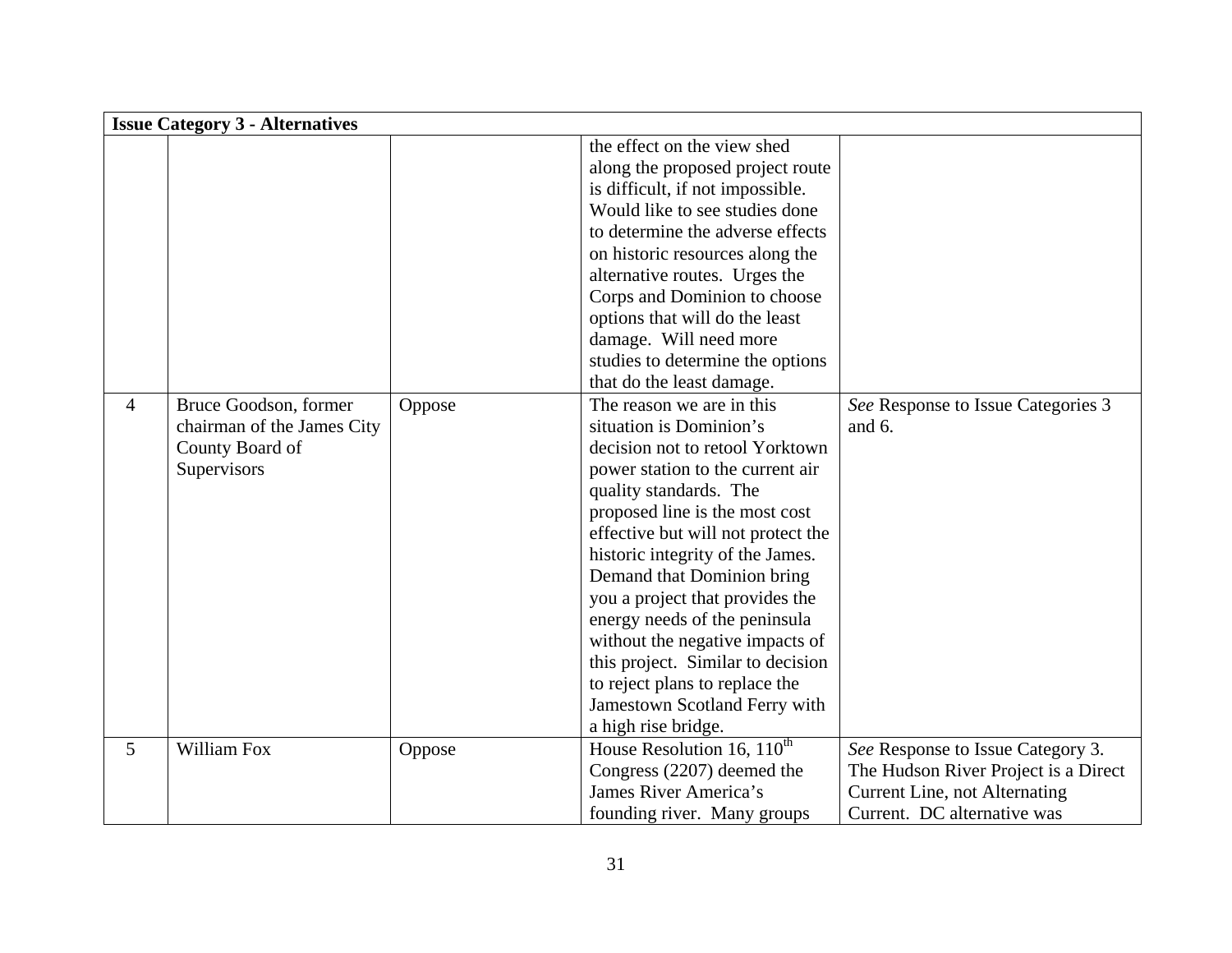|   | <b>Issue Category 3 - Alternatives</b> |        |                                  |                                      |
|---|----------------------------------------|--------|----------------------------------|--------------------------------------|
|   |                                        |        | oppose project on historical and | considered, but rejected due to lack |
|   |                                        |        | view shed grounds. Hudson        | of space for converters and cost.    |
|   |                                        |        | project 333 miles line           |                                      |
|   |                                        |        | underground and underwater       |                                      |
|   |                                        |        | recently approved by the Corps.  |                                      |
|   |                                        |        | This 1000 MW plant will have     |                                      |
|   |                                        |        | no towers along its route. We    |                                      |
|   |                                        |        | can do better than running this  |                                      |
|   |                                        |        | line across James.               |                                      |
| 6 | Laura Brunson                          | Oppose | Surprised that so many people    | See Response to Issue Category 3.    |
|   |                                        |        | are supportive. Dominion has     |                                      |
|   |                                        |        | done a great job instilling fear |                                      |
|   |                                        |        | of blackouts. Sad about putting  |                                      |
|   |                                        |        | up god awful towers on the       |                                      |
|   |                                        |        | James River. Moved here          |                                      |
|   |                                        |        | because of rivers. Towers are    |                                      |
|   |                                        |        | going to be so ugly. I don't     |                                      |
|   |                                        |        | want to live in dark. Dominion   |                                      |
|   |                                        |        | has to come up with a different  |                                      |
|   |                                        |        | solution. They are a smart       |                                      |
|   |                                        |        | company, I'm sure they can       |                                      |
|   |                                        |        | come up with something else.     |                                      |
|   |                                        |        | Colonial Williamsburg power is   |                                      |
|   |                                        |        | underground so they should do    |                                      |
|   |                                        |        | the same here.                   |                                      |
| 7 | Heather Cordoasci                      | Oppose | Knocked on 6,000 doors and       | See Response to Issue Categories 3   |
|   |                                        |        | talked to many residents. I've   | and 6.                               |
|   |                                        |        | done my research. Understands    |                                      |
|   |                                        |        | that EPA decisions have          |                                      |
|   |                                        |        | resulted in these power lines.   |                                      |
|   |                                        |        | Behind California we're second   |                                      |
|   |                                        |        | state for importing power. Also  |                                      |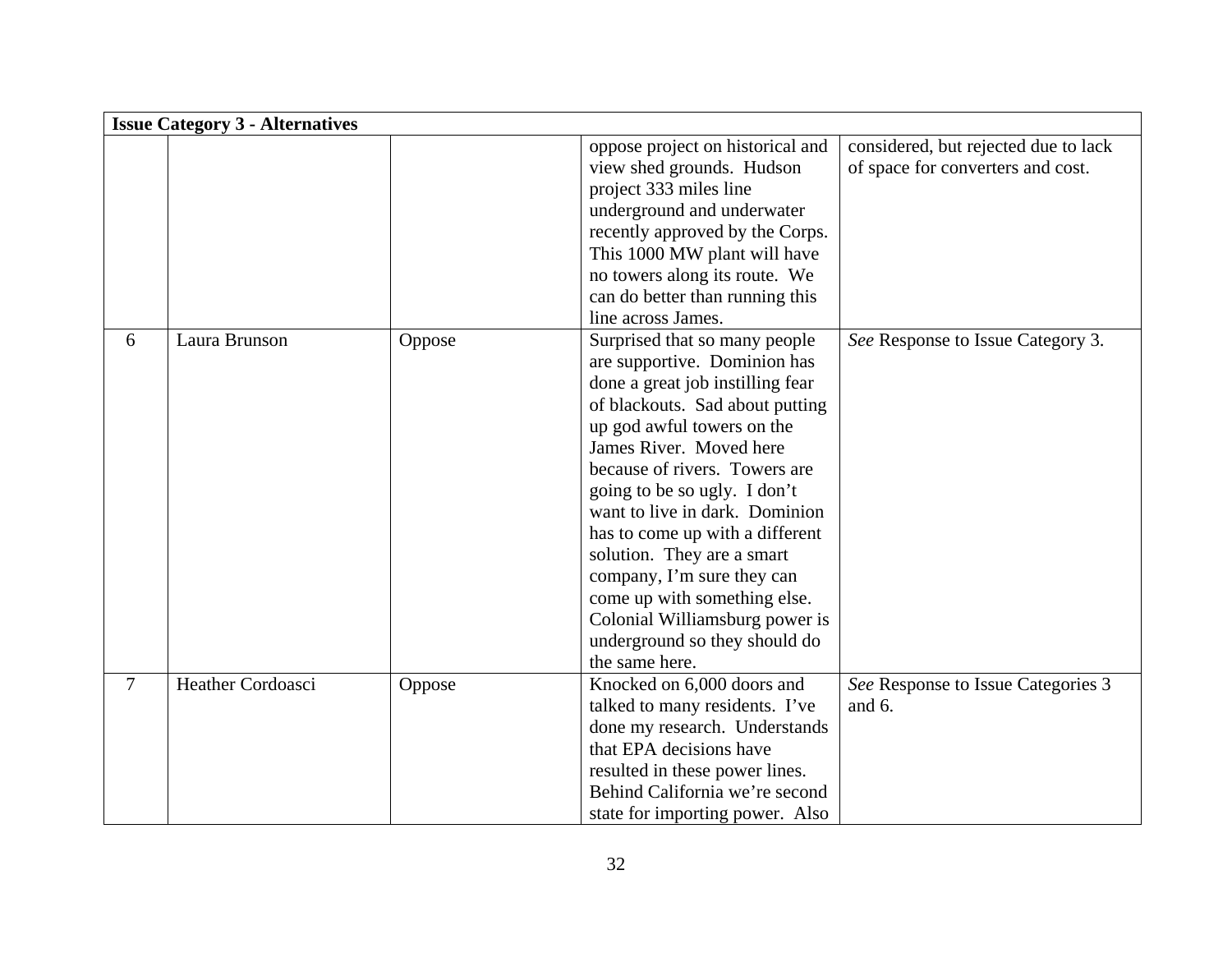|   | <b>Issue Category 3 - Alternatives</b> |        |                                   |                                      |
|---|----------------------------------------|--------|-----------------------------------|--------------------------------------|
|   |                                        |        | know that Corps carries "the      |                                      |
|   |                                        |        | greatest weight." Want to         |                                      |
|   |                                        |        | consider converting Yorktown      |                                      |
|   |                                        |        | to gas in light of ACP to         |                                      |
|   |                                        |        | provide reliable power. Grove     |                                      |
|   |                                        |        | and Kingsmill residents are       |                                      |
|   |                                        |        | concerned. Also concerns          |                                      |
|   |                                        |        | about health concerns about       |                                      |
|   |                                        |        | switching station.                |                                      |
| 8 | Dan Millison                           | Oppose | Power went out a couple of        | See Response to Issue Category 3.    |
|   |                                        |        | days ago. Works on financing      |                                      |
|   |                                        |        | of similar projects in other      | Dominion has provided information    |
|   |                                        |        | countries. There is a third       | in response to suggestion of low sag |
|   |                                        |        | alternative that hasn't been      | conductors and why they will not     |
|   |                                        |        | adequately explored by            | solve NERC reliability.              |
|   |                                        |        | Dominion. They can upgrade        |                                      |
|   |                                        |        | current $115$ kV and $230$ kV     |                                      |
|   |                                        |        | lines coming into the peninsula   |                                      |
|   |                                        |        | from the northwest using          |                                      |
|   |                                        |        | advanced 21 <sup>st</sup> century |                                      |
|   |                                        |        | conductor technology. Don't       |                                      |
|   |                                        |        | see need for 500 kV. Could        |                                      |
|   |                                        |        | cover retirements and reliability |                                      |
|   |                                        |        | concerns at lower cost and        |                                      |
|   |                                        |        | lower impact. Provided            |                                      |
|   |                                        |        | extensive comments to Corps       |                                      |
|   |                                        |        | and Dominion.                     |                                      |
| 9 | Anne Odle                              | Oppose | Wants the Corps to research       | See Response to Issue Category 3.    |
|   |                                        |        | underground and underwater        |                                      |
|   |                                        |        | alternatives. President Herbert   |                                      |
|   |                                        |        | signed a proclamation in 1930     |                                      |
|   |                                        |        | creating the Colonial Historic    |                                      |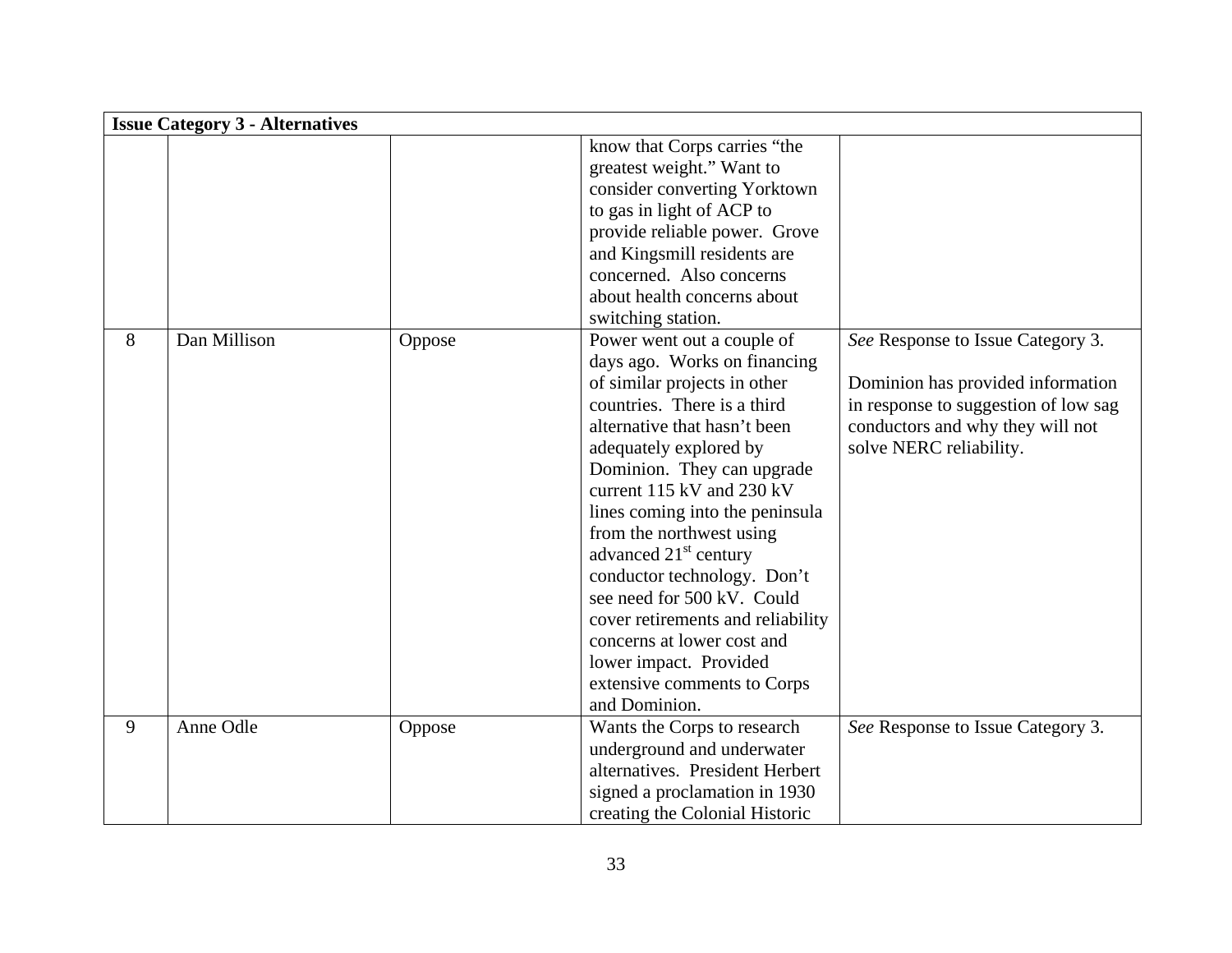|    | <b>Issue Category 3 - Alternatives</b>               |        |                                                                                                                                                                                                                                                                                                                                                                                                                                                                                               |                                                                                                                                                                                                                                                                                                                                                                                                                                                                                                                                                                                                                                                                                                                                                                                                                                                           |
|----|------------------------------------------------------|--------|-----------------------------------------------------------------------------------------------------------------------------------------------------------------------------------------------------------------------------------------------------------------------------------------------------------------------------------------------------------------------------------------------------------------------------------------------------------------------------------------------|-----------------------------------------------------------------------------------------------------------------------------------------------------------------------------------------------------------------------------------------------------------------------------------------------------------------------------------------------------------------------------------------------------------------------------------------------------------------------------------------------------------------------------------------------------------------------------------------------------------------------------------------------------------------------------------------------------------------------------------------------------------------------------------------------------------------------------------------------------------|
|    |                                                      |        | Monument. This was intended<br>to leave Colonial Parkway,<br>Jamestown, and along the<br>James River free of modern<br>distractions. These towers are<br>modern distractions.                                                                                                                                                                                                                                                                                                                 |                                                                                                                                                                                                                                                                                                                                                                                                                                                                                                                                                                                                                                                                                                                                                                                                                                                           |
| 10 | Jamie May                                            | Oppose | Critical of Friday night<br>meeting, propaganda of<br>Dominion and corruption of<br>public officials. Concerned that<br>Dominion's advertising is<br>designed to sway public opinion<br>and the governors are paying<br>Dominion to act against the<br>public interest. This<br>commenter stated that she can't<br>buy the argument that it's too<br>expensive to construct an<br>underwater line. The<br>commenter wonders why the<br>technology does not exist in<br>2015 to bury the line. | See Response to Issue Categories 3<br>and 7.<br>Regarding the timing of a public<br>meeting, in USACE's experience<br>some portion of the public has an<br>issue with the timing of public<br>meeting regardless of what day of the<br>week and what time they are held.<br>As such, USACE seeks to pick times<br>that, in its experience, have proved<br>the most accessible to members of the<br>public. This typically is in the<br>evening after normal business hours.<br>Regarding what day of the week a<br>meeting is, USACE has found that<br>the public prefers weekdays, as<br>opposed to weekends, but has not<br>found any particular weekday more<br>or less accessible. To maximize<br>public attendance, USACE provides<br>advance notice of public meetings so<br>as to allow the public to plan on<br>attending, should they so desire. |
| 11 | Robert Nieweg, National<br><b>Trust for Historic</b> | Oppose | Opposes the Chickahominy and<br>James river routes. Concerned                                                                                                                                                                                                                                                                                                                                                                                                                                 | See Response to Issue Categories 1,<br>3, and 6.                                                                                                                                                                                                                                                                                                                                                                                                                                                                                                                                                                                                                                                                                                                                                                                                          |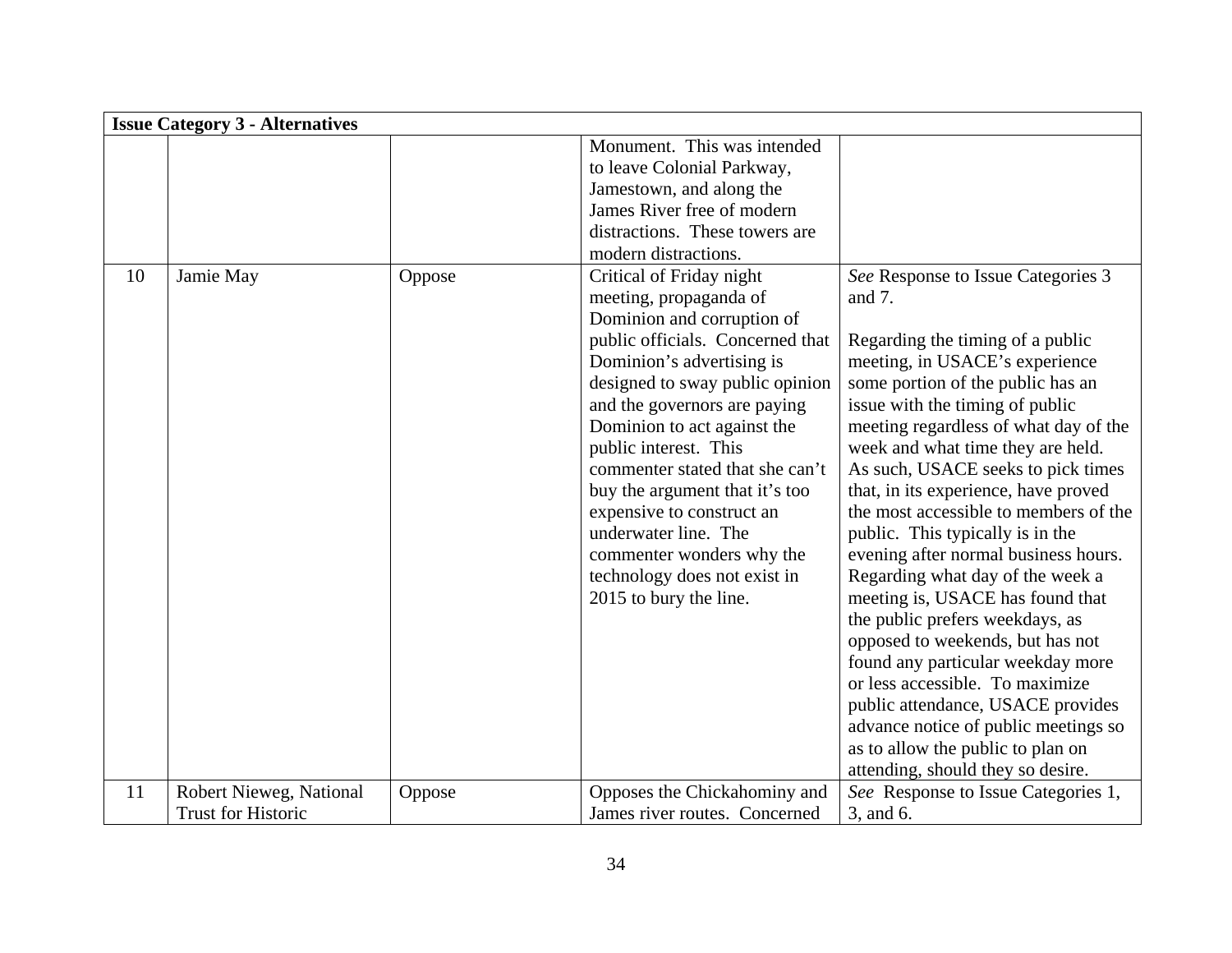|    | <b>Issue Category 3 - Alternatives</b> |        |                                  |                                    |  |
|----|----------------------------------------|--------|----------------------------------|------------------------------------|--|
|    | Preservation.                          |        | about the permanent harm of      |                                    |  |
|    |                                        |        | the James River route on         |                                    |  |
|    |                                        |        | historic resources. Concerned    |                                    |  |
|    |                                        |        | about the Federal review         |                                    |  |
|    |                                        |        | process. Dominion concluded      |                                    |  |
|    |                                        |        | that 17 towers will have         |                                    |  |
|    |                                        |        | minimal impact on historical     |                                    |  |
|    |                                        |        | place. The scare tactics of      |                                    |  |
|    |                                        |        | rolling blackouts and putting    |                                    |  |
|    |                                        |        | Chickahominy neighbors           |                                    |  |
|    |                                        |        | against James neighbors is not   |                                    |  |
|    |                                        |        | helpful to the decision making.  |                                    |  |
|    |                                        |        | Asks for EIS.                    |                                    |  |
| 12 | Gayle Randol                           | Oppose | For 100 years we've              | See Response to Issue Categories 3 |  |
|    |                                        |        | successfully prevented bridge    | and $6$ .                          |  |
|    |                                        |        | being built within the view shed |                                    |  |
|    |                                        |        | of Jamestown Island. Now we      |                                    |  |
|    |                                        |        | have Dominion wanting to put     |                                    |  |
|    |                                        |        | towers across the James.         |                                    |  |
|    |                                        |        | <b>Supreme Court ruled MATS</b>  |                                    |  |
|    |                                        |        | null and void. Inexcusably, the  |                                    |  |
|    |                                        |        | Corps has ignored this decision. |                                    |  |
|    |                                        |        | The rule was remanded to DC.     |                                    |  |
|    |                                        |        | Until EPA proposes a new rule,   |                                    |  |
|    |                                        |        | the rule affecting Yorktown      |                                    |  |
|    |                                        |        | Units 1 and 2 is void. Closing   |                                    |  |
|    |                                        |        | any unit at the plant is         |                                    |  |
|    |                                        |        | unnecessary. Dominion will       |                                    |  |
|    |                                        |        | have ability to deliver gas to   |                                    |  |
|    |                                        |        | these units. They should re-     |                                    |  |
|    |                                        |        | evaluate if new transmission     |                                    |  |
|    |                                        |        | line is even needed.             |                                    |  |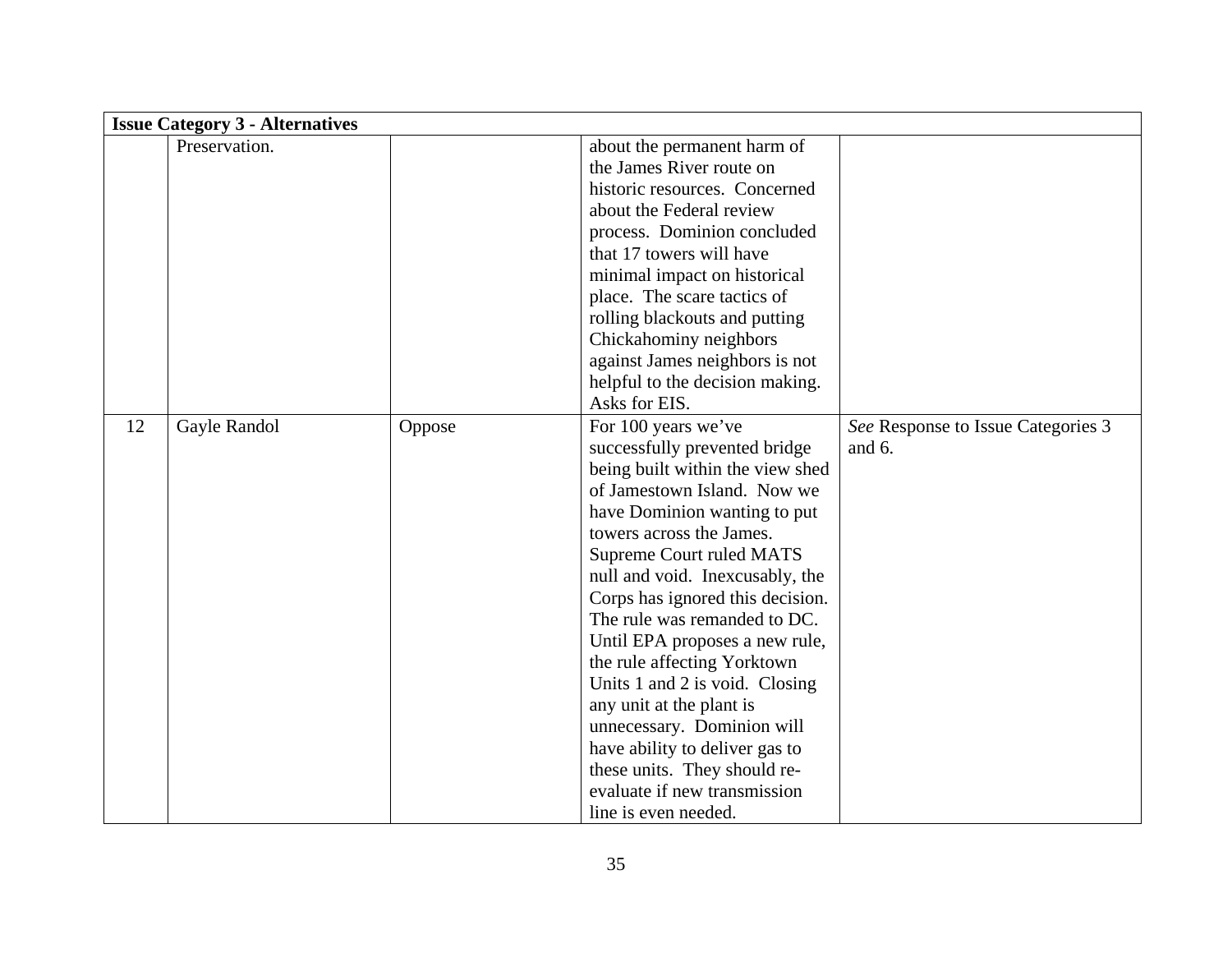|    | <b>Issue Category 3 - Alternatives</b> |        |                                  |                                       |
|----|----------------------------------------|--------|----------------------------------|---------------------------------------|
| 13 | Pam Goddard, National                  | Oppose | Concerned about impacts to       | See Response to Issue Categories 1, 2 |
|    | <b>Parks Conservation</b>              |        | parks and ability of people to   | and $3$ .                             |
|    | Association                            |        | enjoy them. Can't believe        |                                       |
|    |                                        |        | Dominion can't find better       |                                       |
|    |                                        |        | solution to the energy needs.    |                                       |
|    |                                        |        | Wants EIS. Find a route that     |                                       |
|    |                                        |        | will not damage national and     |                                       |
|    |                                        |        | historic resources, both at      |                                       |
|    |                                        |        | Jamestown and Chickahominy.      |                                       |
| 14 | <b>Gary Cusack</b>                     | Oppose | Opposed to Chickahominy and      | See Response to Issue Categories 2    |
|    |                                        |        | overhead James line. They        | and $3$ .                             |
|    |                                        |        | would be an eye sore. Would      |                                       |
|    |                                        |        | like to see the proposed line    |                                       |
|    |                                        |        | constructed under the James.     |                                       |
|    |                                        |        | Also encourages conversion of    |                                       |
|    |                                        |        | Yorktown to natural gas.         |                                       |
| 15 | <b>Robert Stephens</b>                 | Oppose | Question putting James line and  | See Response to Issue Category 3.     |
|    |                                        |        | Chick line neighbors against     |                                       |
|    |                                        |        | one another. Came here from      |                                       |
|    |                                        |        | industrialized New Jersey        |                                       |
|    |                                        |        | turnpike because it is pristine  |                                       |
|    |                                        |        | here. People who interconnect    |                                       |
|    |                                        |        | Norway and Brittan - says can    |                                       |
|    |                                        |        | easily put lines underwater that |                                       |
|    |                                        |        | won't affect boats,              |                                       |
|    |                                        |        | environment, etc. Don't          |                                       |
|    |                                        |        | understand why we aren't         |                                       |
|    |                                        |        | considering that option.         |                                       |
|    |                                        |        | Doesn't want to live near NJ     |                                       |
|    |                                        |        | turnpike.                        |                                       |
| 16 | Peter Armour                           | Oppose | Fatal flaw in Dominion's         | See Response to Issue Categories 2    |
|    |                                        |        | application $-$ error in above   | and 3.                                |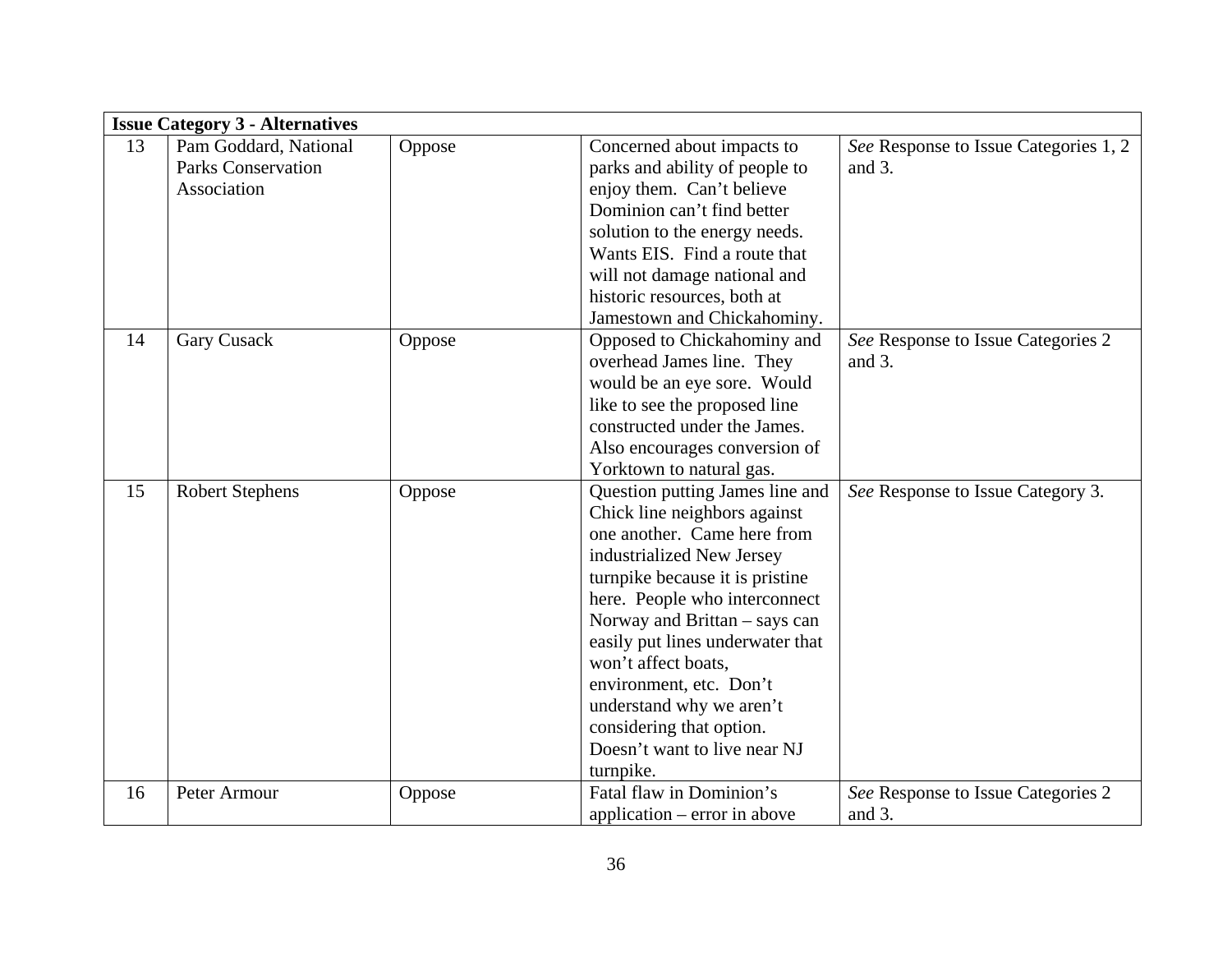|    | <b>Issue Category 3 - Alternatives</b> |        |                                   |                                     |
|----|----------------------------------------|--------|-----------------------------------|-------------------------------------|
|    |                                        |        | versus underground cost           |                                     |
|    |                                        |        | calculation. They assume no       |                                     |
|    |                                        |        | mitigation costs and that ruining |                                     |
|    |                                        |        | view is free. Dominion should     |                                     |
|    |                                        |        | either propose an option that     |                                     |
|    |                                        |        | does not harm a public asset or   |                                     |
|    |                                        |        | a form that is unavoidable. One   |                                     |
|    |                                        |        | that provides mitigation to       |                                     |
|    |                                        |        | offset or minimize the visual     |                                     |
|    |                                        |        | harm to the river. Dominion       |                                     |
|    |                                        |        | could have radically more         |                                     |
|    |                                        |        | aesthetic towers or figure out a  |                                     |
|    |                                        |        | way to use existing bridges.      |                                     |
|    |                                        |        | What is the burden of the         |                                     |
|    |                                        |        | highest cost underwater option?   |                                     |
|    |                                        |        | \$3.00 per person (customer) per  |                                     |
|    |                                        |        | year is not too much burden.      |                                     |
| 17 | Victoria Gussman                       | Oppose | Wants to enter into record a      | See Response to Issue Categories 1, |
|    |                                        |        | panorama photo into record of     | 2, 3, and 7.                        |
|    |                                        |        | beautifully unobstructed view     |                                     |
|    |                                        |        | of John Smith Trail where the     |                                     |
|    |                                        |        | power line is supposed to cross.  |                                     |
|    |                                        |        | The proposal to cross the James   |                                     |
|    |                                        |        | causes an irreversible impact.    |                                     |
|    |                                        |        | EIS is warranted and the Corps    |                                     |
|    |                                        |        | needs to perform an               |                                     |
|    |                                        |        | independent analysis of           |                                     |
|    |                                        |        | alternatives, including phasing   |                                     |
|    |                                        |        | the expansion of the electrical,  |                                     |
|    |                                        |        | increase in electrical capacity,  |                                     |
|    |                                        |        | to allow for smaller solutions to |                                     |
|    |                                        |        | be constructed initially,         |                                     |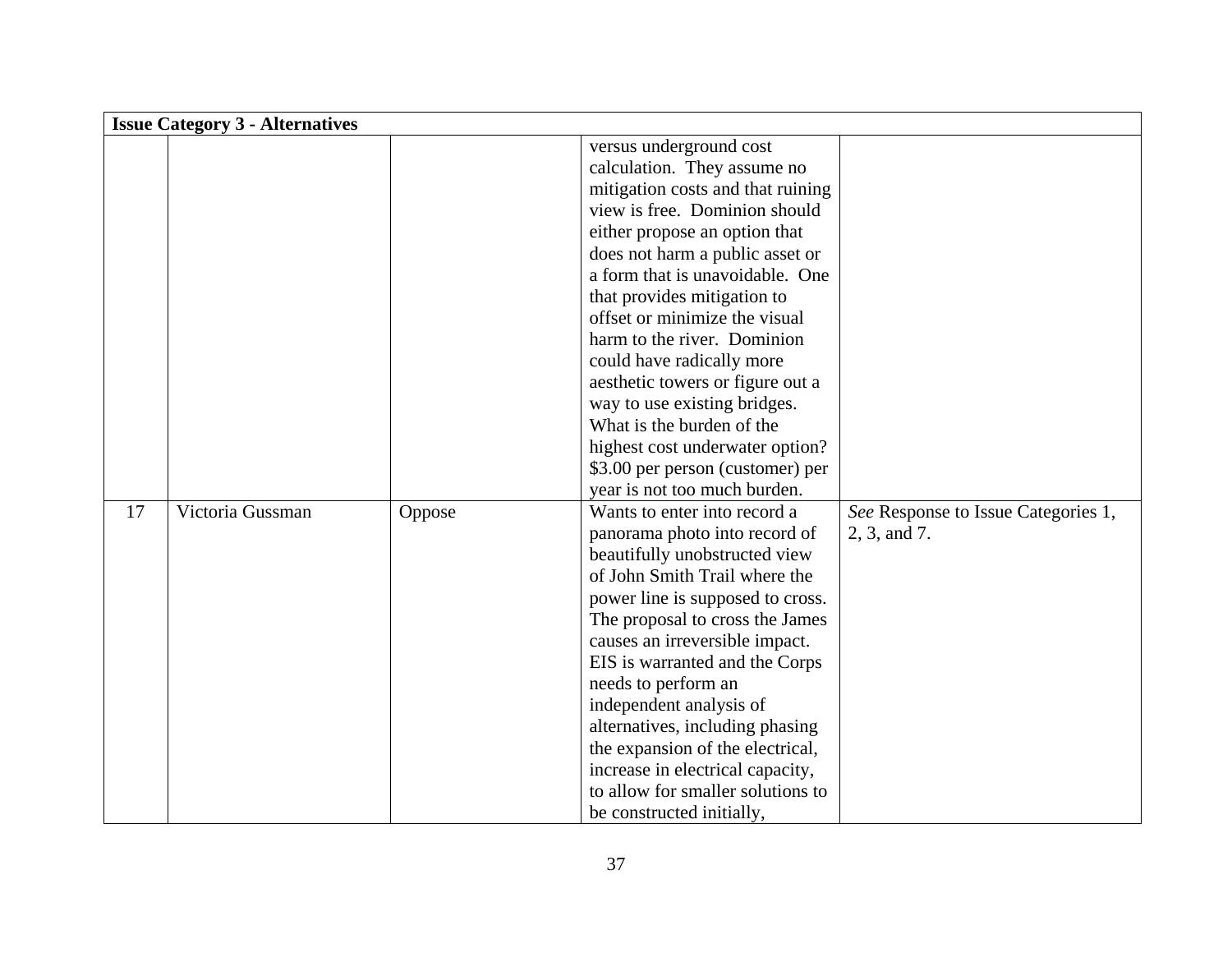|    | <b>Issue Category 3 - Alternatives</b>                      |        |                                                                                                                                                                                                                                                                                                                                                                                                                                                                                                                                                                                                                                                                                                                                                   |                                                  |
|----|-------------------------------------------------------------|--------|---------------------------------------------------------------------------------------------------------------------------------------------------------------------------------------------------------------------------------------------------------------------------------------------------------------------------------------------------------------------------------------------------------------------------------------------------------------------------------------------------------------------------------------------------------------------------------------------------------------------------------------------------------------------------------------------------------------------------------------------------|--------------------------------------------------|
|    |                                                             |        | underwater.                                                                                                                                                                                                                                                                                                                                                                                                                                                                                                                                                                                                                                                                                                                                       |                                                  |
| 18 | Sharee Williamson,<br><b>National Trust</b><br>Preservation | Oppose | An alternate route must be<br>identified. Need a different<br>solution to meet the power<br>needs and preserve landscape<br>around Jamestown and James<br>Smith trial. Chickahominy<br>route is also unacceptable. A<br>technical solution can be found.<br>The proposed line would<br>change the experience of<br>visitors to the area. Hikers on<br>the John Smith trail would have<br>to pass under the lines and<br>travelers along the Colonial<br>Parkway would be greeted by a<br>view of transmission towers<br>with blinking lights. The<br>impacts would be permanent.<br>Federal law allows for<br>environmental impact study to<br>find solution, the preparation of<br>an EIS. Dominion should get<br>started immediately and find a | See Response to Issue Categories 1,<br>2, and 3. |
|    |                                                             |        | solution.                                                                                                                                                                                                                                                                                                                                                                                                                                                                                                                                                                                                                                                                                                                                         |                                                  |
| 19 | Ed Chappell                                                 | Oppose | Opposes both the James and<br>Chickahominy routes. There<br>are reasonable alternatives to<br>both these routes. Shareholder<br>of Dominion. Wants Dominion<br>to think outside the box.<br>Requests EIS.                                                                                                                                                                                                                                                                                                                                                                                                                                                                                                                                         | See Response to Issue Categories 1<br>and $3$ .  |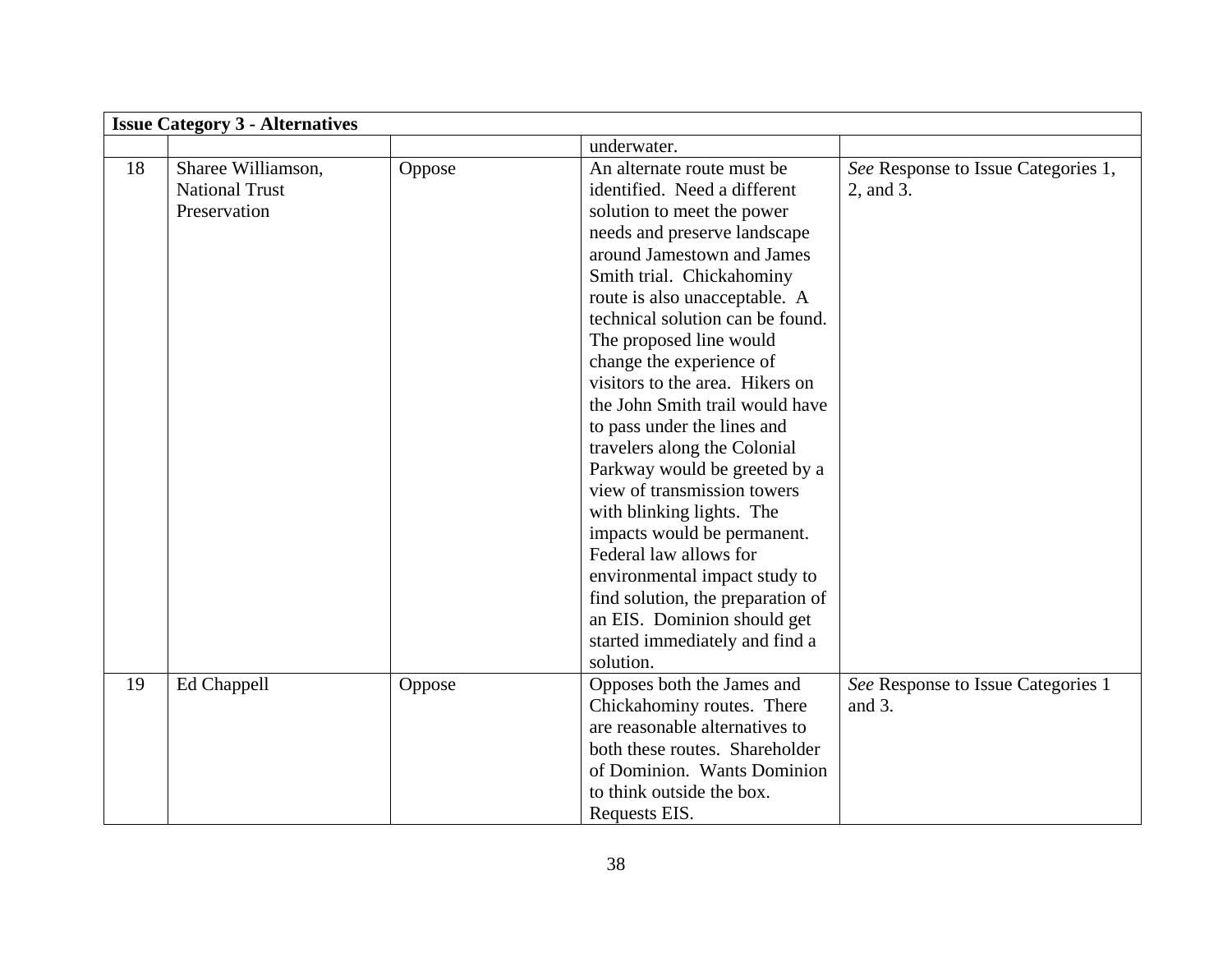|    | <b>Issue Category 3 - Alternatives</b> |        |                                      |                                     |
|----|----------------------------------------|--------|--------------------------------------|-------------------------------------|
| 20 | Jamie Brunkow, James                   | Oppose | <b>Encouraged Dominion for years</b> | See Response to Issue Categories 1, |
|    | <b>River Association</b>               |        | to seek other alternatives to        | 2, 3, and 4.                        |
|    |                                        |        | these two routes. The proposed       |                                     |
|    |                                        |        | line would have vast impacts to      |                                     |
|    |                                        |        | these resources. Will                |                                     |
|    |                                        |        | permanently scar the most            |                                     |
|    |                                        |        | historical section of the most       |                                     |
|    |                                        |        | historic river in the country.       |                                     |
|    |                                        |        | Dominion has a responsibility        |                                     |
|    |                                        |        | to protect the resource for          |                                     |
|    |                                        |        | generations to come. The             |                                     |
|    |                                        |        | Corps should ensure that the         |                                     |
|    |                                        |        | views cape, endangered species,      |                                     |
|    |                                        |        | and historical sites are not         |                                     |
|    |                                        |        | sacrificed for the sake of a new     |                                     |
|    |                                        |        | power plant. Encourages the          |                                     |
|    |                                        |        | Corps to undertake an EIS.           |                                     |
| 21 | Alex Kappel                            | Oppose | Loves James River and goes           | See Response to Issue Categories 2  |
|    |                                        |        | almost every day to enjoy the        | and $3$ .                           |
|    |                                        |        | vista. It's a magical thing to       |                                     |
|    |                                        |        | imagine this is the same exact       |                                     |
|    |                                        |        | view the settlers saw.               |                                     |
|    |                                        |        | Concerned about environmental        |                                     |
|    |                                        |        | impact. If more people my age        |                                     |
|    |                                        |        | were here, you would hear very       |                                     |
|    |                                        |        | different story. Urges the Corps     |                                     |
|    |                                        |        | to find an innovation with a         |                                     |
|    |                                        |        | more respectful solution and do      |                                     |
|    |                                        |        | not put the lines up.                |                                     |
| 22 | Victoria Wertman                       | Oppose | Asks for EIS for independent         | See Response to Issue Categories 1, |
|    |                                        |        | verification. Dominion has so        | 3, and 6.                           |
|    |                                        |        | much money. They can run             |                                     |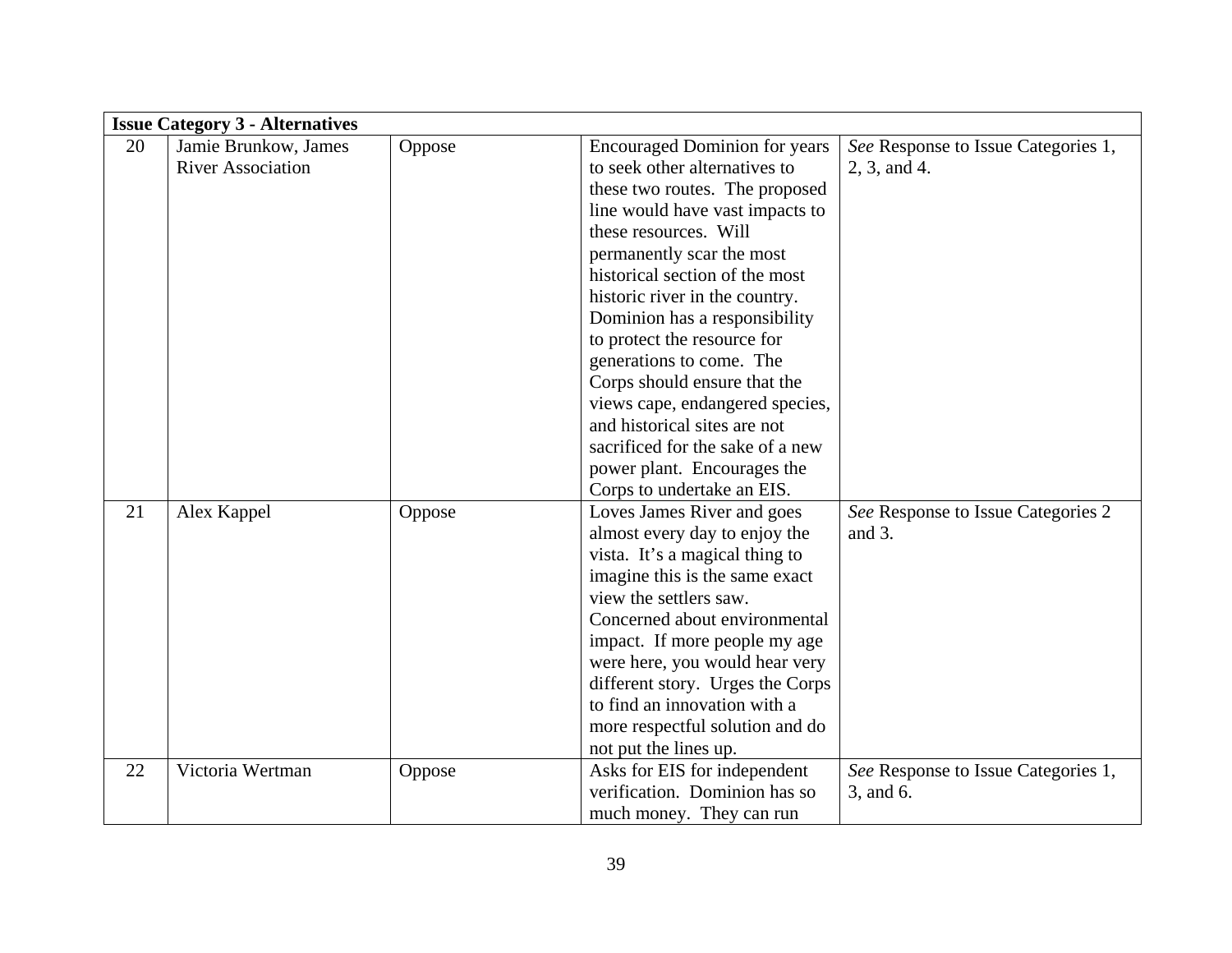| <b>Issue Category 3 - Alternatives</b> |                                 |  |  |  |
|----------------------------------------|---------------------------------|--|--|--|
|                                        | ads. They don't have to be      |  |  |  |
|                                        | blackouts. Closing Yorktown is  |  |  |  |
|                                        | a business decision. Figure out |  |  |  |
|                                        | better solution.                |  |  |  |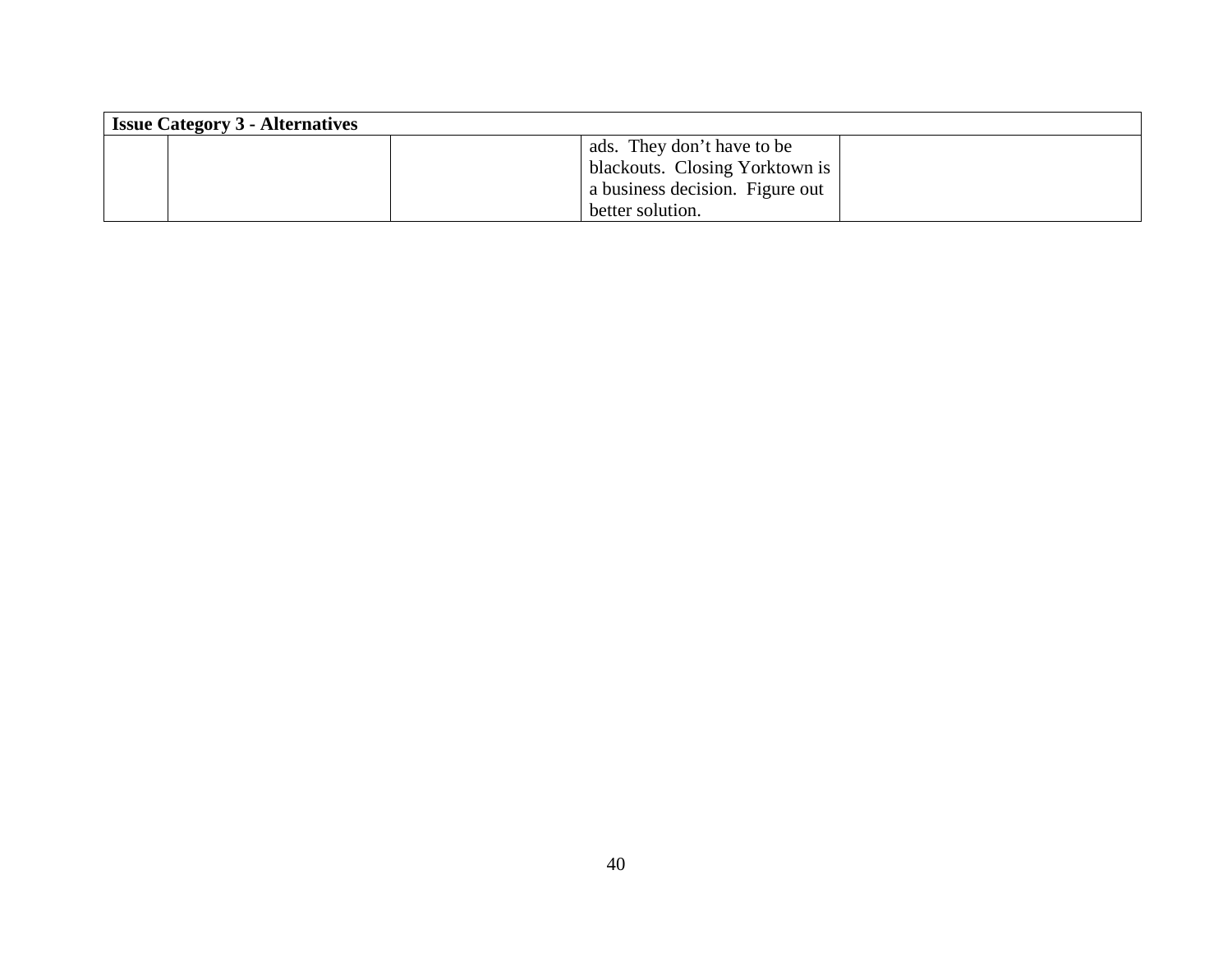#### **Issue Category 4 – Impacts to Species**

# **General Response:**

Regarding protected species in the river, formal consultation under the Endangered Species Act is not required if the National Marine Fisheries Service ("NMFS") concurs with a finding of "Not Likely to Adversely Affect." USACE coordination with NMFS has been ongoing concerning effects to the Atlantic sturgeon. On April 16, 2014, NMFS completed its informal consultation with the USACE regarding the proposed Project, concurring with USACE that the Project and USACE's issuance of the permit was "not likely to adversely affect" species listed under the Endangered Species Act. In July 2014, NMFS re-affirmed that conclusion and found that reinitiation of informal consultation was not necessary related to potential project phasing. On June 10, 2015, USACE re-initiated consultation with NMFS. In an email to USACE dated June 23, 2015, NMFS provided several best management practices ("BMPs") that if implemented, could allow for NMFS to concur that effects to the sturgeon would be insignificant or discountable. These BMPs included time of year restrictions and use of bubble curtains during pile driving activities to attenuate noise. Dominion has agreed to implement these measures and communicated this to USACE. USACE submitted a follow-up letter to NMFS on November 25, 2015 and also submitted additional information on December 17 and 29, 2015 in order to consider changes to the Project and provide new information about listed species in the action area. After re-consideration, in a lengthy, thorough analysis set forth in a January 28, 2016 letter, NMFS agreed with the USACE that re-initiation of informal consultation was appropriate, and concluded that the changes to the Project and other new information did not change its conclusion that it concurs with USACE that the Project and USACE's issuance of the permit for it is "not likely to adversely affect" the Atlantic sturgeon. NMFS also concurred with USACE that the Project and USACE's issuance of the permit would have no effect on sea turtles because they are not expected to be present in the vicinity of the Project as the turtles *may* move into the lower James near the confluence with the Chesapeake Bay, but that area is 30 miles downstream from the Project.

Regarding impacts to protected species on land, USACE is in informal consultation with USFWS and is also coordinating with the NPS. *See* Letter from S. Miller, Dominion, to L. Rhodes, USACE, Attachment 1, Response to Comment Q (July 2, 2015) (explaining that "coordination efforts remain ongoing updated information will be provided when available"). USACE will incorporate the results of this consultation and coordination into its review of the permits. Further, USACE anticipates that wetlands mitigation related to impacts to wetlands along the river's shoreline will help to protect the water quality and wildlife in the area.

Regarding concern for the oyster habitat on the bottom on the James, because the footprint of the aerial line towers is insignificant in light of the size of the river (*see*, *e.g.*, Letter from K. Damon-Randall, NMFS, to R. Steffey, 16 (Jan. 28, 2016)), the aerial lines will have minimal, if any, impact on these habitats. Other alternatives that were analyzed, such as the underground wires would have had a much greater impact on these habitats. *See* CREA 3.22-3.33.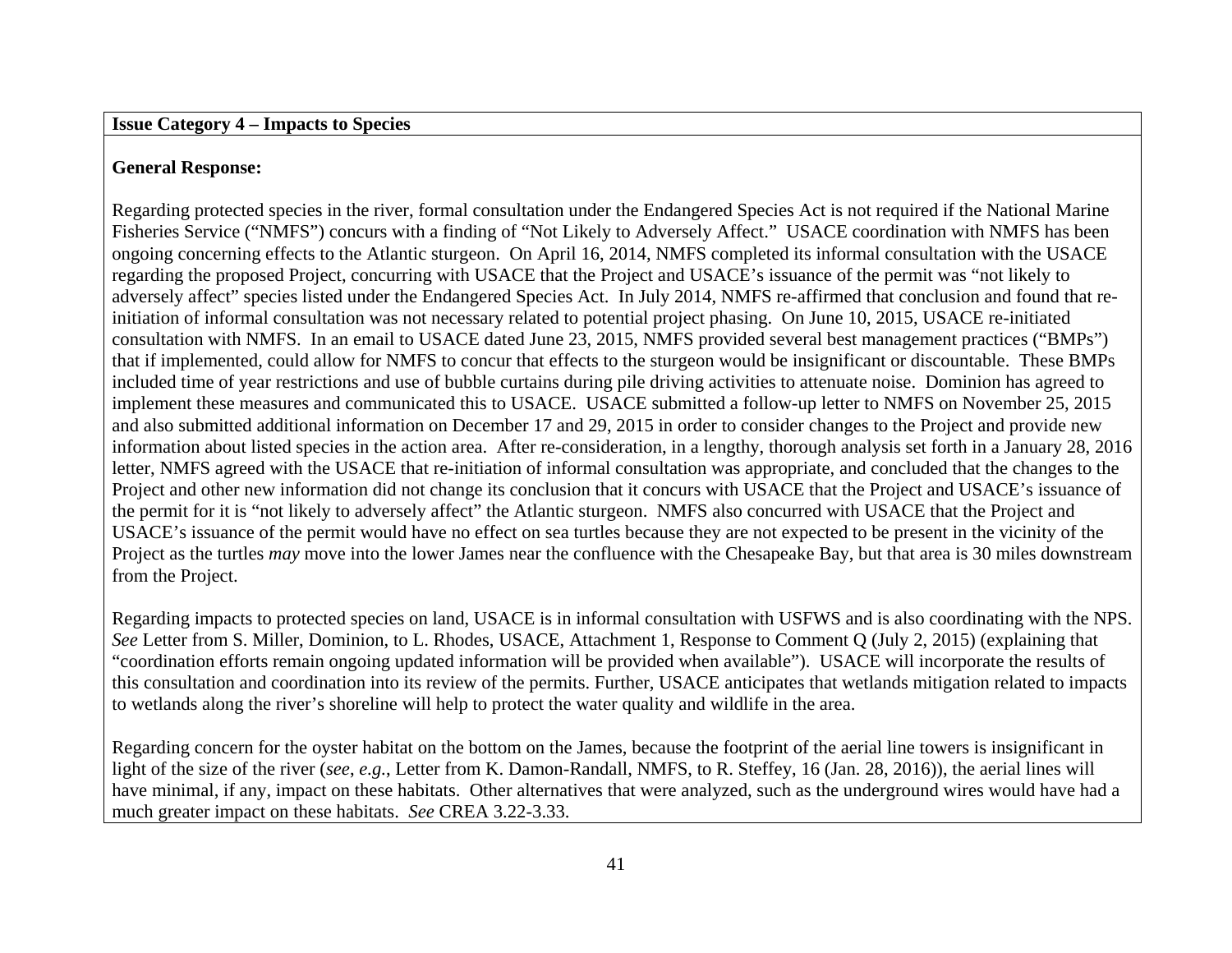| <b>Issue Category 4 – Impacts to Species</b> |        |                                                        |                                        |
|----------------------------------------------|--------|--------------------------------------------------------|----------------------------------------|
|                                              |        |                                                        |                                        |
| Jamie Brunkow,                               | Oppose | Encouraged Dominion for years to seek other            | See response to Issue Categories 1, 2, |
| James River                                  |        | alternatives to these two routes. The proposed line    | 3, and 4.                              |
| Association                                  |        | would have vast impacts to these resources. Will       |                                        |
|                                              |        | permanently scar the most historical section of the    |                                        |
|                                              |        | most historic river in the country. Dominion has a     |                                        |
|                                              |        | responsibility to protect the resource for generations |                                        |
|                                              |        | to come. The Corps should ensure that the views        |                                        |
|                                              |        | cape, endangered species, and historical sites are not |                                        |
|                                              |        | sacrificed for the sake of a new power plant.          |                                        |
|                                              |        | Encourages the Corps to undertake an EIS.              |                                        |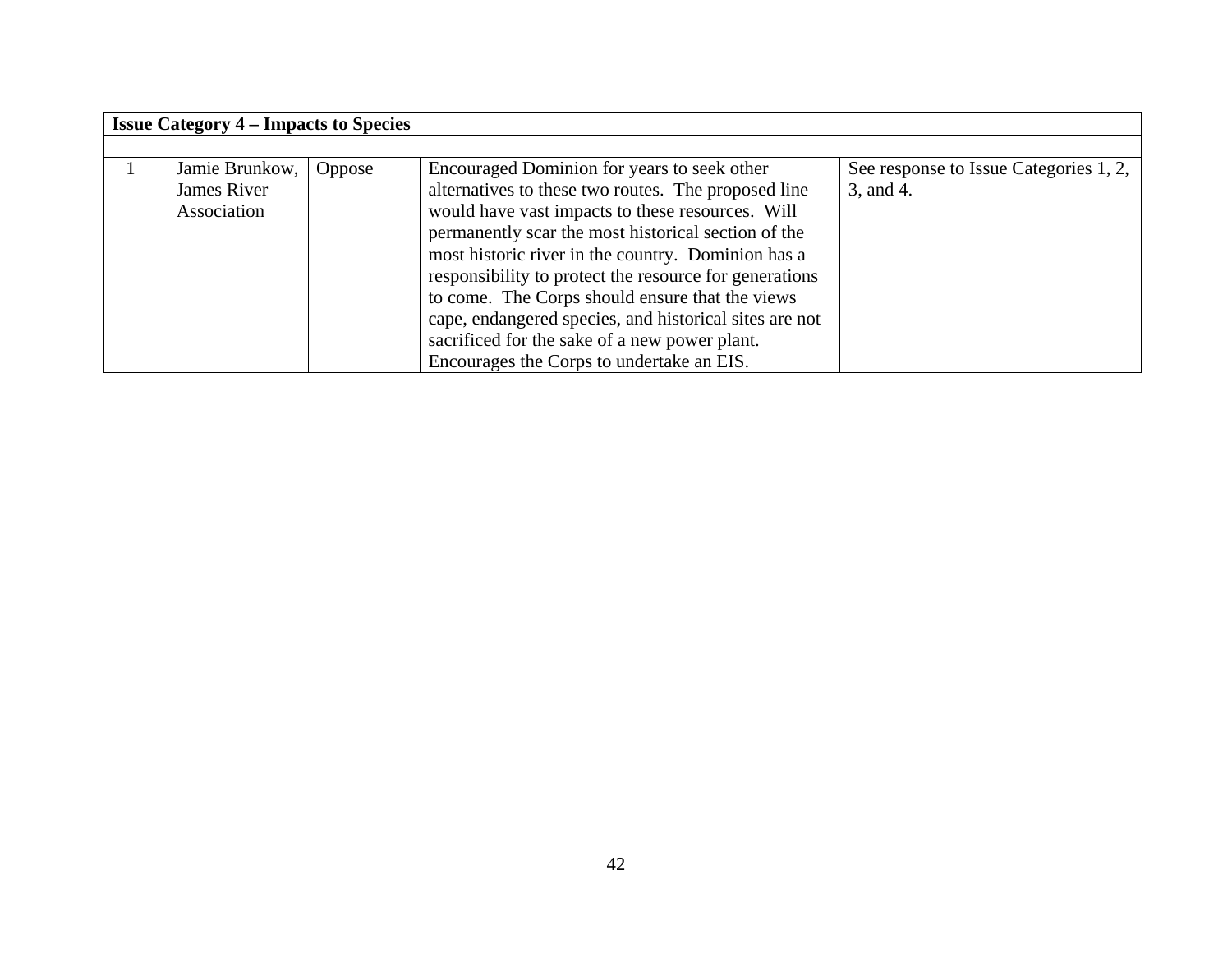#### **Issue Category 5 – Tourism/Economic Impacts**

# **General Response:**

Regarding the comment that the Project would have a negative impact on tourism, the purpose of the towers is to provide electricity to the NHRLA including Williamsburg, the historic triangle, and surrounding area for, among other things, the businesses that rely on and facilitate historic tourism. As stated at the public hearing by Mr. Robert Coleman, Vice Mayor of Newport News City Council (Public Hearing Tr. Pg. 56), and Mr. Ross A Mugler, Commissioner of Revenue for the City of Hampton (see Public Hearing Tr. Pg. 88), the project is needed to attract and retain businesses in the Peninsula. Not having reliable electricity would damage the economy of the area as a business destination. Businesses that would be affected include military, Federal, civilian, and national security installations. The same logic applies to hotels and restaurants. Without them, there would be no tourism. Thus, contrary to the comments, the Project is necessary to maintain tourism.

While commenters suggest that the placement of the transmission line near certain historic properties would negatively impact tourism, they provide nothing but speculation on this point. Common experience regarding the tourists' experience at the historic properties in question, for example Jamestown and formerly Carter's Grove (now privately owned and closed to the public, not a tourist attraction), informs us that there would be little to no impact on tourism. This is because these properties and attractions focus the tourists' interests landward toward the physical manifestations, or replications and explanations thereof, of the historic activities that occurred there, and not the river views that historic inhabitants may have had. *See also* Letter from S. Miller, Dominion, to L. Rhodes, USACE, Attachment 1, Response to Comment H (July 2, 2015), explaining that the Virginia State Corporation Commission ("SCC") was required, by statute, to consider the economic impacts of the project. In its Approval Order, SCC found the Project would support economic development because it is crucial to ensuring reliable electric service. "Given these benefits and the modern development along the route, the SCC could not conclude that tourism in the Historic Triangle or economic development in the Commonwealth would be negatively impacted by the proposed project." Stantec, Summary of Corps Public Notice Comments and Responses, at 4 (May 12, 2014).

| Justin Serefin | <b>Oppose</b> | Concerned about the potential negative effects of this    | See response to Issue Categories 1 |
|----------------|---------------|-----------------------------------------------------------|------------------------------------|
|                |               | alternative. Quotes Governor $-413,000$ visitors in       | and $5$ .                          |
|                |               | 2014, a 7.2 percent increase over 2013. In September      |                                    |
|                |               | the Governor announced that tourism revenue topped        |                                    |
|                |               | \$22.4 billion. In 2014, tourism supported 217,000 jobs,  |                                    |
|                |               | which makes the travel industry the $5th$ largest private |                                    |
|                |               | employer in VA. The tourist industry also provided        |                                    |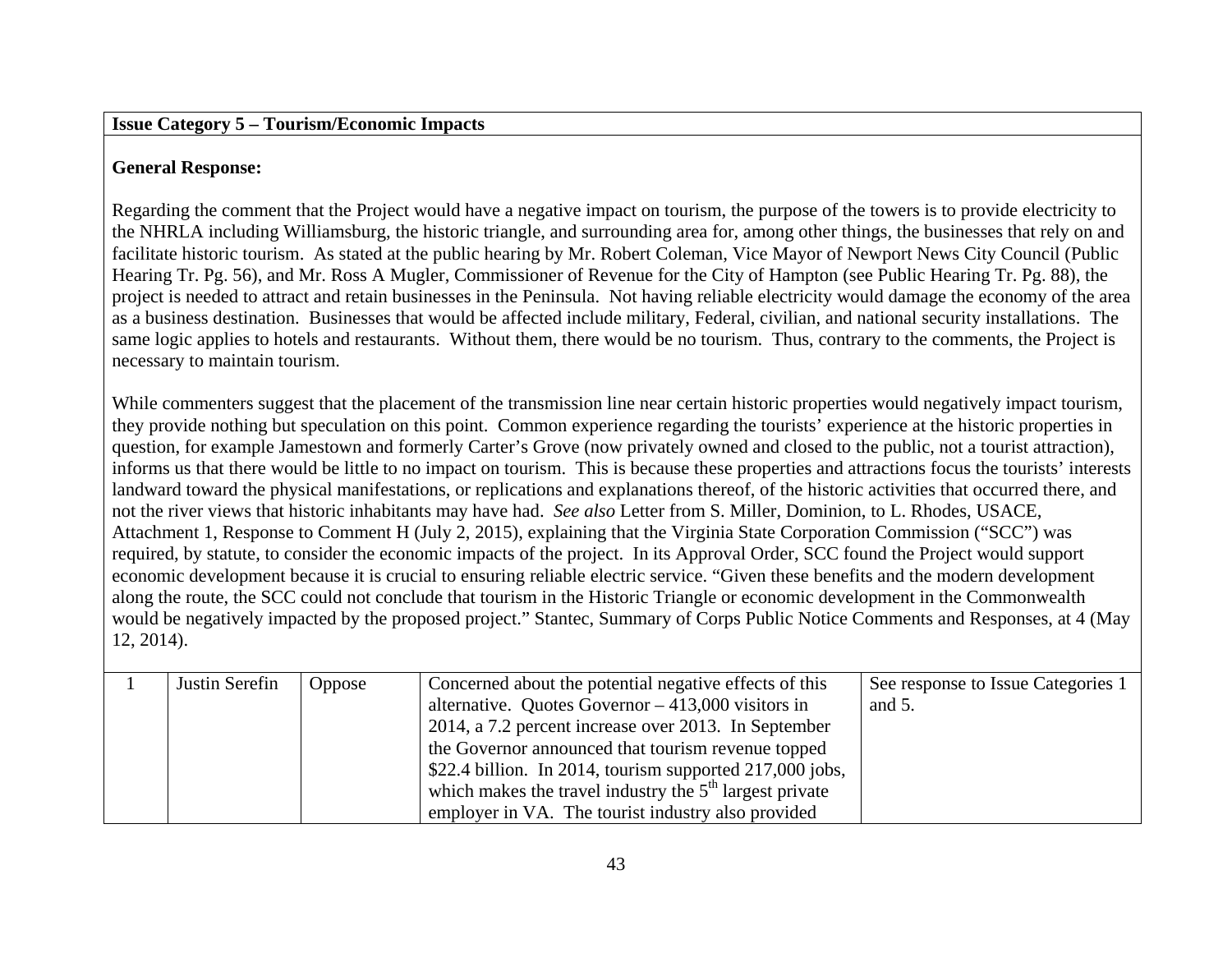|                             | <b>Issue Category 5 – Tourism/Economic Impacts</b> |               |                                                            |                                    |  |
|-----------------------------|----------------------------------------------------|---------------|------------------------------------------------------------|------------------------------------|--|
|                             |                                                    |               | \$1.5 billion in state and local revenue. Supports finding |                                    |  |
|                             |                                                    |               | an alternative for reliable power. Both James and          |                                    |  |
|                             |                                                    |               | Chickahominy are unacceptable. Suggests undertaking        |                                    |  |
|                             |                                                    |               | environmental impact statement to assess all options.      |                                    |  |
| $\mathcal{D}_{\mathcal{L}}$ | Gabriel Morey                                      | <b>Oppose</b> | Tourists visit Colonial Williamsburg, Yorktown, and        | See response to Issue Categories 1 |  |
|                             |                                                    |               | Jamestown for the history. Not just the history            | and 5                              |  |
|                             |                                                    |               | anymore, tourist ride their bikes, paddle, fish, to kayak  |                                    |  |
|                             |                                                    |               | and see eagles on river. We're all favor of reliable       |                                    |  |
|                             |                                                    |               | power. Economy in this area is built on tourism. Line      |                                    |  |
|                             |                                                    |               | will drive stake throughout the heart of our tourist       |                                    |  |
|                             |                                                    |               | economy and future generations would not be able to        |                                    |  |
|                             |                                                    |               | access these valued natural and historic resources.        |                                    |  |
|                             |                                                    |               | Wants EIS and consideration of all alternatives.           |                                    |  |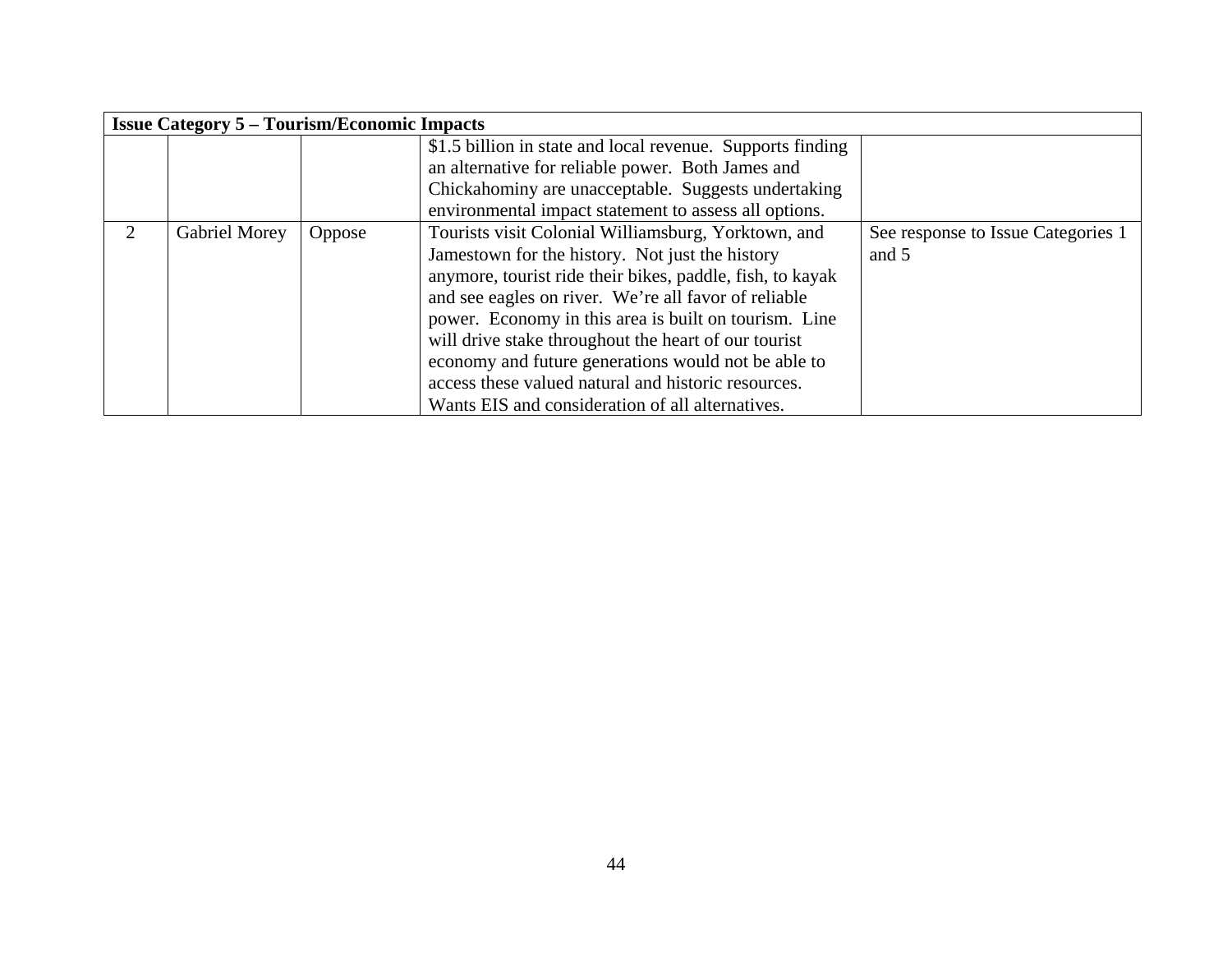### **Issue Category 6 – MATS/Yorktown Repowering**

# **General Response:**

The Revised Alternatives Analysis examined the potential to convert all or one Yorktown units to natural gas and found that such an alternative does not meet the purpose and need of the project, and is otherwise not practicable. To support these conclusions, the analyses found, among other things, that there would not be a reliable source of natural gas in the area until 2018, well after the time the project is needed, and even that would not come without significant infrastructure costs related to the additional natural gas needed. Retrofitting the Yorktown units would only temporarily delay the need for transmission upgrades within the region to 2019 but at a cost of over \$1 billion to the Virginia customer. Moreover, the retrofitted facilities would still be less efficient than newer generation facilities and burn more fuel to achieve the required capacities." Page 3.13, Alternatives Analysis (January 5, 2015). Yorktown 2 is addressed in the Alternative Analysis at Section 3.1.2 on page 3.9. Testimony in the SCC case confirmed that it is not economically feasible to retrofit Yorktown Unit 2 or convert it to oil and gas firing. For additional discussion of alternative to the Project, *see*  response to Issue Category 3.

Regarding the comment that Dominion is using scare tactics of rolling blackouts, the proposed project is needed to meet growing electric demands within the NHRLA. New regulations aimed at reducing air emissions have imposed mandatory and inflexible deadlines on existing electric generating units and require Dominion to retire two coal plants that serve the region. As a result of the retirement decisions and deadlines required to comply with reliability standards, the proposed project is necessary to replace lost generation by 2017. The Company notes that the inability to begin construction for the past three years since the Application was filed with the Commission has made it impossible for the proposed facilities to be completed and in service by December 31, 2015, as provided in the Commission's February 28, 2014 Order Amending Certificates. As permitted by federal environmental regulations, the Company has obtained from the Virginia Department of Environmental Quality a one-year extension of the April 16, 2015 deadline for Yorktown Units 1 and 2 to comply with the U.S. Environmental Protection Agency's ("EPA") Mercury and Air Toxics Standards ("MATS") regulation that will be achieved by retiring the units, which drove the original June 1, 2015 need date for the new transmission facilities. The Company also will seek from the EPA an administrative order under EPA's Administrative Order Policy for the MATS rule which, if granted, would provide an additional one-year waiver of non-compliance with the regulations that drive those retirements and further extend the deadline for Project completion to June 1, 2017. According to PJM Regional Transmission Operator, Dominion's load is the third largest in the PJM territory serving approximately 2.4 million customers. (Stantec, 2015). PJM performed sensitivity analyses to evaluate the performance of transmission projects without the retired units and concluded there is limited availability to offset the loss of generation and an overall lack of new generation development in the area. Id. at 2.4. Various alternatives evaluated show an inability to provide sufficient electric generation to meet service area needs. Dozens of engineering studies validated Dominion studies, concluding, "in all cases, several cascading outage scenarios affecting areas from the NHRLA into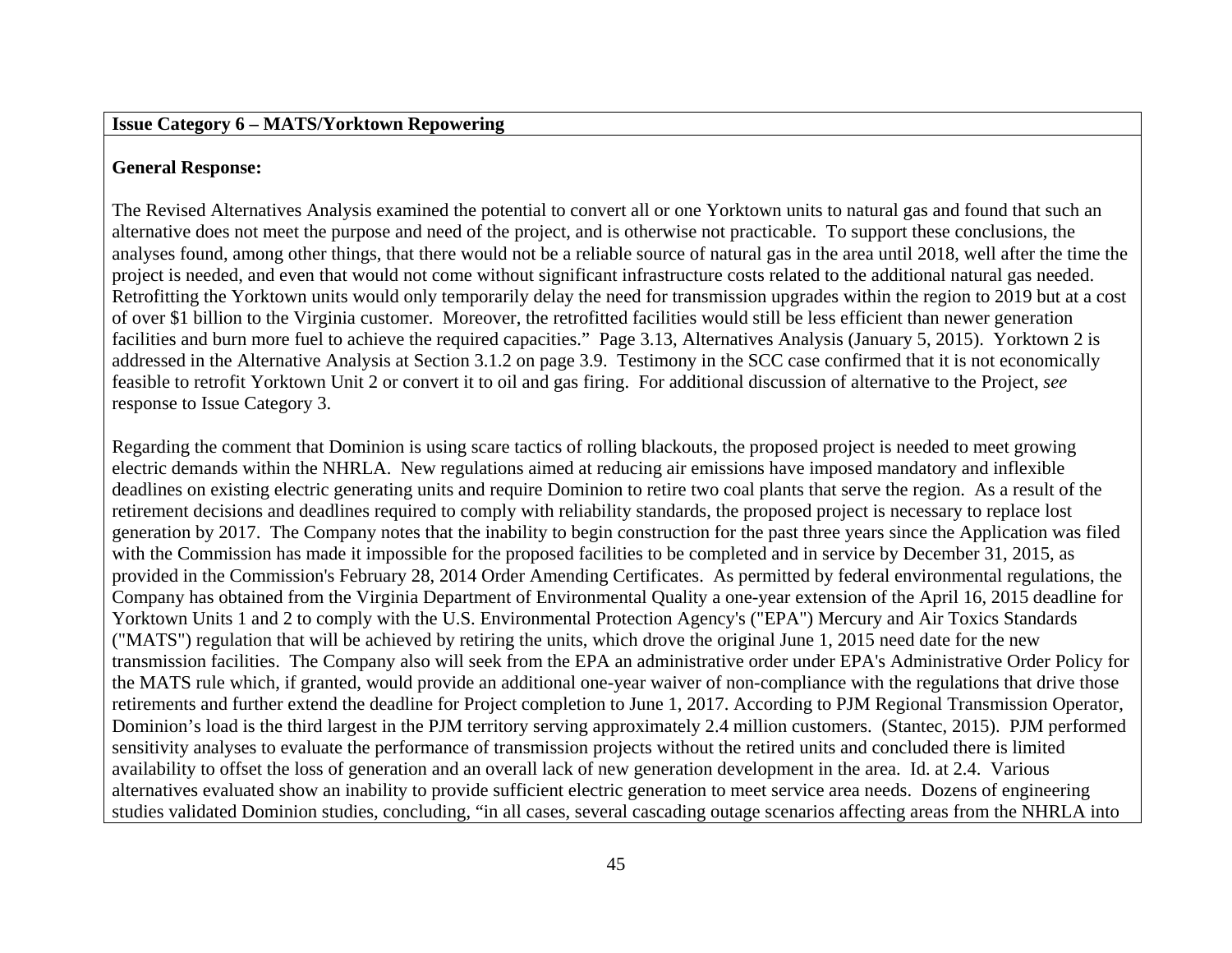# **Issue Category 6 – MATS/Yorktown Repowering**

northern Virginia, City of Richmond and North Carolina were identified." (Stantec, 2015 at 3.1).

Regarding comments that the Supreme Court ruled the MATS rule null and void, the commenter is incorrect. On June 29, 2015, the United States Supreme Court *remanded* the MATS rule back to the US Court of Appeals for the D.C. Circuit for further proceedings consistent with the Supreme Court opinion. The Supreme Court held that EPA must consider cost, including the cost of compliance, before deciding whether regulation is "appropriate" and "necessary." The Supreme Court did not vacate nor stay the effective date of the MATS rule. Thus, the deadlines imposed in the rule are unchanged by the Supreme Court decision. On December 15, 2015, the D.C. Circuit Court of appeals left the MATS rule in effect until EPA completes its analysis. As a result, it is necessary for DVP to proceed with the Project, as well as the retirement of units 1 and 2 at Yorktown Power Station, as scheduled.

|   | Bruce Goodson, former      | Oppose | The reason we are in this          | See response to Issue Categories 3     |
|---|----------------------------|--------|------------------------------------|----------------------------------------|
|   | chairman of the James City |        | situation is Dominion's            | and 6.                                 |
|   | County Board of            |        | decision not to retool Yorktown    |                                        |
|   | Supervisors                |        | power station to the current air   |                                        |
|   |                            |        | quality standards. The             |                                        |
|   |                            |        | proposed line is the most cost     |                                        |
|   |                            |        | effective but will not protect the |                                        |
|   |                            |        | historic integrity of the James.   |                                        |
|   |                            |        | Demand Dominion bring you a        |                                        |
|   |                            |        | project that provides the energy   |                                        |
|   |                            |        | needs of the peninsula without     |                                        |
|   |                            |        | the negative impacts of this       |                                        |
|   |                            |        | project. Similar to decision to    |                                        |
|   |                            |        | reject plans to replace the        |                                        |
|   |                            |        | Jamestown Scotland Ferry with      |                                        |
|   |                            |        | a high rise bridge.                |                                        |
| 2 | Heather Cordoasci          | Oppose | Knocked on 6000 doors and          | See response to Issue Categories 3     |
|   |                            |        | talked to many residents. I've     | and 6.                                 |
|   |                            |        | done my research. Understands      |                                        |
|   |                            |        | that EPA decisions have            | Regarding health concerns              |
|   |                            |        | resulted in these power lines.     | surrounding the switching station, see |
|   |                            |        | Behind California we're second     | Direct Testimony of James Cox on       |
|   |                            |        | state for importing power. Also    | Behalf of Virginia Electric and Power  |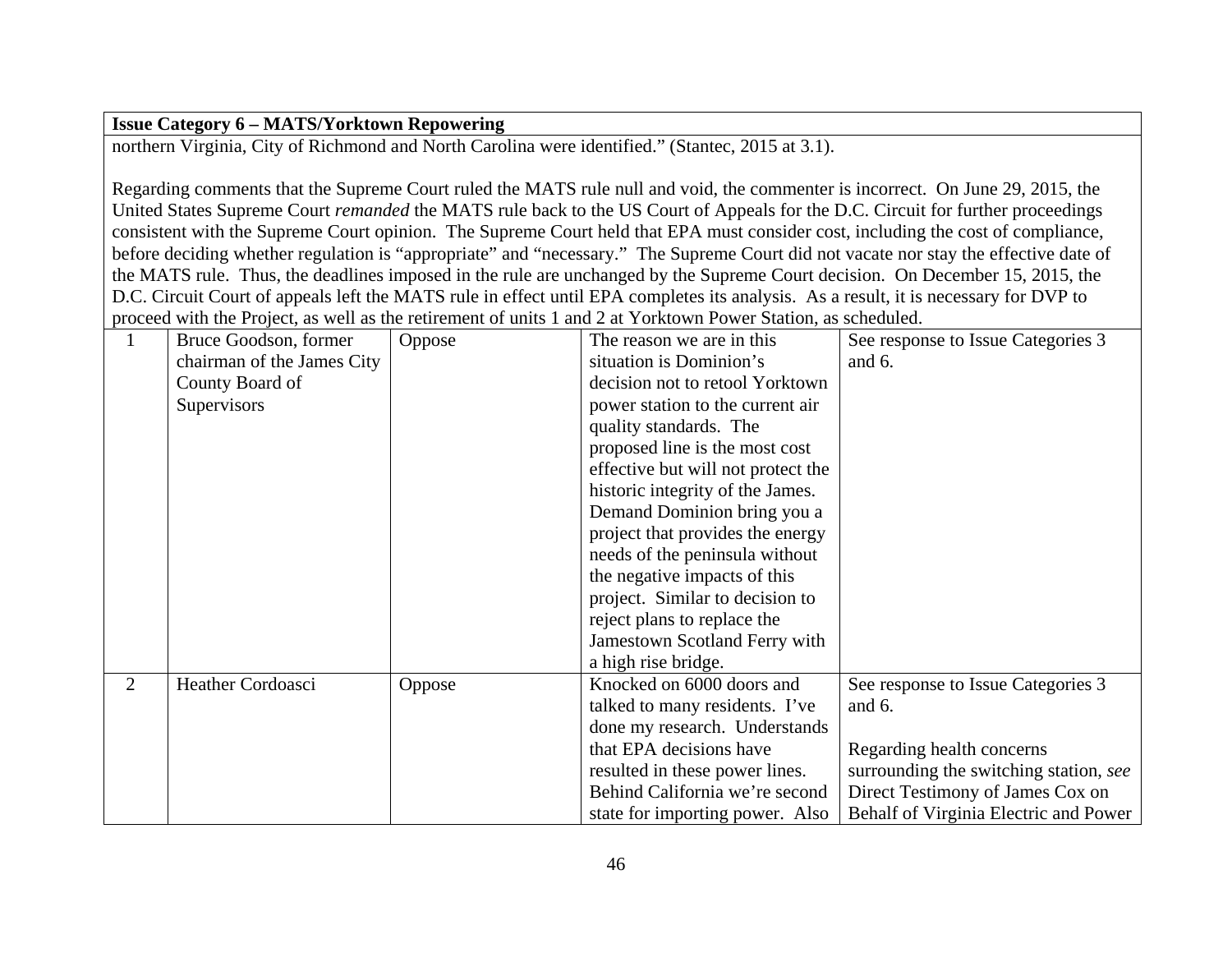|                | <b>Issue Category 6 - MATS/Yorktown Repowering</b>                    |        |                                                                                                                                                                                                                                                                                                                                                                                                                                                                  |                                                                                                                                                                                                                                                                                                  |  |
|----------------|-----------------------------------------------------------------------|--------|------------------------------------------------------------------------------------------------------------------------------------------------------------------------------------------------------------------------------------------------------------------------------------------------------------------------------------------------------------------------------------------------------------------------------------------------------------------|--------------------------------------------------------------------------------------------------------------------------------------------------------------------------------------------------------------------------------------------------------------------------------------------------|--|
|                |                                                                       |        | know that Corps carries "the<br>greatest weight." Want to<br>consider converting Yorktown<br>to gas in light of ACP to<br>provide reliable power. Grove<br>and Kingsmill residents are<br>concerned. Also concerns<br>about health concerns about<br>switching station.                                                                                                                                                                                          | Company before the SCC, Case No.<br>PUE-2012-0029 at pp. 13-14; see<br>also Application, Appendix, DEQ<br>Supplement, Direct Testimony and<br>Exhibits of Virginia Electric and<br>Power Company, Case No. PUE-<br>2012-00029, at App'x Sections<br>IV.A-C, pp. 334-44 (filed June 11,<br>2012). |  |
| 3              | Robert Nieweg, National<br><b>Trust for Historic</b><br>Preservation. | Oppose | Opposes the Chickahominy and<br>James river routes. Concerned<br>about the permanent harm of<br>the James River route on<br>historic resources. Concerned<br>about the Federal review<br>process. Dominion concluded<br>that 17 towers will have<br>minimal impact on historical<br>place. The scare tactics of<br>rolling blackouts and putting<br>Chickahominy neighbors<br>against James neighbors is not<br>helpful to the decision making.<br>Asks for EIS. | See response to Issue Categories 3<br>and 6.                                                                                                                                                                                                                                                     |  |
| $\overline{4}$ | Gayle Randol                                                          | Oppose | For 100 years we've<br>successfully prevented bridge<br>being built within the view shed<br>of Jamestown Island. Now we<br>have Dominion wanting to put<br>towers across the James.<br><b>Supreme Court ruled MATS</b>                                                                                                                                                                                                                                           | See response to Issue Categories 3<br>and $6$ .                                                                                                                                                                                                                                                  |  |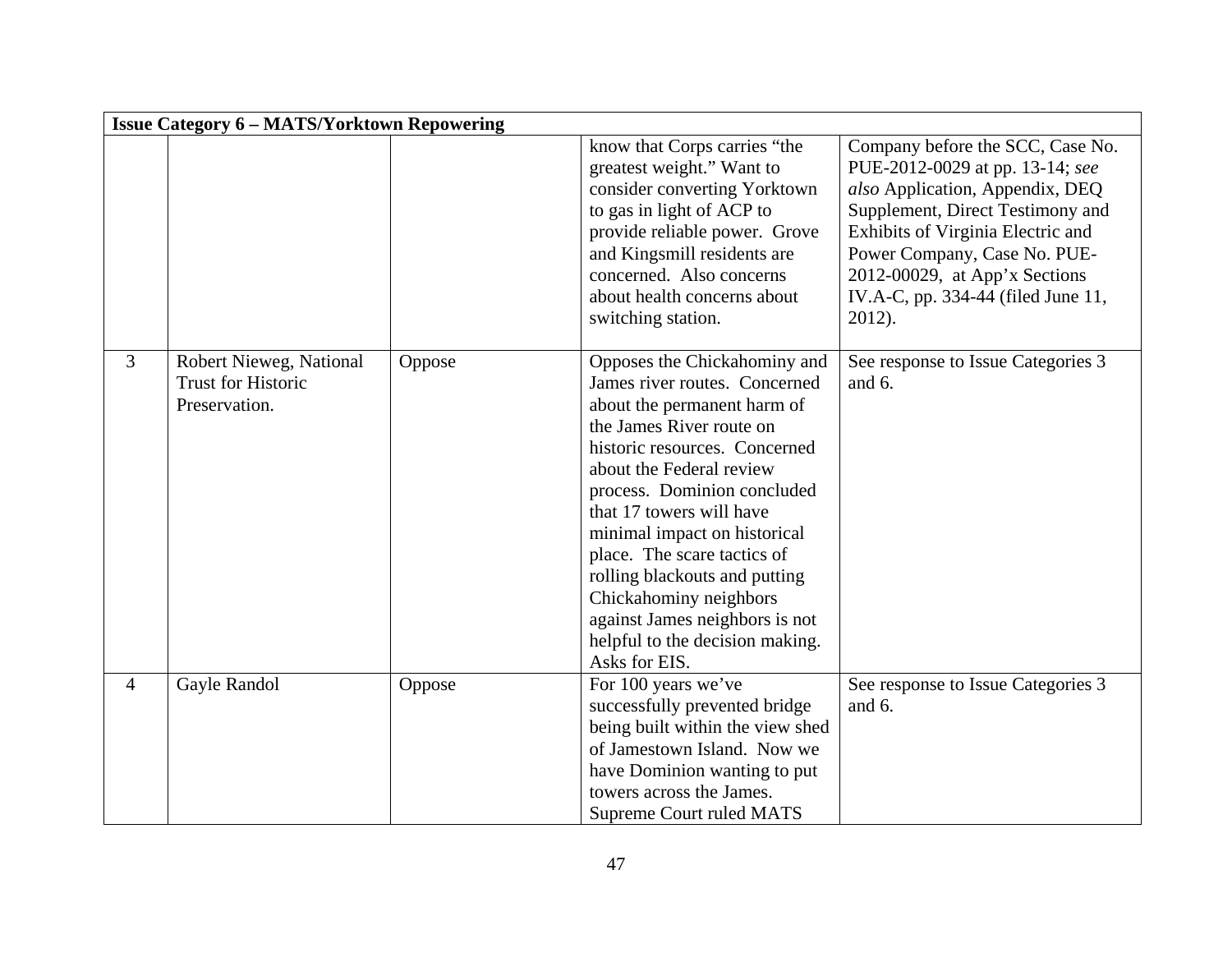|   | <b>Issue Category 6 - MATS/Yorktown Repowering</b> |        |                                                                                                                                                                                                                                                                                                                                                                                                                                                                                                                                                                                                                                                                                                                                                                                                                                                        |                                                                                                                                                                                                                                                                                                                                                                                                                                                                                         |  |
|---|----------------------------------------------------|--------|--------------------------------------------------------------------------------------------------------------------------------------------------------------------------------------------------------------------------------------------------------------------------------------------------------------------------------------------------------------------------------------------------------------------------------------------------------------------------------------------------------------------------------------------------------------------------------------------------------------------------------------------------------------------------------------------------------------------------------------------------------------------------------------------------------------------------------------------------------|-----------------------------------------------------------------------------------------------------------------------------------------------------------------------------------------------------------------------------------------------------------------------------------------------------------------------------------------------------------------------------------------------------------------------------------------------------------------------------------------|--|
| 5 | <b>Margaret Fowler</b>                             | Oppose | null and void. Inexcusably, the<br>Corps has ignored this decision.<br>The rule was remanded to DC.<br>Until EPA proposes a new rule,<br>the rule affecting Yorktown<br>Units 1 and 2 is void. Closing<br>any unit at the plant is<br>unnecessary. Dominion will<br>have ability to deliver gas to<br>these units. They should re-<br>evaluate if new transmission<br>line is even needed.<br>Need to know the facts not what<br>Dominion says it means.<br>Reliability means reliable to the<br>entire grid. If storm comes or a<br>car hits a pole, your power is<br>still going out. Rolling<br>blackouts won't happen unless<br>SCC says Dominion has to<br>close Yorktown. Yorktown<br>doesn't have to retire. It's a<br>business decision, not an EPA<br>decision. Dominion has \$1<br>billion in cash and receivables.<br>Should spend money on | See response to Issue Category 6.<br>The commenter is incorrect in at least<br>two respects. First, Yorktown must<br>be retired to comply with MATS, a<br>federal law implemented by EPA.<br>Second, the SCC and Dominion have<br>no ability to control when and<br>whether rolling blackouts might<br>occur. Whether rolling blackouts<br>occur is a function of, among other<br>things, NERC reliability standards for<br>transmission facilities with which<br>Dominion must comply. |  |
|   |                                                    |        | figuring out alternatives. 83<br>cent increase from Brunswick<br>after Dominion spent \$1.3<br>billion to build it.                                                                                                                                                                                                                                                                                                                                                                                                                                                                                                                                                                                                                                                                                                                                    |                                                                                                                                                                                                                                                                                                                                                                                                                                                                                         |  |
| 6 | Victoria Wertman                                   | Oppose | Asks for EIS for independent<br>verification. Dominion has so                                                                                                                                                                                                                                                                                                                                                                                                                                                                                                                                                                                                                                                                                                                                                                                          | See response to Issue Categories 1, 3,<br>and 6.                                                                                                                                                                                                                                                                                                                                                                                                                                        |  |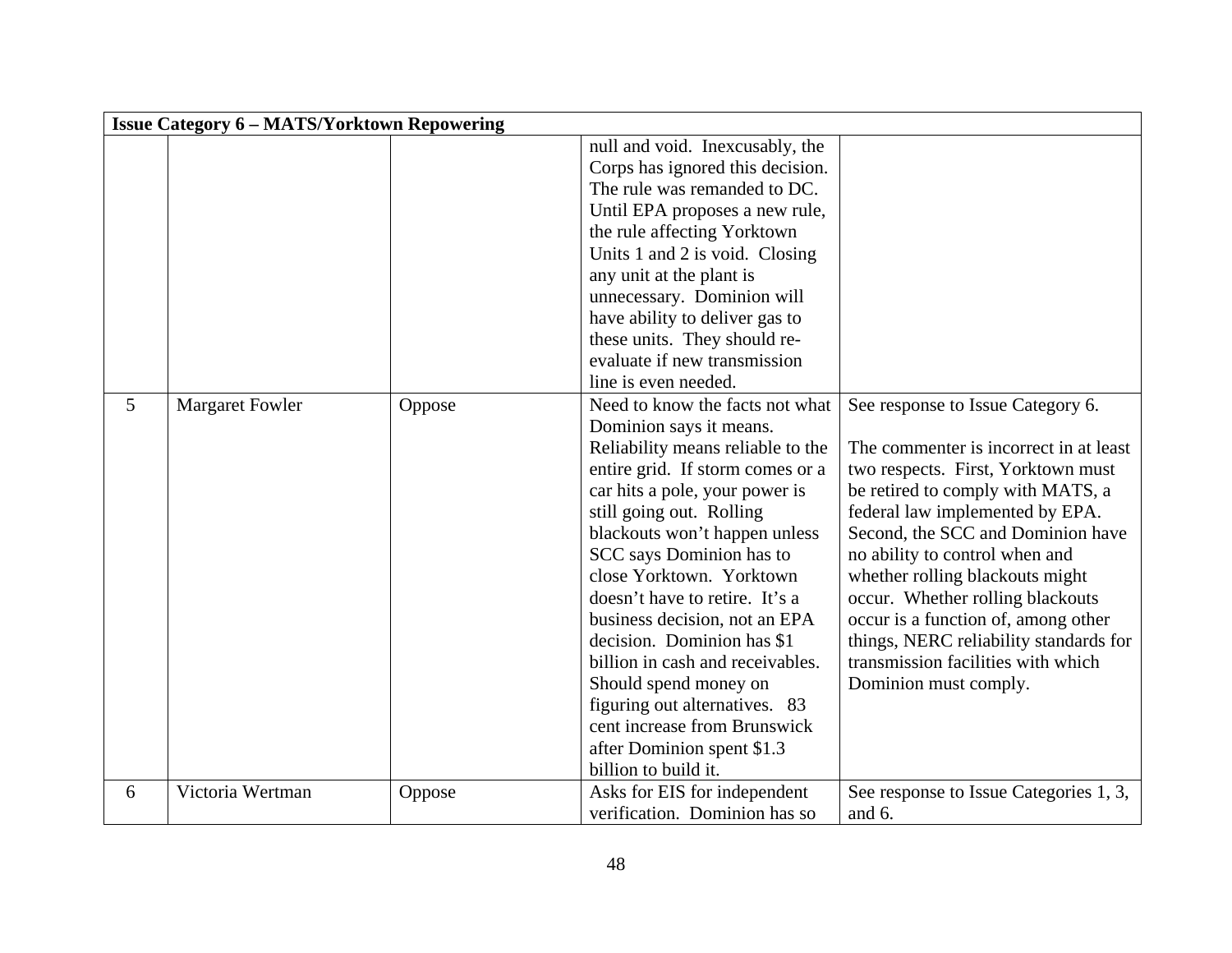| <b>Issue Category 6 - MATS/Yorktown Repowering</b> |                                 |  |  |  |
|----------------------------------------------------|---------------------------------|--|--|--|
|                                                    | much money. They can run        |  |  |  |
|                                                    | ads. There doesn't have to be   |  |  |  |
|                                                    | blackouts. Closing Yorktown is  |  |  |  |
|                                                    | a business decision. Figure out |  |  |  |
|                                                    | better solution.                |  |  |  |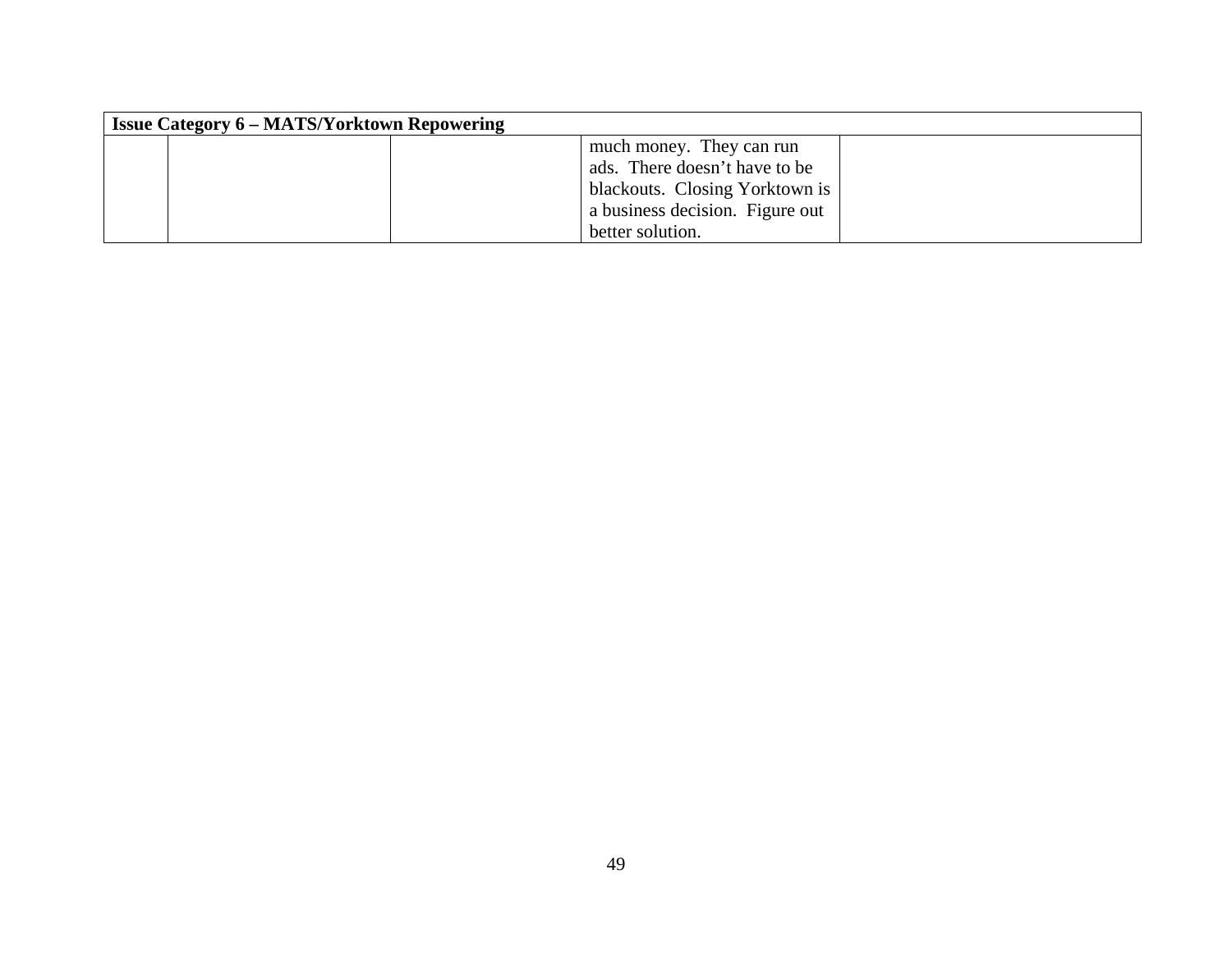# **Issue Category 7 – Miscellaneous**

# **General Response:**

Comments in this category are responded to specifically within each comment row.

|                | Mr. Jack Gary - President  | Oppose | This area is archeology ground     | Regarding alternatives, see response   |
|----------------|----------------------------|--------|------------------------------------|----------------------------------------|
|                | of the Council of Virginia |        | zero. Mitigating the effects on    | to Issue Category 3.                   |
|                | Archeologists              |        | historical resources, particularly |                                        |
|                |                            |        | the effect on the view shed        | Impacts to archaeological resources    |
|                |                            |        | along the proposed project route   | have been acknowledged and             |
|                |                            |        | is difficult, if not impossible.   | mitigated for in the draft             |
|                |                            |        | Would like to see studies done     | Memorandum of Agreement, which         |
|                |                            |        | to determine the adverse effects   | is currently being drafted and revised |
|                |                            |        | on historic resources along the    | based on comments from consulting      |
|                |                            |        | alternative routes. Urges the      | parties.                               |
|                |                            |        | Corps and Dominion to choose       |                                        |
|                |                            |        | options that will do the least     |                                        |
|                |                            |        | damage. Will need more             |                                        |
|                |                            |        | studies to determine the options   |                                        |
|                |                            |        | that do the least damage.          |                                        |
| $\overline{2}$ | Jamie May                  | Oppose | Critical of Friday night           | See response to Issue Categories 3.    |
|                |                            |        | meeting, propaganda of             |                                        |
|                |                            |        | Dominion and corruption of         | Comment acknowledged. In               |
|                |                            |        | public officials. Concerned that   | addition, USACE is not aware of any    |
|                |                            |        | Dominion's advertising is          | evidence of corruption of public       |
|                |                            |        | designed to sway public opinion    | officials, and the commenter has       |
|                |                            |        | and the governors are paying       | provided none.                         |
|                |                            |        | Dominion to act against the        |                                        |
|                |                            |        | public interest. This              | Regarding the timing of a public       |
|                |                            |        | commenter stated that she can't    | meeting, in USACE's experience         |
|                |                            |        | buy the argument that it's too     | some portion of the public has an      |
|                |                            |        | expensive to construct an          | issue with the timing of public        |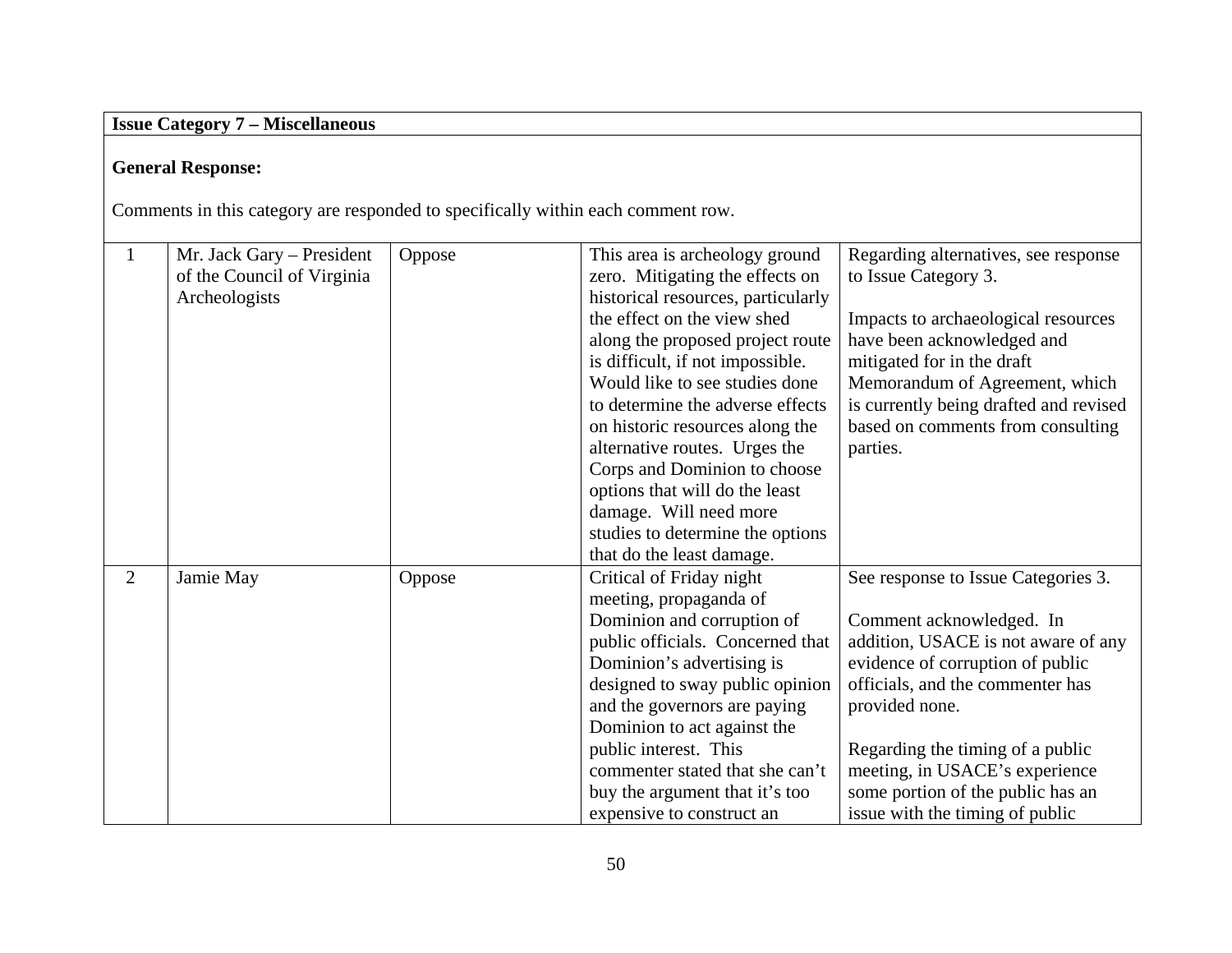|   | <b>Issue Category 7 – Miscellaneous</b> |        |                                                                                                                                                                                                                                                                                                                                                                                                                                                                                                           |                                                                                                                                                                                                                                                                                                                                                                                                                                                                                                                                                                                                                                                             |  |  |
|---|-----------------------------------------|--------|-----------------------------------------------------------------------------------------------------------------------------------------------------------------------------------------------------------------------------------------------------------------------------------------------------------------------------------------------------------------------------------------------------------------------------------------------------------------------------------------------------------|-------------------------------------------------------------------------------------------------------------------------------------------------------------------------------------------------------------------------------------------------------------------------------------------------------------------------------------------------------------------------------------------------------------------------------------------------------------------------------------------------------------------------------------------------------------------------------------------------------------------------------------------------------------|--|--|
|   |                                         |        | underwater line. The<br>commenter wonders why the<br>technology does not exist in<br>2015 to bury the line.                                                                                                                                                                                                                                                                                                                                                                                               | meeting regardless of what day of the<br>week and what time they are held.<br>As such, USACE seeks to pick times<br>that, in its experience, have proved<br>the most accessible to members of the<br>public. This typically is in the<br>evening after normal business hours.<br>Regarding what day of the week a<br>meeting is, USACE has found that<br>the public prefers weekdays, as<br>opposed to weekends, but has not<br>found any particular weekday more<br>or less accessible. To maximize<br>public attendance, USACE provides<br>advance notice of public meetings so<br>as to allow the public to plan on<br>attending, should they so desire. |  |  |
| 3 | Victoria Gussman                        | Oppose | Wants to enter into record a<br>panorama photo into record of<br>beautifully unobstructed view<br>of John Smith Trail where the<br>power line is supposed to cross.<br>The proposal to cross the James<br>causes an irreversible impact.<br>EIS is warranted and the Corps<br>needs to perform an<br>independent analysis of<br>alternatives, including phasing<br>the expansion of the electrical,<br>increase in electrical capacity,<br>to allow for smaller solutions to<br>be constructed initially, | See response to Issue Categories 1, 2,<br>and 3.<br>Acknowledged that the photo was<br>submitted at the meeting.                                                                                                                                                                                                                                                                                                                                                                                                                                                                                                                                            |  |  |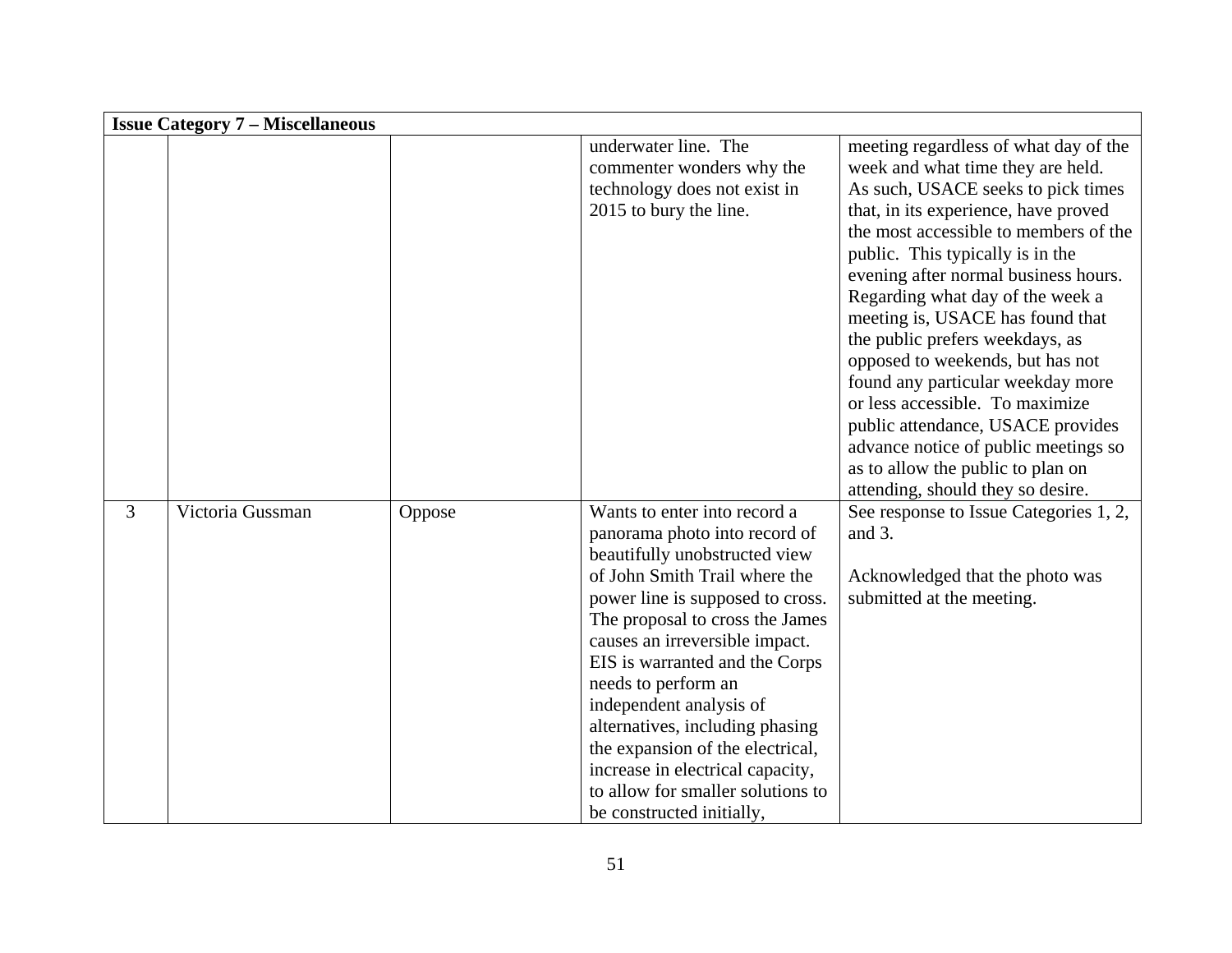|                | <b>Issue Category 7 – Miscellaneous</b> |        |                                                                                                                                                                                                                                                                                                                                                                                                                       |                                                                                                                                                                                                                                                                                                                                                   |
|----------------|-----------------------------------------|--------|-----------------------------------------------------------------------------------------------------------------------------------------------------------------------------------------------------------------------------------------------------------------------------------------------------------------------------------------------------------------------------------------------------------------------|---------------------------------------------------------------------------------------------------------------------------------------------------------------------------------------------------------------------------------------------------------------------------------------------------------------------------------------------------|
|                |                                         |        | underwater.                                                                                                                                                                                                                                                                                                                                                                                                           |                                                                                                                                                                                                                                                                                                                                                   |
| $\overline{4}$ | Dr. Dianne Ramsey                       |        | Hearing all these opinions is<br>magnificent to have right to<br>voice opinion. Got PhD at 50.<br>Very impressed with this<br>opportunity. Fighting brain<br>tumor. Concerned for parks<br>and recs and military<br>economics.                                                                                                                                                                                        | Comment acknowledged. USACE's<br>NEPA and NHPA reviews have and<br>will consider impacts to parks and<br>recreation facilities, as well as to the<br>nearby military bases. See response<br>to Issue Category 2 for concerns<br>regarding visual impacts and<br>response to Issue Category 5<br>regarding impacts to tourism/regional<br>economy. |
| $\mathfrak{S}$ | Sonja Filipczak                         | Oppose | New to area from New Jersey<br>must consider degree of service<br>that already exists, uniqueness<br>of resources (hard to do), threat<br>of future disturbances. James<br>River is a unique resource.<br>Implore you to reconsider. This<br>plan is convenient for<br>Dominion Power. Should<br>Dominion's customer's simple<br>pleasures in life be stripped<br>away for a plan that is<br>convenient for Dominion. | See response to Issue Category 2.<br>Comment acknowledged.<br>See CREA addressing potential<br>impacts to historic properties,<br>including the characteristics that<br>qualify them as eligible for listing on<br>the National Register of Historic<br>Places.                                                                                   |
| 6              | Adrian Whitcomb                         | Oppose | If Dominion thinks outside the<br>box and looks for innovation,<br>we can solve this problem. We<br>shouldn't limit ourselves to<br>technology of 50 or 100 years<br>ago. We talk about costs. It's<br>not just construction cost. What<br>is cost to quality of life. We                                                                                                                                             | Comment acknowledged. See CEQ<br>regarding cumulative impacts.<br>USACE notes also that its review of<br>alternatives to the proposed project is<br>limited to those that are reasonable<br>under the circumstance to accomplish<br>the purpose and need of the project.                                                                          |